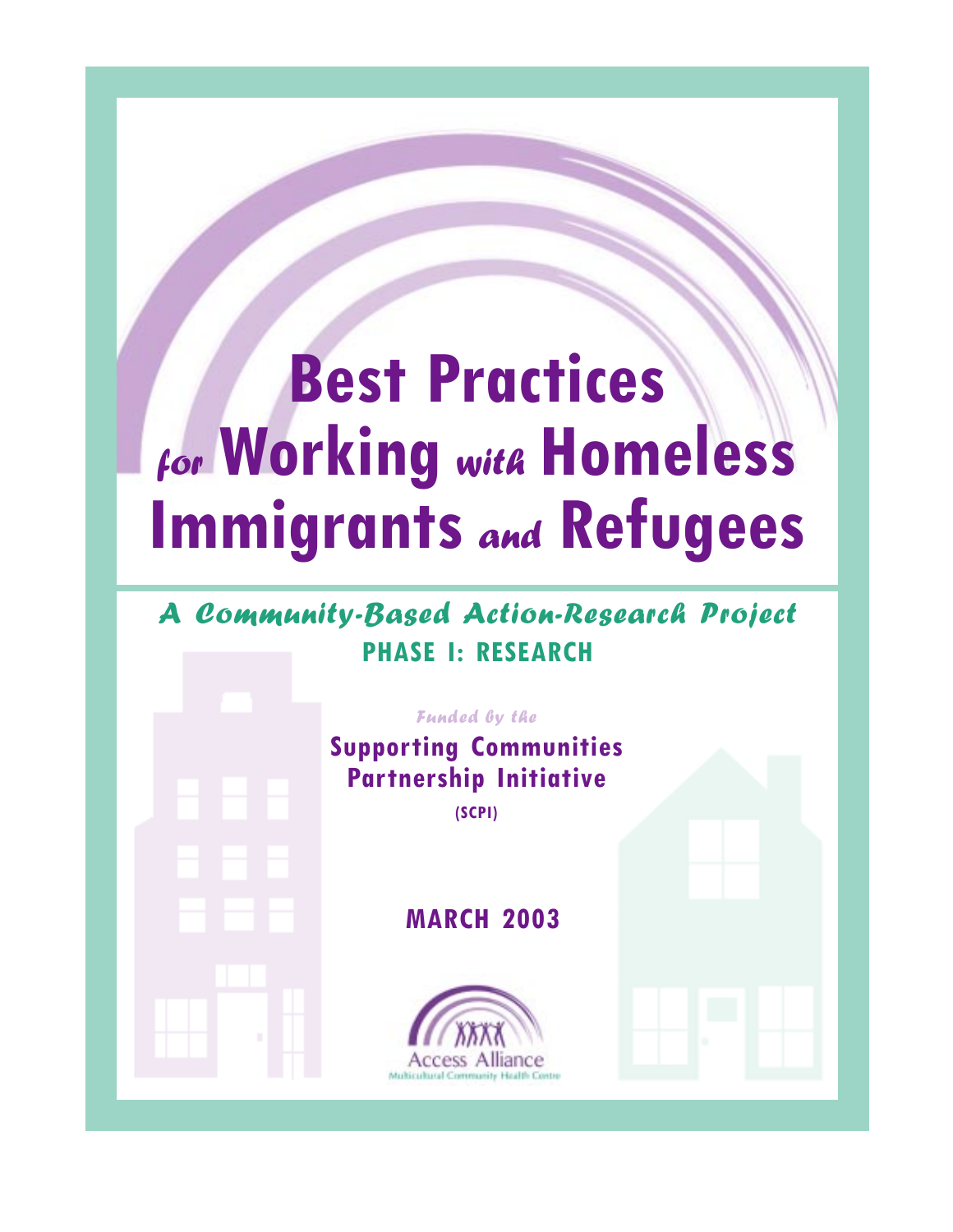Copyright 2003 © Access Alliance Multicultural Community Health Centre

Funding for this project is provided by the Government of Canada's Supporting Communities Partnership Initiative. Funds provided by the Government of Canada are matched by contributions from partners including the Province of Ontario, the City of Toronto and by private and voluntary organizations.

This report does not necessarily reflect the views of the funders of this project.

Access Alliance and the project partners would like to thank the Supporting Communities Partnership Initiative for its funding support.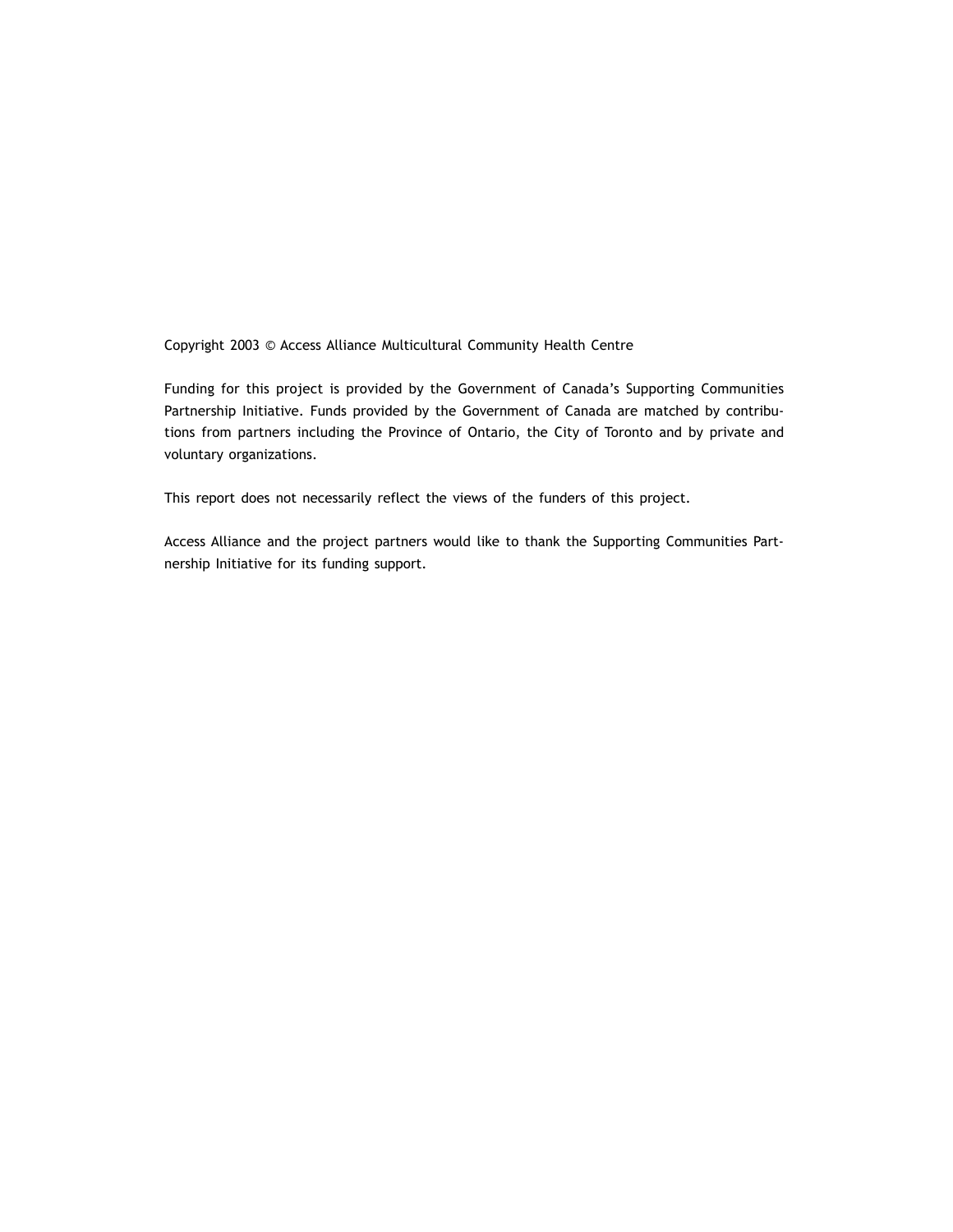# Contents

| MAIN CONTRIBUTIONS OF RESEARCH  12                         |  |
|------------------------------------------------------------|--|
|                                                            |  |
|                                                            |  |
|                                                            |  |
|                                                            |  |
|                                                            |  |
|                                                            |  |
|                                                            |  |
|                                                            |  |
|                                                            |  |
|                                                            |  |
|                                                            |  |
|                                                            |  |
|                                                            |  |
|                                                            |  |
| 3.6 Limitations of Methodology  22                         |  |
|                                                            |  |
| 4.0 HOMELESS IMMIGRANTS & REFUGEES  25                     |  |
|                                                            |  |
| 4.2 Marital Status & Number of Children  25                |  |
| 4.3 Country of Birth & Language  26                        |  |
|                                                            |  |
| 4.5 Year of Arrival & Immigration Status  26               |  |
|                                                            |  |
|                                                            |  |
|                                                            |  |
| 5.3 Estimated Immigrants & Refugees in Shelter/Drop-In  27 |  |
|                                                            |  |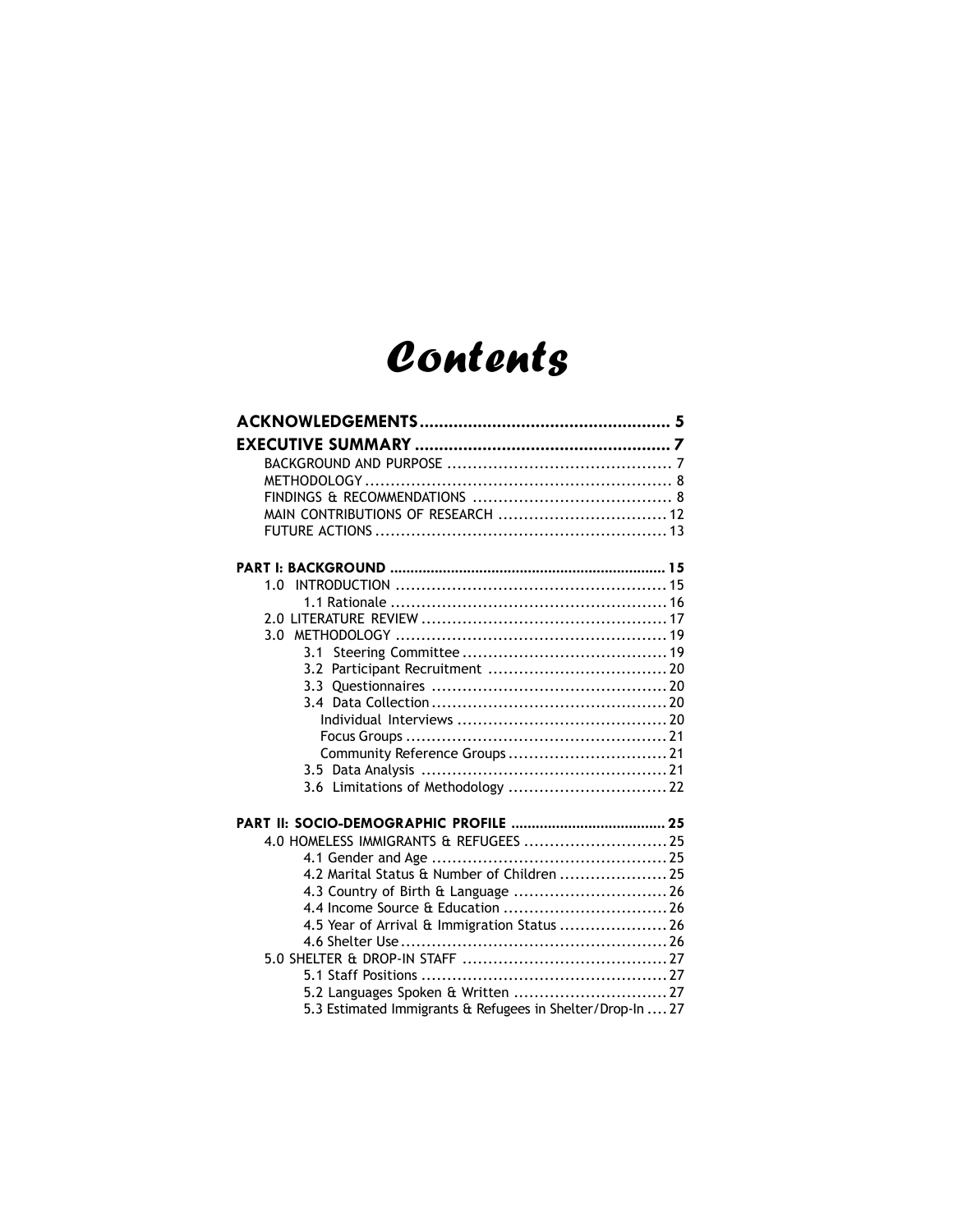| Lack of Recognition for Foreign Trained Professionals,<br>Lack of Immigrant and Refugee Shelters  34<br>Enhanced Funding for Existing Shelters and Drop-Ins  35<br>Interpretation and Multilingual Staff  38<br>13.0 FUTURE RESEARCH AND FUNDING  43<br>Appendix 1: INDIVIDUAL INTERVIEW QUESTIONNAIRE - HOMELESS<br>Appendix 2: INDIVIDUAL INTERVIEW QUESTIONNAIRE - SHELTER<br>Appendix 3: INDIVIDUAL INTERVIEW CONSENT FORM - HOMELESS<br>Appendix 4: INDIVIDUAL INTERVIEW CONSENT FORM - SHELTER<br>Appendix 5: FOCUS GROUP QUESTIONNAIRE  56<br>Appendix 6: FOCUS GROUP CONSENT FORM  58<br>Appendix 7: COMMUNITY REFERENCE GROUP WORKSHEET  59<br>Appendix 8: SOCIO-DEMOGRAPHIC DATA - HOMELESS IMMIGRANTS<br>Appendix 9: SOCIO-DEMOGRAPHIC DATA - SHELTER | PART III: FINDINGS, RECOMMENDATIONS & ACTIONS  29 |  |
|------------------------------------------------------------------------------------------------------------------------------------------------------------------------------------------------------------------------------------------------------------------------------------------------------------------------------------------------------------------------------------------------------------------------------------------------------------------------------------------------------------------------------------------------------------------------------------------------------------------------------------------------------------------------------------------------------------------------------------------------------------------|---------------------------------------------------|--|
|                                                                                                                                                                                                                                                                                                                                                                                                                                                                                                                                                                                                                                                                                                                                                                  |                                                   |  |
|                                                                                                                                                                                                                                                                                                                                                                                                                                                                                                                                                                                                                                                                                                                                                                  |                                                   |  |
|                                                                                                                                                                                                                                                                                                                                                                                                                                                                                                                                                                                                                                                                                                                                                                  |                                                   |  |
|                                                                                                                                                                                                                                                                                                                                                                                                                                                                                                                                                                                                                                                                                                                                                                  |                                                   |  |
|                                                                                                                                                                                                                                                                                                                                                                                                                                                                                                                                                                                                                                                                                                                                                                  |                                                   |  |
|                                                                                                                                                                                                                                                                                                                                                                                                                                                                                                                                                                                                                                                                                                                                                                  |                                                   |  |
|                                                                                                                                                                                                                                                                                                                                                                                                                                                                                                                                                                                                                                                                                                                                                                  |                                                   |  |
|                                                                                                                                                                                                                                                                                                                                                                                                                                                                                                                                                                                                                                                                                                                                                                  |                                                   |  |
|                                                                                                                                                                                                                                                                                                                                                                                                                                                                                                                                                                                                                                                                                                                                                                  |                                                   |  |
|                                                                                                                                                                                                                                                                                                                                                                                                                                                                                                                                                                                                                                                                                                                                                                  |                                                   |  |
|                                                                                                                                                                                                                                                                                                                                                                                                                                                                                                                                                                                                                                                                                                                                                                  |                                                   |  |
|                                                                                                                                                                                                                                                                                                                                                                                                                                                                                                                                                                                                                                                                                                                                                                  |                                                   |  |
|                                                                                                                                                                                                                                                                                                                                                                                                                                                                                                                                                                                                                                                                                                                                                                  |                                                   |  |
|                                                                                                                                                                                                                                                                                                                                                                                                                                                                                                                                                                                                                                                                                                                                                                  |                                                   |  |
|                                                                                                                                                                                                                                                                                                                                                                                                                                                                                                                                                                                                                                                                                                                                                                  |                                                   |  |
|                                                                                                                                                                                                                                                                                                                                                                                                                                                                                                                                                                                                                                                                                                                                                                  |                                                   |  |
|                                                                                                                                                                                                                                                                                                                                                                                                                                                                                                                                                                                                                                                                                                                                                                  |                                                   |  |
|                                                                                                                                                                                                                                                                                                                                                                                                                                                                                                                                                                                                                                                                                                                                                                  |                                                   |  |
|                                                                                                                                                                                                                                                                                                                                                                                                                                                                                                                                                                                                                                                                                                                                                                  |                                                   |  |
|                                                                                                                                                                                                                                                                                                                                                                                                                                                                                                                                                                                                                                                                                                                                                                  |                                                   |  |
|                                                                                                                                                                                                                                                                                                                                                                                                                                                                                                                                                                                                                                                                                                                                                                  |                                                   |  |
|                                                                                                                                                                                                                                                                                                                                                                                                                                                                                                                                                                                                                                                                                                                                                                  |                                                   |  |
|                                                                                                                                                                                                                                                                                                                                                                                                                                                                                                                                                                                                                                                                                                                                                                  |                                                   |  |
|                                                                                                                                                                                                                                                                                                                                                                                                                                                                                                                                                                                                                                                                                                                                                                  |                                                   |  |
|                                                                                                                                                                                                                                                                                                                                                                                                                                                                                                                                                                                                                                                                                                                                                                  |                                                   |  |
|                                                                                                                                                                                                                                                                                                                                                                                                                                                                                                                                                                                                                                                                                                                                                                  |                                                   |  |
|                                                                                                                                                                                                                                                                                                                                                                                                                                                                                                                                                                                                                                                                                                                                                                  |                                                   |  |
|                                                                                                                                                                                                                                                                                                                                                                                                                                                                                                                                                                                                                                                                                                                                                                  |                                                   |  |
|                                                                                                                                                                                                                                                                                                                                                                                                                                                                                                                                                                                                                                                                                                                                                                  |                                                   |  |
|                                                                                                                                                                                                                                                                                                                                                                                                                                                                                                                                                                                                                                                                                                                                                                  |                                                   |  |
|                                                                                                                                                                                                                                                                                                                                                                                                                                                                                                                                                                                                                                                                                                                                                                  |                                                   |  |
|                                                                                                                                                                                                                                                                                                                                                                                                                                                                                                                                                                                                                                                                                                                                                                  |                                                   |  |
|                                                                                                                                                                                                                                                                                                                                                                                                                                                                                                                                                                                                                                                                                                                                                                  |                                                   |  |
|                                                                                                                                                                                                                                                                                                                                                                                                                                                                                                                                                                                                                                                                                                                                                                  |                                                   |  |
|                                                                                                                                                                                                                                                                                                                                                                                                                                                                                                                                                                                                                                                                                                                                                                  |                                                   |  |
|                                                                                                                                                                                                                                                                                                                                                                                                                                                                                                                                                                                                                                                                                                                                                                  |                                                   |  |
|                                                                                                                                                                                                                                                                                                                                                                                                                                                                                                                                                                                                                                                                                                                                                                  |                                                   |  |
|                                                                                                                                                                                                                                                                                                                                                                                                                                                                                                                                                                                                                                                                                                                                                                  |                                                   |  |
|                                                                                                                                                                                                                                                                                                                                                                                                                                                                                                                                                                                                                                                                                                                                                                  |                                                   |  |
|                                                                                                                                                                                                                                                                                                                                                                                                                                                                                                                                                                                                                                                                                                                                                                  |                                                   |  |
|                                                                                                                                                                                                                                                                                                                                                                                                                                                                                                                                                                                                                                                                                                                                                                  |                                                   |  |
|                                                                                                                                                                                                                                                                                                                                                                                                                                                                                                                                                                                                                                                                                                                                                                  |                                                   |  |
|                                                                                                                                                                                                                                                                                                                                                                                                                                                                                                                                                                                                                                                                                                                                                                  |                                                   |  |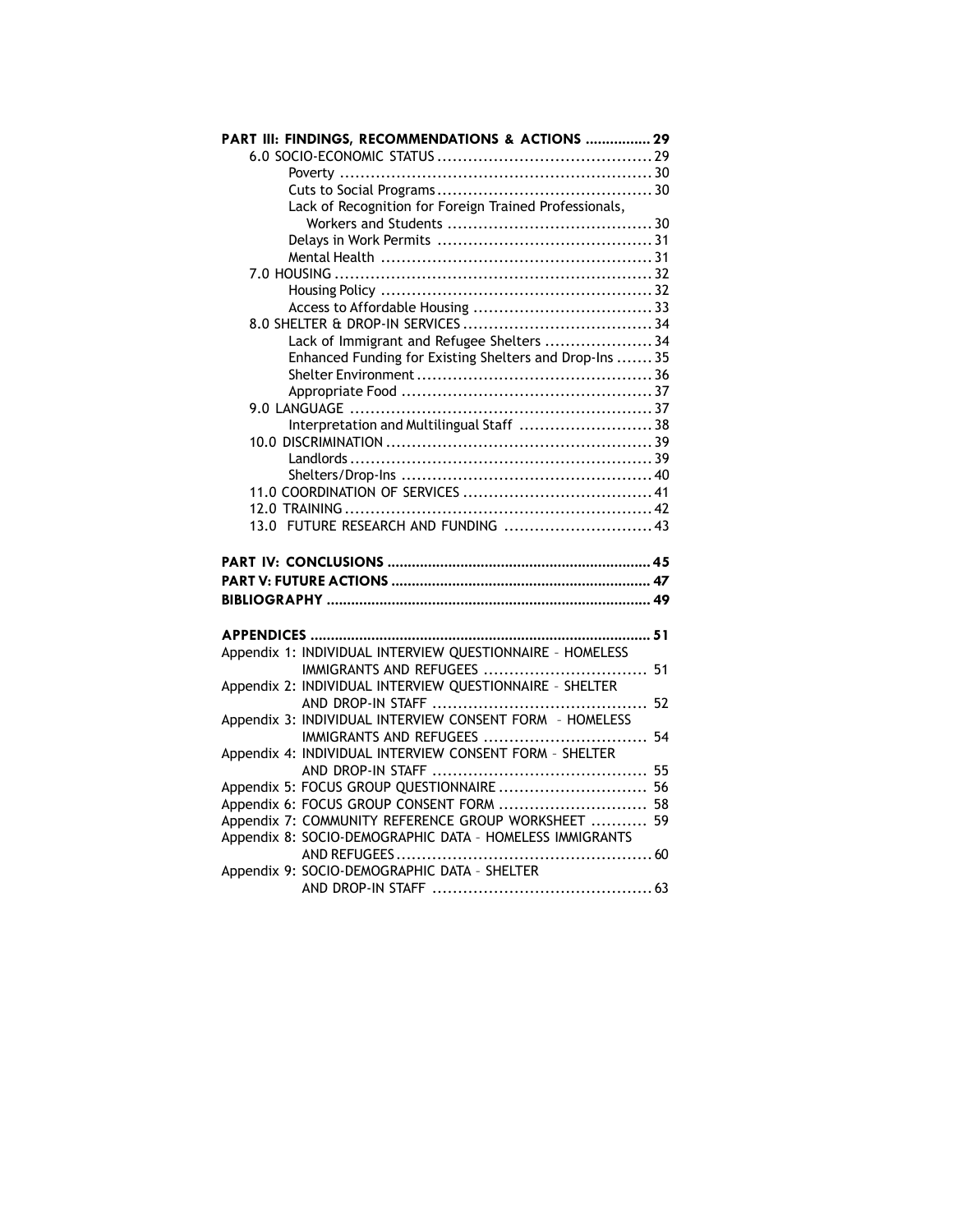# Acknowledgements

The successful completion of Phase I of the *Best Practices for Working with Homeless Immigrants and Refugees* project is the result of the energy and commitment dedicated by numerous individuals and agencies. First and foremost, we are grateful to the many immigrants and refugees who shared their experiences and stories with the project team. The research could not have been carried out without their participation. We also thank the service providers who participated in the individual interviews, focus groups and community reference groups.

This project was sponsored by Access Alliance Multicultural Community Health Centre and supported by a partnership with Fred Victor Centre, Sistering, St. Christopher House and the Ontario Council of Agencies Serving Immigrants. The research was conducted by Sam Dunn (Project Coordinator) and Shahnaz Perveen (Research Assistant) and supervised by Sonja Nerad (Planning and Community Programs Manager) at Access Alliance. The project team thanks the partners for supporting Access Alliance to carry out this project.

We also extend thanks to the agencies that participated, and continue to participate, in the Steering Committee. In addition to the project partners, this committee is made up of the following agencies:

# **STEERING COMMITTEE MEMBERS**

Across Boundaries: Ethnoracial Mental Health Centre Canadian Red Cross Centre for Equality Rights in Accommodation Fife House Flemingdon Community Legal Services HIV/AIDS Legal Clinic of Ontario Ontario AIDS Network Red Door Shelter Regent Park Community Health Centre Ryerson University Seaton House Shout Clinic Sojourn House St. Christopher House St. Stephen's Community House York Community Services

We thank Joseph Springer for assisting with the methodological design. We also thank Ted Richmond, Melodie Mayson-Richmond and Zarsanga Popal for reviewing the final draft of this research report.

Thanks are due to Kathy Kimmerly and Greta Theobalds for providing transcription services for this project and to Heather Guylar for designing this report.

A final thanks to Kin Wah Siu at SCPI, City of Toronto, for his patience, guidance and support.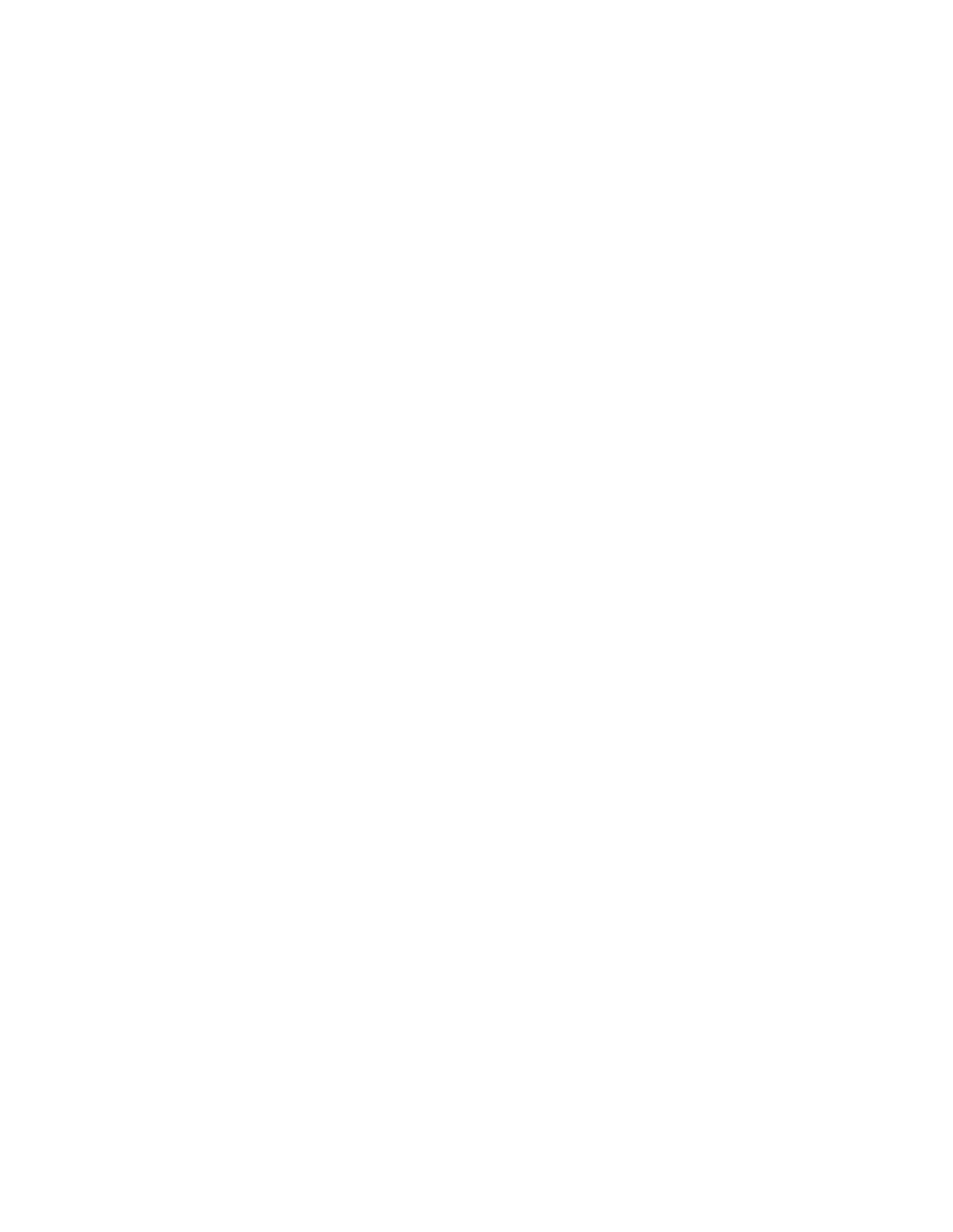# <span id="page-6-0"></span>**A**

# Executive Summary

# **BACKGROUND AND PURPOSE**

Immigrants and refugees in Toronto, particularly refugee claimants, are at-risk for homelessness. As a result, increasing numbers of immigrants and refugees are requiring shelter, drop-in and other housing services. The needs of immigrants and refugees who have become homeless may be different than those who are Canadian-born. Newcomers may be adjusting to a new language and culture and may also face unique challenges with respect to employment, health and legal issues. However, most shelters and dropins are not mandated to meet the needs of immigrants and refugees who have become homeless. Most shelter and dropin staff lack the time, skills or resources to effectively house and settle newcomers. Moreover, there have been few systemic attempts to develop shelter and drop-in services that are accessible, appropriate, and responsive to the needs of this population.

*Best Practices for Working with Homeless Immigrants and Refugees* is a community-based action-research project sponsored by Access Alliance Multicultural Community Health Centre and funded by the Supporting Communities Partnership Initiative (SCPI) with the following objectives:

- *• Document* the experiences of adult immigrants and refugees who have used single men's and women's shelters and drop-ins (i.e. "visibly" homeless) in downtown Toronto.
- *• Develop* best practices among shelter and drop-in staff for working with immigrants and refugees.
- *• Facilitate* the linking of shelters/drop-ins with health, settlement, legal and community-based social services.

The specific goals of Phase I, the *research phase*, were to:

- *• Interview* adult immigrants and refugees who have used single men's and women's shelters and drop-ins in downtown Toronto.
- *• Interview* shelter and drop-in staff to identify the service needs of homeless immigrants and refugees.
- *• Conduct focus groups* with staff from settlement agencies, community legal clinics and community health centres to identify ways to strengthen links with shelters and drop-ins.
- *• Develop an analysis* of the rules and practices that inhibit access to services for homeless immigrants and refugees.
- *• Develop recommendations* for increasing access and improving services.
- *• Develop and disseminate* the research report "Best Practices for Working with Homeless Immigrants and Refugees."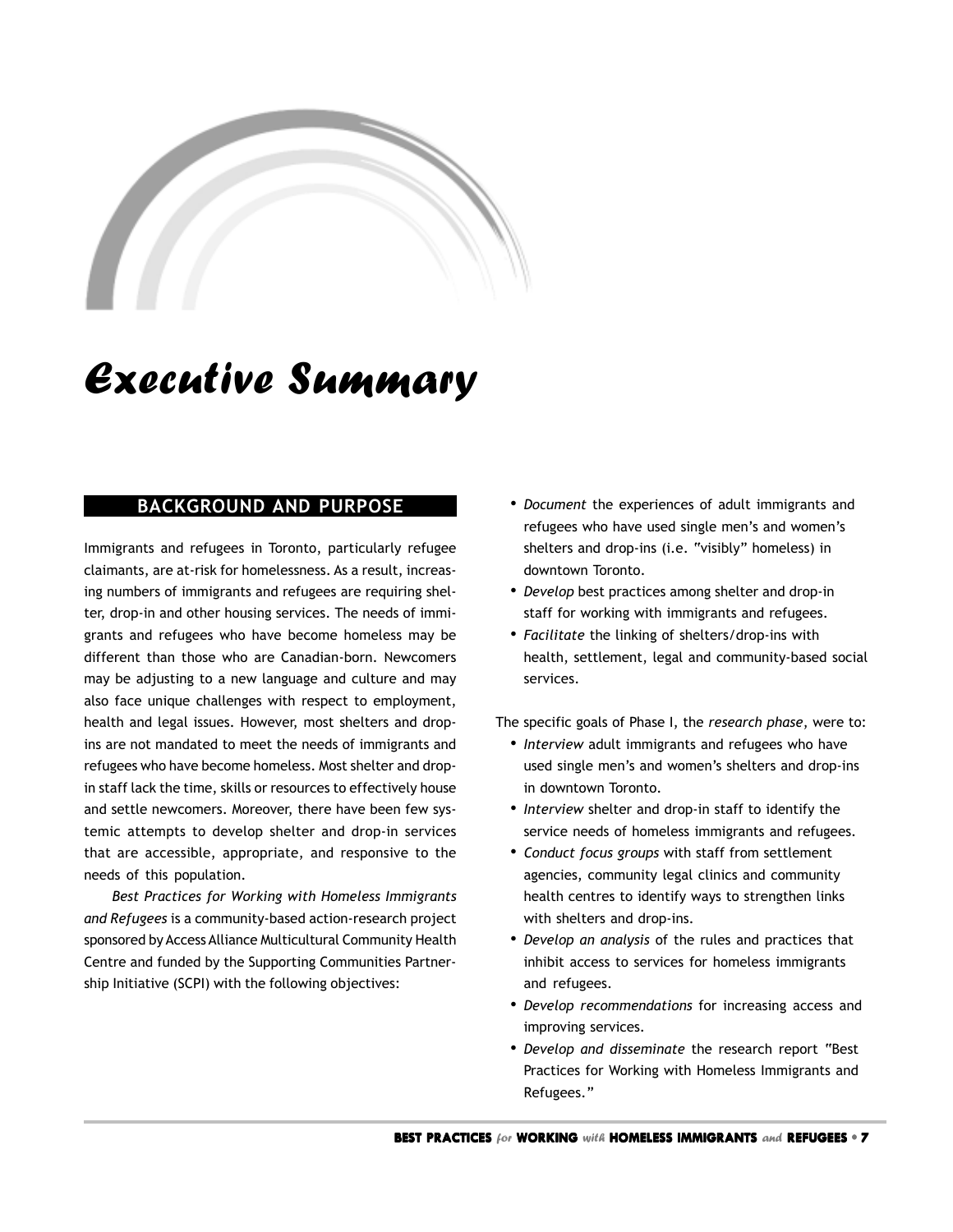<span id="page-7-0"></span>This project and the work of Access Alliance Multicultural Community Health Centre is grounded in the Ottawa Charter on Health Promotion which states that the prerequisites for achieving health are peace, shelter, education, food, income, a stable economic system, social justice and equity. Access Alliance believes in the fundamental right of people living in Canada to have access to adequate and affordable housing, as it is an essential component of their overall health and wellbeing.

## **METHODOLOGY**

The research employed a community-based, qualitative methodology that included:

#### **Steering Committee**

• Homeless immigrants and refugees, shelter and dropin staff, and staff from other community-based agencies who provided input on all aspects of the research methodology

#### **Semi-Structured Interviews**

- 30 adult homeless immigrants & refugees who have used single shelters and/or drop-ins
- 27 shelter and drop-in staff (front-line and managerial)

#### **Focus Groups**

• 19 representatives from settlement, community legal and community health sectors

#### **Community Reference Groups**

• 14 individuals (including community agency staff and immigrant and refugee shelter users) who provided feedback on the recommendations

*When I got pregnant I had nowhere to go. So I had to go into shelters. Then last year I had my own place, but then after the rent was expensive and I couldn't [pay my rent] I ended up back in the shelter.*

## **FINDINGS & RECOMMENDATIONS**

The research phase of the *Best Practices for Working with Homeless Immigrants and Refugees* project has generated 11 findings and 21 recommendations for addressing housing, homelessness and access to services for immigrants and refugees, and the needs of the service providers who work with them. The findings and recommendations are organized into eight themes: *socio-economic status, housing and homelessness, shelter and drop-in services, language, discrimination, coordination of services, training,* and *future research and funding.*

*I was raised to be educated, to go to university, then finish from university and have a good job. But all those dreams are not there. I end up at the bottom staying with the homeless people, chronic alcoholics and people that are criminals.*

#### **SOCIO-ECONOMIC STATUS**

**FINDING #1: Immigrants and refugees are atrisk for homelessness due to poverty, cuts to so- cuts social pr cial programs, unrecognized employment and education cr tion credentials, delays in work permits, and mental illness. and illness.**

**Recommendation** #1: With support from appropriate levels of government, community agencies should continue to address poverty, cuts to social programs, lack of recognition for foreign trained professionals and workers, delays in work permits, and mental health issues among homeless immigrants and refugees in Toronto and across Canada.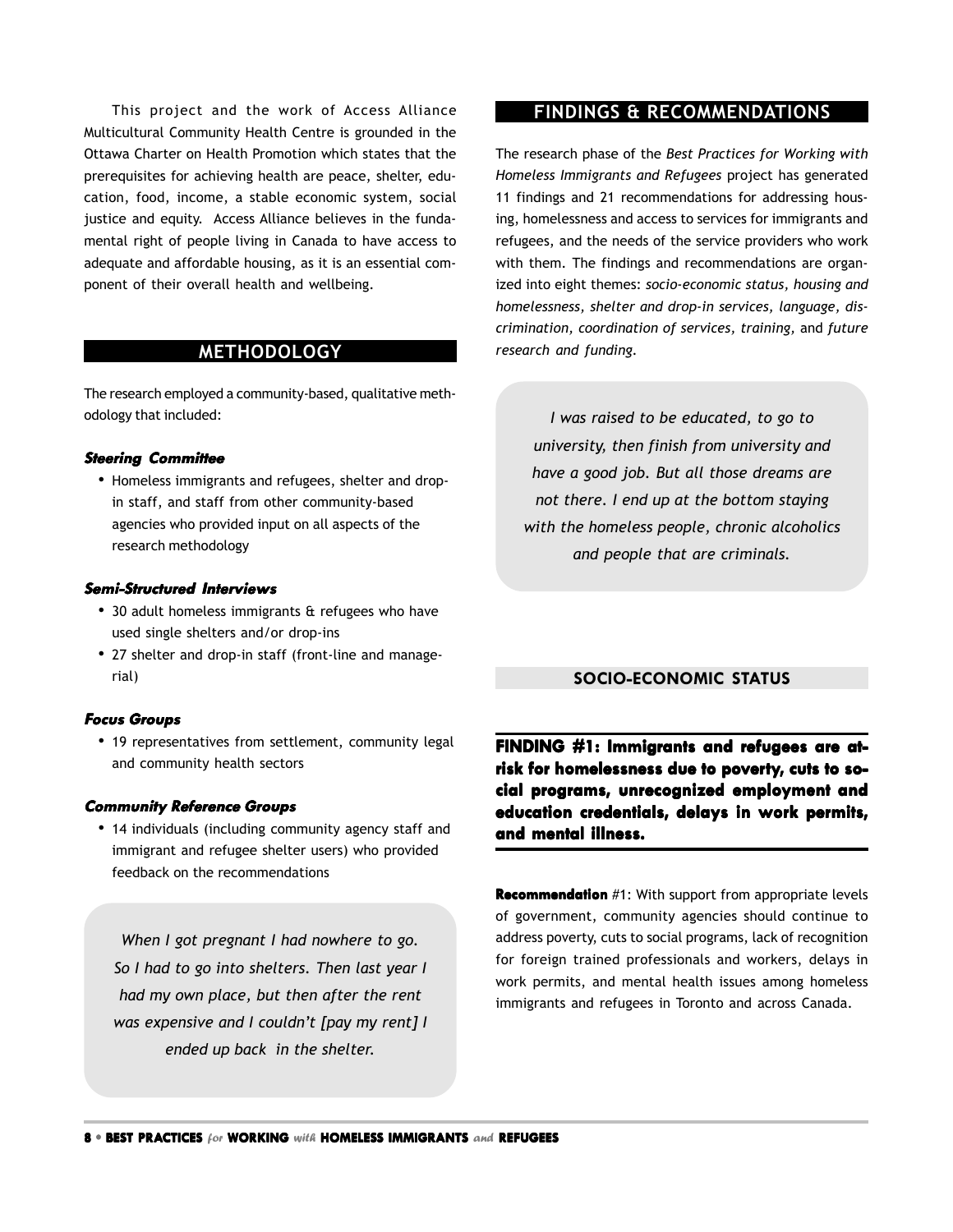#### **HOUSING**

# <span id="page-8-0"></span>**FINDING FINDING #2: The current housing market in Toronto is inadequate for meeting the needs of immigrants and refugees. immigrants and**

**Recommendation** #2: Federal, provincial and municipal governments should work together to immediately implement a National Housing Strategy in Canada.

**Recommendation** #3: The federal and provincial governments should provide funds to the municipal government to develop affordable housing that is accessible to immigrants and refugees.

**Recommendation** #4: Not-for-profit housing providers should make a commitment to ensuring that immigrants and refugees have equitable access to all forms of not-forprofit housing.

**Recommendation** #5: Community-based agencies should continue to pressure the appropriate levels of government to amend the Tenant Protection Act (TPA) and reinstate rent control.

*We experienced trying to find a house…it is very difficult to find a house here in Toronto. The rents are very high and there are certain premises where the landlords are a little difficult.*

*The role of shelters has changed, or the clientele has truly changed in the last four years. The number of newcomers going to shelters is just growing in leaps and bounds. From youth shelters to adult shelters, a population that was less than one percent is now at least 50 percent and higher. The workers are definitely not equipped to deal with them.*

## **SHELTER AND DROP-IN SERVICES**

**FINDING #3: Despite the number and variety of** shelters and drop-ins in Toronto, the needs of **homeless immigrants and refugees are not con- homeless and refugees not consistently being met. sistently being met.**

**Recommendation** #6: The federal, provincial and municipal governments should jointly increase funds to create new shelters and drop-ins, and to support existing shelters and drop-ins, to specifically meet the needs of immigrants and refugees in Toronto.

**Recommendation** #7: In coordination with shelters, Shelter, Housing and Support Division (SHS) should evaluate whether these shelters are meeting the specific needs of immigrants and refugees, particularly women.

**FINDING #4: Many shelters and drop-ins are not accessible for immigrants and refugees due to uncomfortable environments and lack of culturally appropriate services. ally services.**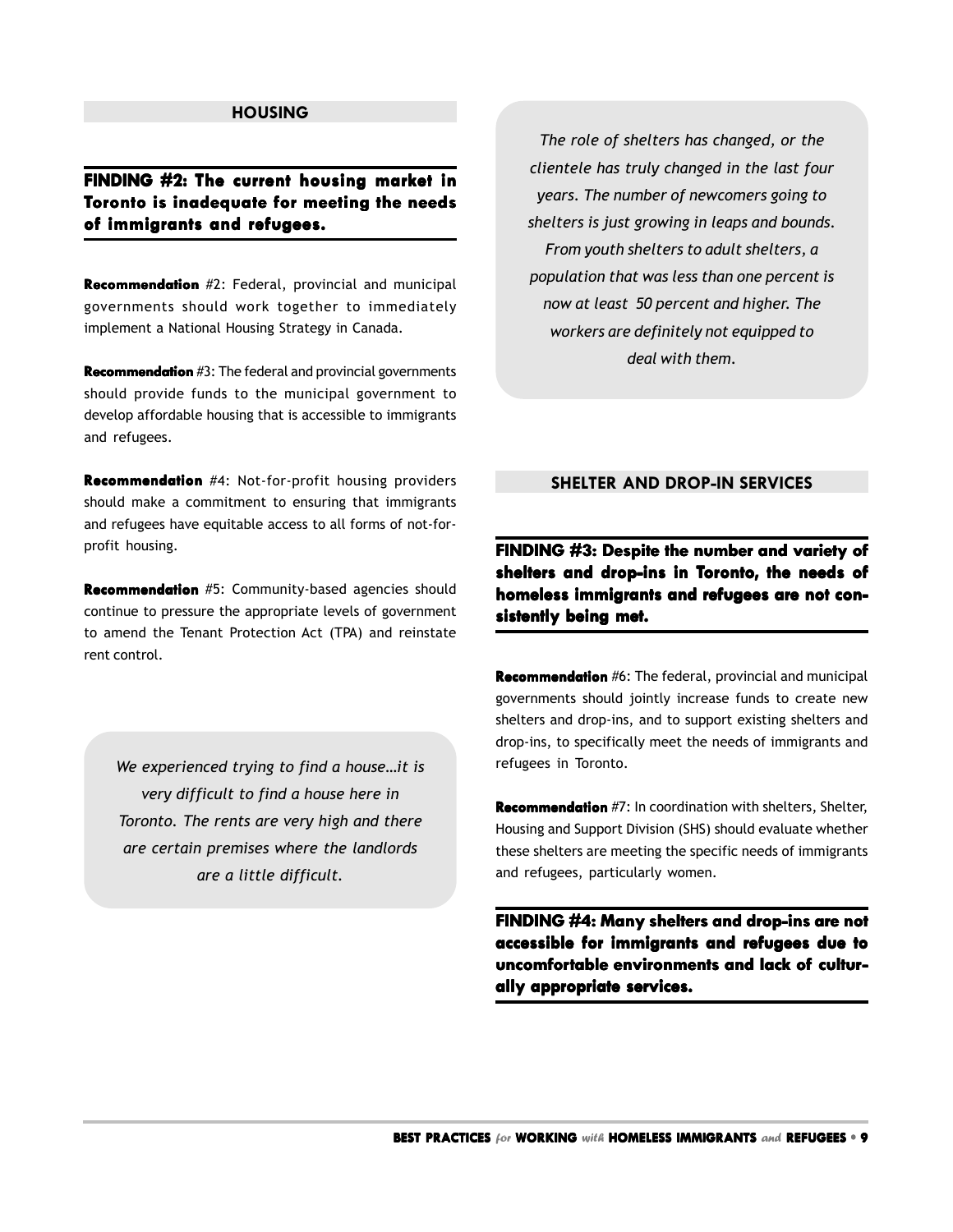**Recommendation** #8: Shelters and drop-ins should work together with Shelter, Housing and Support Division (SHS) and the Ontario Association of Hostels (OAH) to develop definitions of "culturally appropriate services" and to develop and share culturally appropriate service delivery models.

**Recommendation** #9: The provincial government should fund the Shelter, Housing and Support Division (SHS) and its constituent shelters to develop standards on the delivery of culturally appropriate services, and to ensure that these standards are rigorous and measurable.

*What is the most challenging is still the language barrier. Not always can you ask for service so you have to wait until you can get some one, so that's tough.*

#### **LANGUAGE**

**FINDING #5: Many shelters and drop-ins are not linguistically accessible to immigrants and refu- accessible to and refugees.**

**Recommendation** #10: Shelters and drop-ins should work with Shelter, Housing and Support Division (SHS) to develop pilot programs to address the issue of language access in shelters.

**Recommendation** #11: The Shelter, Housing and Support Division (SHS) should build on existing guiding principles within Shelter Standards on linguistically appropriate services by developing standards on language.

**Recommendation** #12: The City of Toronto should ensure that all city-funded agencies and services (including shelters and drop-ins) have consistent access to funding for interpreter services to better meet the language needs of immigrants and refugees, and other clients, with limited or no English language skills.

*Well I find it is very difficult. Because being on Welfare, or being homeless basically, you have no references, and most landlords don't like that. I tried to get a place one time and the landlord needed first and last, that's number one, I don't have that, and secondly, it's my colour, some landlord don't like that. I went to this lady and she said she has a problem with Black people. I say what, if you have problems with Black people, that's Black people. Black people are not all the same. But we have those kind of stereotype and the other problem is even once the landlord knows you are on Welfare, they have a problem accepting you.*

#### **DISCRIMINATION**

**FINDING #6: FINDING #6: Immigrants and refugees may face barriers to accessing housing and services for the homeless due to discriminatory practices among** some landlords and shelter and drop-in staff.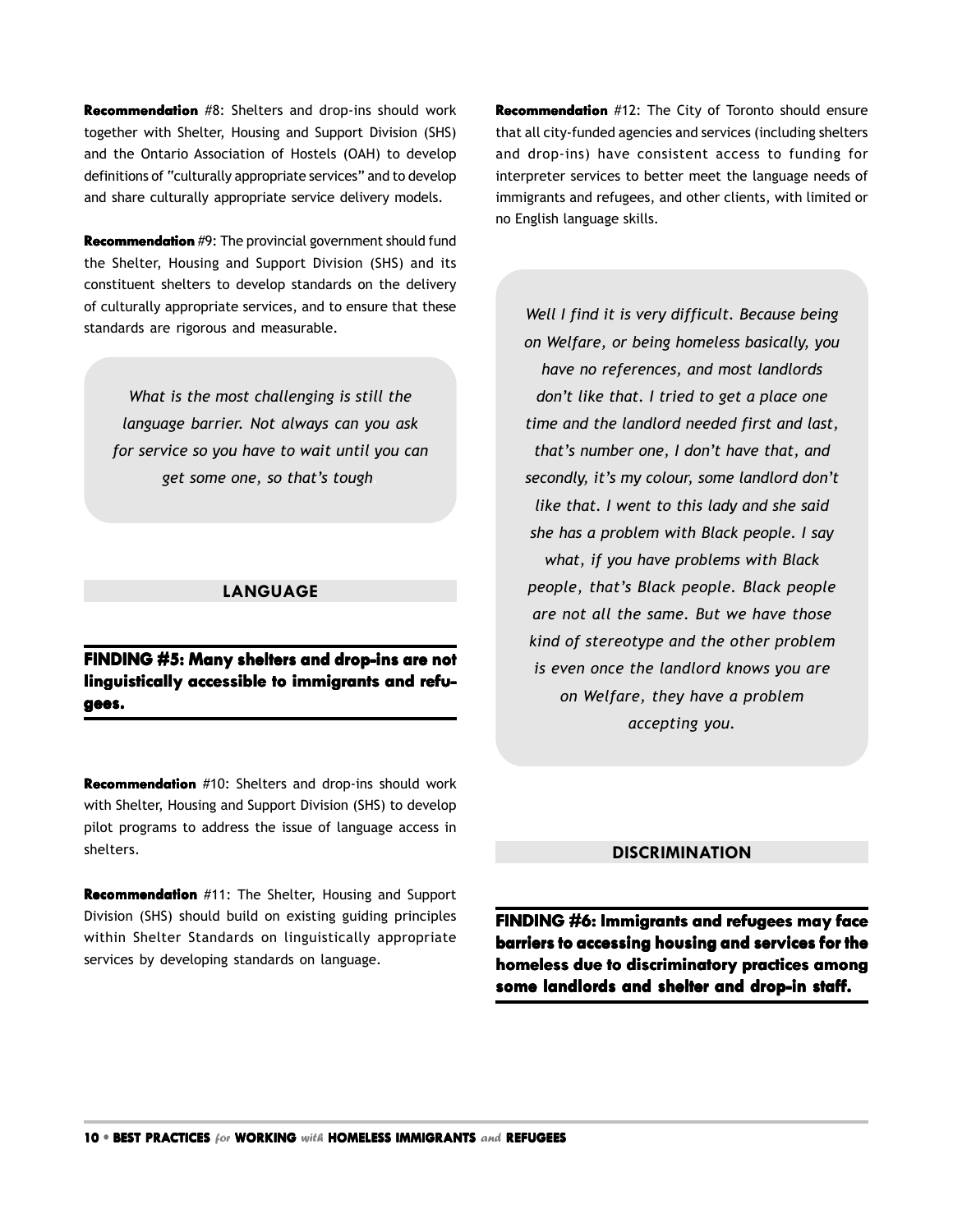**Recommendation** #13: Community legal clinics and other community-based agencies should continue to raise awareness about discrimination in housing and other barriers to housing through education and advocacy with the public and various levels of government.

**Recommendation** #14: The Supporting Communities Partnership Initiative and other appropriate funding bodies should support research to study the rate and nature of evictions among immigrants and refugees in Toronto.

*The staff, the ones who work in the shelters, they must be screened so that they don't end up being racist and discriminate other people. They should be screened.*

**Recommendation** #15: Shelters and drop-ins should develop in-house anti-racism/anti-oppression policies that are delivered appropriately and monitored on an ongoing basis.

**Recommendation** #16: Shelter, Housing and Support Division (SHS) should evaluate the delivery of anti-racism/antioppression services to ensure that shelters and drop-ins meet existing standards.

#### **COORDINATION OF SERVICES**

**FINDING #7: There is a lack of effective coordination of services among shelters and drop-ins** and between these services and settlement or**ganizations, community legal clinics and commu- ganizations, community clinics and community health centres. centres.**

**Recommendation** #17: Settlement agencies and shelters and drop-ins should work with appropriate levels of government and other key stakeholders to develop systems and structures to improve coordination of services between sectors.

*Much of the time there isn't enough communication between, for example, the shelter system and the settlement agencies nor among the settlement agencies themselves.*

# **TRAINING**

**FINDING #8: Shelter and drop-in staff require improved and up-to-date information on current improved and up-to-date information immigration and refugee policy and how to com- immigration and and how to complete refugee claimant forms. plete** 

**Recommendation** #18: Shelters and drop-ins and other community-based agencies should collaborate to increase the capacity of their respective organizations to plan and deliver training on diversity, immigration and refugee policy, and completing refugee claimant forms.

*Well I think at all levels, whether it be staff, organization or sectoral, I think that there needs to be more education around why people come to Canada, and then what's available for people when they do come here and all depending on if they come sponsored or not sponsored, when sponsorship breaks down, that sort of thing.*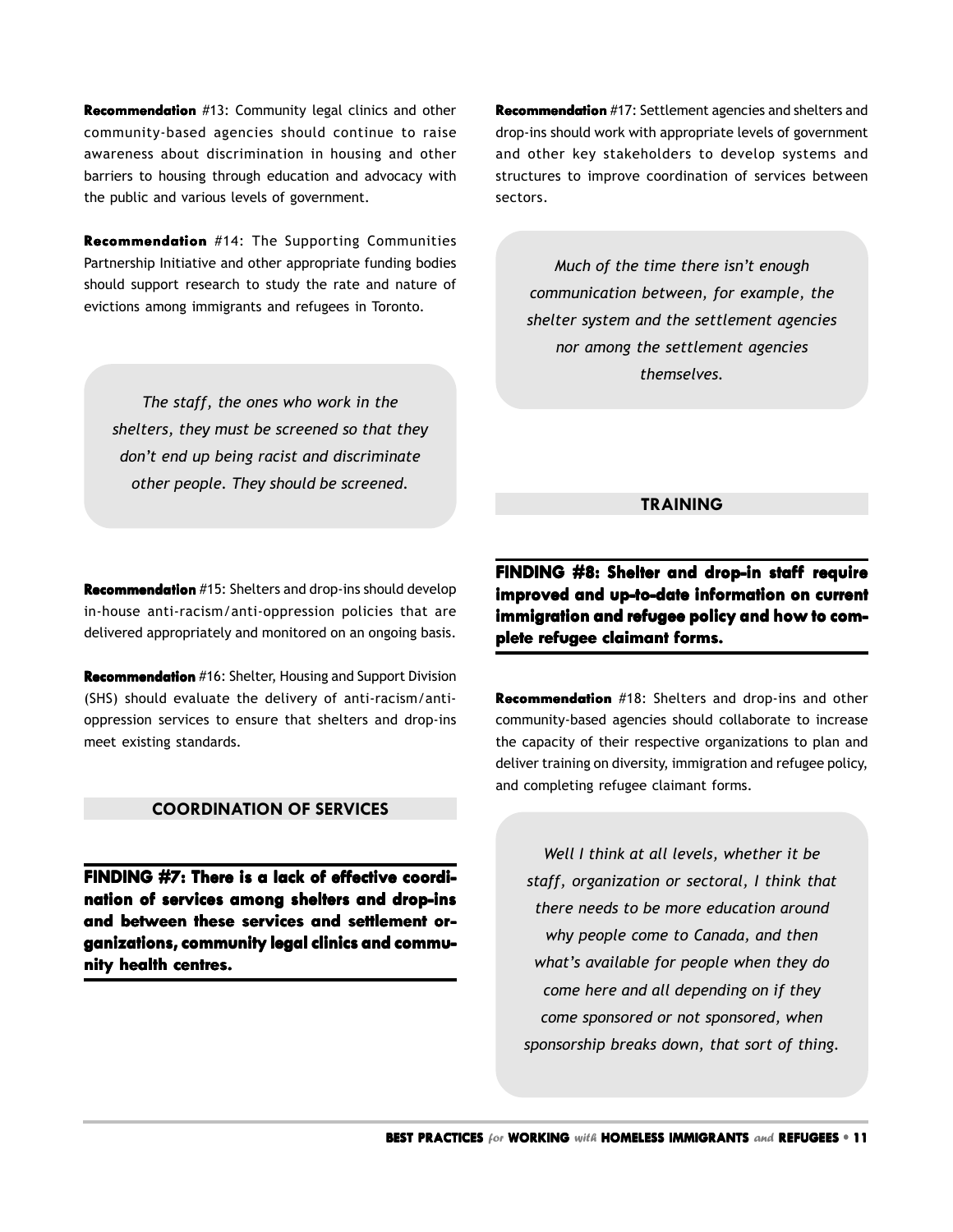**FINDING #9: Some shelter and drop-in staff require more knowledge on the culture, religion and history of immigrant and refugee groups. and refugee groups.**

**Recommendation** #19: Together with Shelter, Housing and Support Division (SHS), agencies that deliver training to shelters and drop-ins should evaluate whether their training on specific issues affecting immigrants and refugees (such as immigrant and refugee policy, cultural competence, antioppression/anti-racism, and completing refugee claimant forms) is reaching the agencies and individuals that need it most.

#### **FUTURE RESEARCH AND FUNDING**

**FINDING #10: #10: There is insufficient knowledge and information about the scale of visible and hidden homelessness among immigrants and refugees in Toronto among policy makers, academics, shelter/drop-in staff and other service providers. This knowledge gap hinders the de- This knowledge hinders development of broad policy and program initia- of policy and program initiatives that address homelessness among immi- that address among immi**grants and refugees in a systemic manner.

**Recommendation** #20: The Supporting Communities Partnership Initiative and other appropriate funding bodies should support research to quantify the full extent of hidden and visible homelessness among immigrants and refugees in Toronto.

**FINDING #11: Many of the findings and recommendations of the Best Practices for Working with Homeless Immigrants and Refugees project require actions that cannot be adequately addressed within the limited time and budgetary scope of scope of the current SCPI fund. This project has identified key issues and challenges that require sustained effort and funding.**

**Recommendation** #21: The federal, provincial and municipal governments, through programs such as the Supporting Communities Partnership Initiative should make a commitment to the development of best practices for working with marginalized populations, such as immigrants and refugees, in future funding initiatives.

# **MAIN CONTRIBUTIONS OF RESEARCH**

The contributions of the research for the *Best Practices for Working with Homeless Immigrants and Refugees* project lie in two key areas:

# **1. Provides scientific (evidence-based) verification of tion of a number of umber of key problems and solutions f lems and for which previous** knowledge was either scattered and partial, or simply **impressionistic and anecdotal. essionistic and anecdotal.**

This research brings together the experiences, stories and recommendations of adult immigrants and refugees who have used shelters and drop-ins (i.e. "visibly" homeless) in downtown Toronto, shelter and drop-in staff, and service providers in the settlement, community health and community legal sectors. Although this research focussed on a specific sub-set of the homeless population researchers, policy makers, and service providers are urged to consider how the findings, recommendations and actions are relevant to other homeless populations and other geographical contexts. The results of this study will hopefully shed light on problems, issues and potential solutions for other communities locally, provincially and nationally.

## **2. By linking findings with recommendations and subsequent pr subsequent proposals f oposals for action, or action, provides a vital shift fr vides vital from identifying pr identifying problems to generating solutions.**

Homelessness has reached crisis proportions in Canada. To address this crisis, research on homelessness and housing should seek to bring about understanding as well as change. In this study, a community-based research approach was employed to directly inform the development and implementation of action strategies to address homelessness among immigrants and refugees in Toronto. As such, this study defends and promotes the application of commu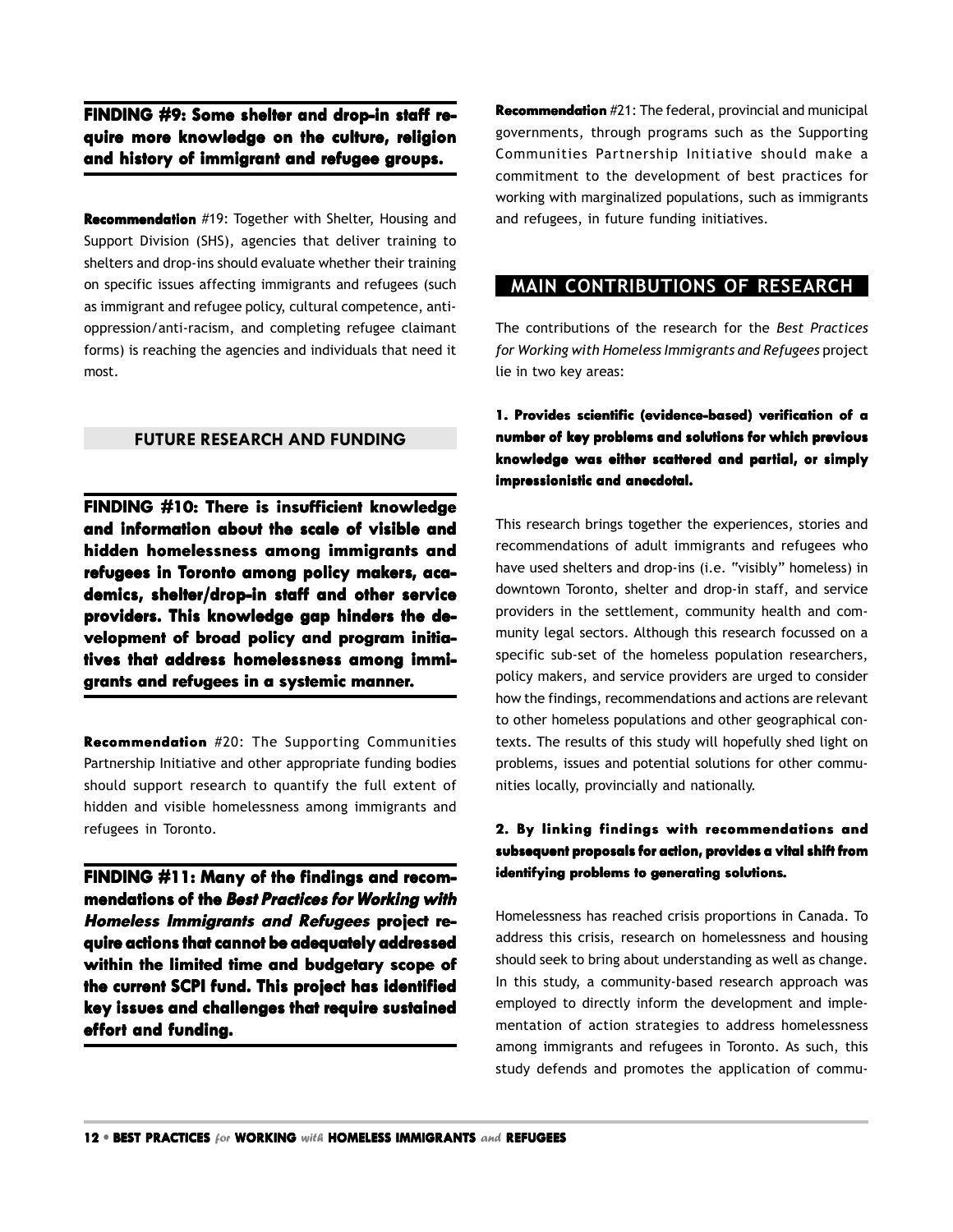<span id="page-12-0"></span>nity-based action-research on homelessness and housing to ensure that research questions, methodology and analysis are responsive to  $-$  and grounded in the realities of  $$ participating communities.

**FUTURE ACTIONS**

A key purpose of the *Best Practices for Working with Homeless Immigrants and Refugees* project is to bridge the gap between research and action on the issue of homelessness. Using a community-based approach, the second phase of the project has involved the prioritization of recommendations by the Steering Committee. Steering Committee participants, including homeless immigrants and refugees and staff from community-based organizations, called for action in four key areas:

- linguistic accessibility of shelters and drop-ins
- delivery of culturally appropriate services in shelters and drop-ins
- coordination of services between settlement sector and shelters and drop-ins
- coordination of training on issues affecting homeless immigrants and refugees

To address these issues, Access Alliance Multicultural Community Health Centre will host a series of "roundtables" to develop pilot project ideas and build partnerships. The specific goals of the roundtables are:

- To bring together key agencies and individuals with an interest in the particular theme area.
- To build on key issues identified through the research and develop opportunities for action.
- To brainstorm pilot project ideas.
- To facilitate the building of partnerships to conduct projects.

To ensure that the roundtables reflect the broad range of expertise and interests of stakeholders the participants will include representatives from community-based organizations and various levels of government. It is hoped that the roundtables will generate systemic and sustainable solutions for the problem of homelessness among immigrants and refugees in Toronto and other Canadian urban centres. A roundtable report will be distributed to participants, key stakeholders, and interested individuals and agencies.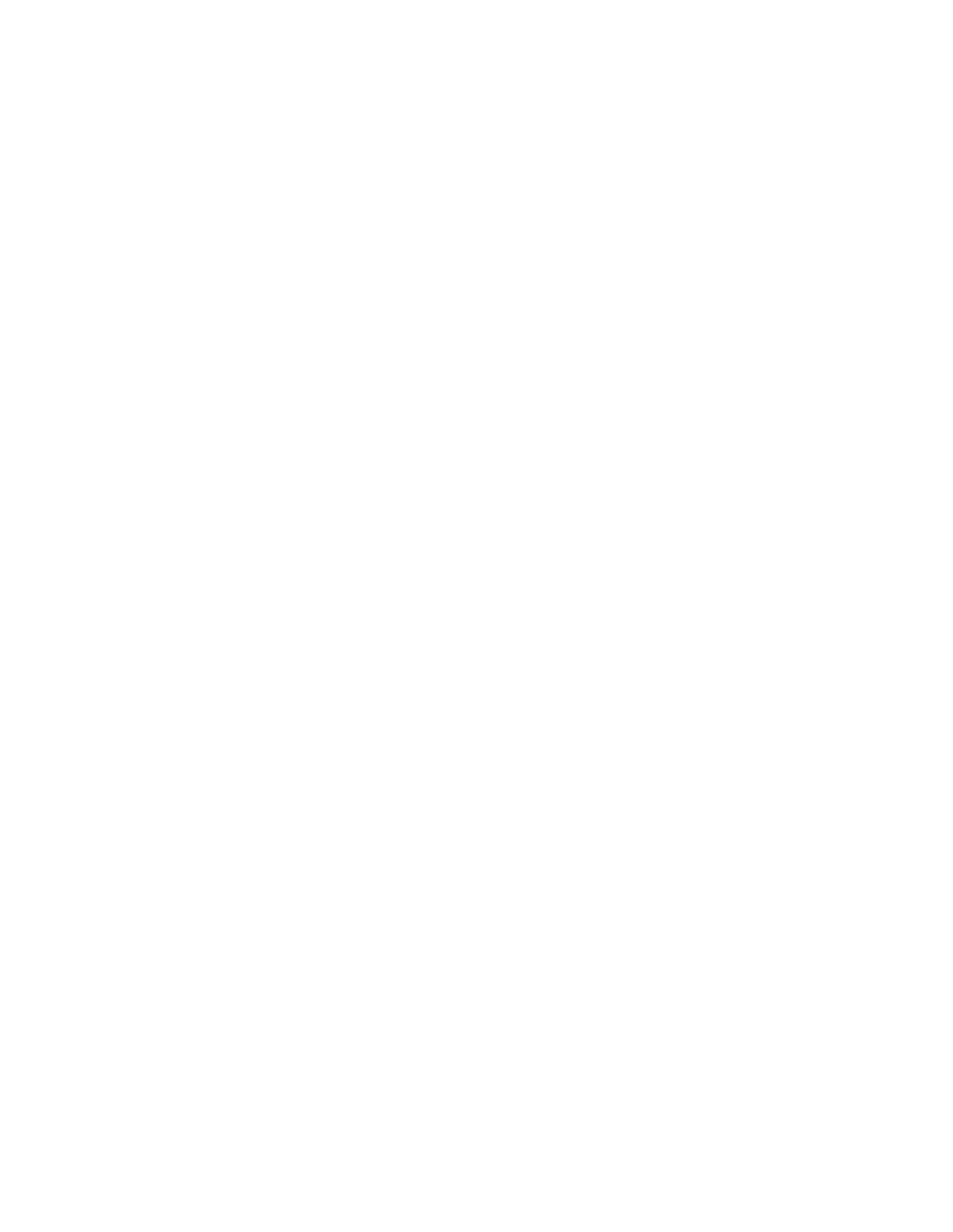<span id="page-14-0"></span>

# **PART I:** Background

# **1.0 INTRODUCTION**

*Best Practices for Working with Homeless Immigrants and Refugees* is a community-based action-research project sponsored by Access Alliance Multicultural Community Health Centre and funded by the Supporting Communities Partnership Initiative (SCPI). The overall objectives of this project are to:

- *• Document* the experiences of adult immigrants and refugees who have used single men's and women's shelters and drop-ins (i.e. "visibly" homeless) in downtown Toronto.
- *• Develop* best practices among shelter and drop-in staff for working with immigrants and refugees.
- *• Facilitate* the linking of shelters/drop-ins with health, settlement, legal and community-based social services.

The specific goals of Phase I, the *research phase*, were to:

- *• Interview* adult immigrants and refugees who have used single men's and women's shelters and drop-ins in downtown Toronto.
- *• Interview* shelter and drop-in staff to identify the service needs of homeless immigrants and refugees.
- *• Conduct focus groups* with staff from settlement agencies, community legal clinics and community health centres to identify ways to strengthen links with shelters and drop-ins.
- *• Develop an analysis* of the rules and practices that inhibit access to services for homeless immigrants and refugees.
- *• Develop recommendations* for increasing access and improving services.
- *• Develop and disseminate* the research report "Best Practices for Working with Homeless Immigrants and Refugees."

The specific goals of Phase II, the *action* phase, are to:

- *• Hold community meetings* to facilitate the coordination of advocacy efforts of various networks working on issues affecting homeless immigrants/ refugees
- *• Hold roundtable discussions* to develop pilot project ideas on the findings of the research.
- *Develop and and disseminate* a community action plan for alleviating homelessness among immigrants and refugees.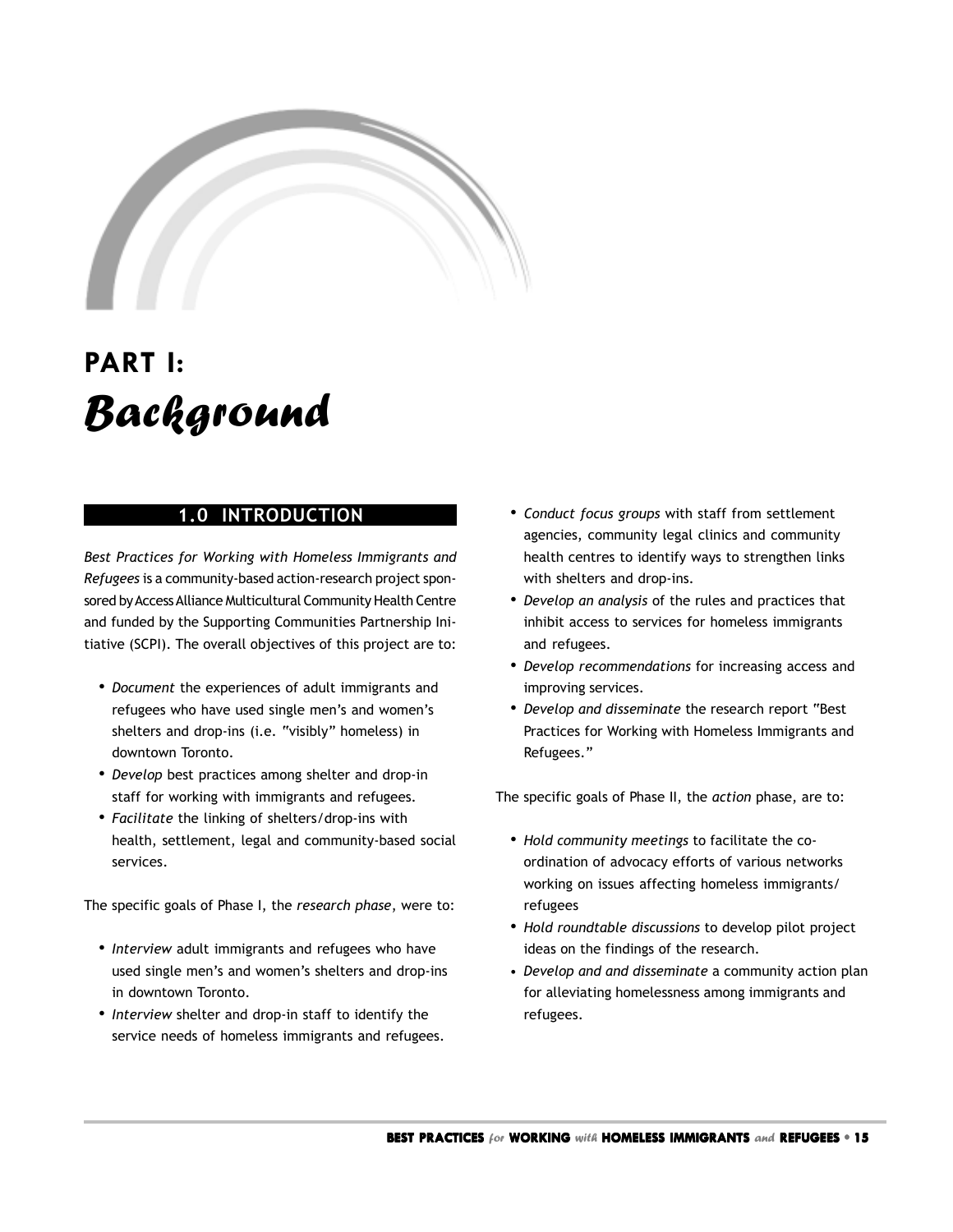<span id="page-15-0"></span>This document reports on the background, methodology and findings of the *research phase* and outlines the recommendations and specific actions for the *action phase* of the project.

#### **1.1 RATIONALE**

Access Alliance Multicultural Community Health Centre is a community health centre serving immigrants and refugees across the City of Toronto. Access Alliance works to promote health and increase access to services for newcomers by addressing social, health, educational, legal and cultural needs, by addressing barriers to service access, and by promoting full and equitable participation in Canadian society.

This project and the work of Access Alliance is grounded in the Ottawa Charter on Health Promotion which states that the prerequisites for achieving health are peace, shelter, education, food, income, a stable economic system, social justice and equity. Access Alliance believes in the fundamental right of people living in Canada to have access to adequate and affordable housing, as it is an essential component of their overall health and wellbeing.

"Best practices" principles developed in housing and health promotion literature also guide this project. Broadly speaking, best practices aim to (1) adapt practice in ways that suit the particular issue and context and (2) share stories, tools and understanding so that we do not keep reinventing the wheel (Interdisciplinary Team Tool Kit 2001: 13). In housing, best practices are "innovative approaches, transferable to other organizations, which have resulted in concrete, sustainable improvements in the lives of homeless persons in Canada" (Canada Mortgage and Housing Corporation 1999a: 1).

This project focuses on a specific homeless population: *adult immigrants and refugees who have used single men's and women's shelters and drop-ins (i.e. "visibly" homeless) in downtown Toronto***.** It does not attempt to document the experiences of homeless persons living on the streets (i.e. "sleeping rough") nor the *hidden homeless* (staying temporarily with friends or family; spending so much income on rent that the necessities of life cannot be afforded; or living in unsafe or overcrowded households).

The rationale for focussing on this specific population is twofold:

- 1. Preliminary research indicated that there is a wealth of anecdotal and impressionistic information on shelter and drop-in use among immigrants and refugees in Toronto, however, this data has not been collected, analyzed and documented in a systematic way. Preliminary research involved the following:
	- A review of literature on housing and homelessness in Canada.
	- Informal conversations with several shelters, dropins and other housing agencies in Toronto. The agencies consulted during this phase included Fred Victor Centre, Sistering, St. Stephen's Corner Drop-In, Romero House, Seaton House, Matthew House, FCJ Hamilton House, Sojourn House, Fife House, Red Door Shelter, East York Housing Help, and North York Housing Help.
	- Informal conversations with staff at Shelter, Housing and Support Division, City of Toronto.
- 2. There are several other SCPI-funded projects on homeless immigrants and refugees in Toronto. This study is designed to complement these other projects.
	- Canadian Red Cross, *First Contact: The Arrival Needs of Refugee Claimants*
	- FCJ Hamilton House, *Research, Training and Capacity Building for Shelters Housing Refugee Claimants in Toronto*<sup>1</sup>
	- York Hispanic Centre, Islamic Social Services and Resources Association (ISSRA), Syme-Woolner Neighbourhood and Family Centre, and Community Resources Consultants of Toronto, *Informal Housing Network Project*
	- Youthlink, *Action Mentors for Immigrants*

Based on these two factors, the three groups selected for data collection were:

#### **Homeless Persons**

Homeless immigrant and refugee men and women who are:

- a) Adults (18-60 years)
- b) Refugee Claimants, Convention Refugees or Landed Immigrants

**<sup>1</sup> This project focusses on the refugee claimant-specific shelters in Toronto.**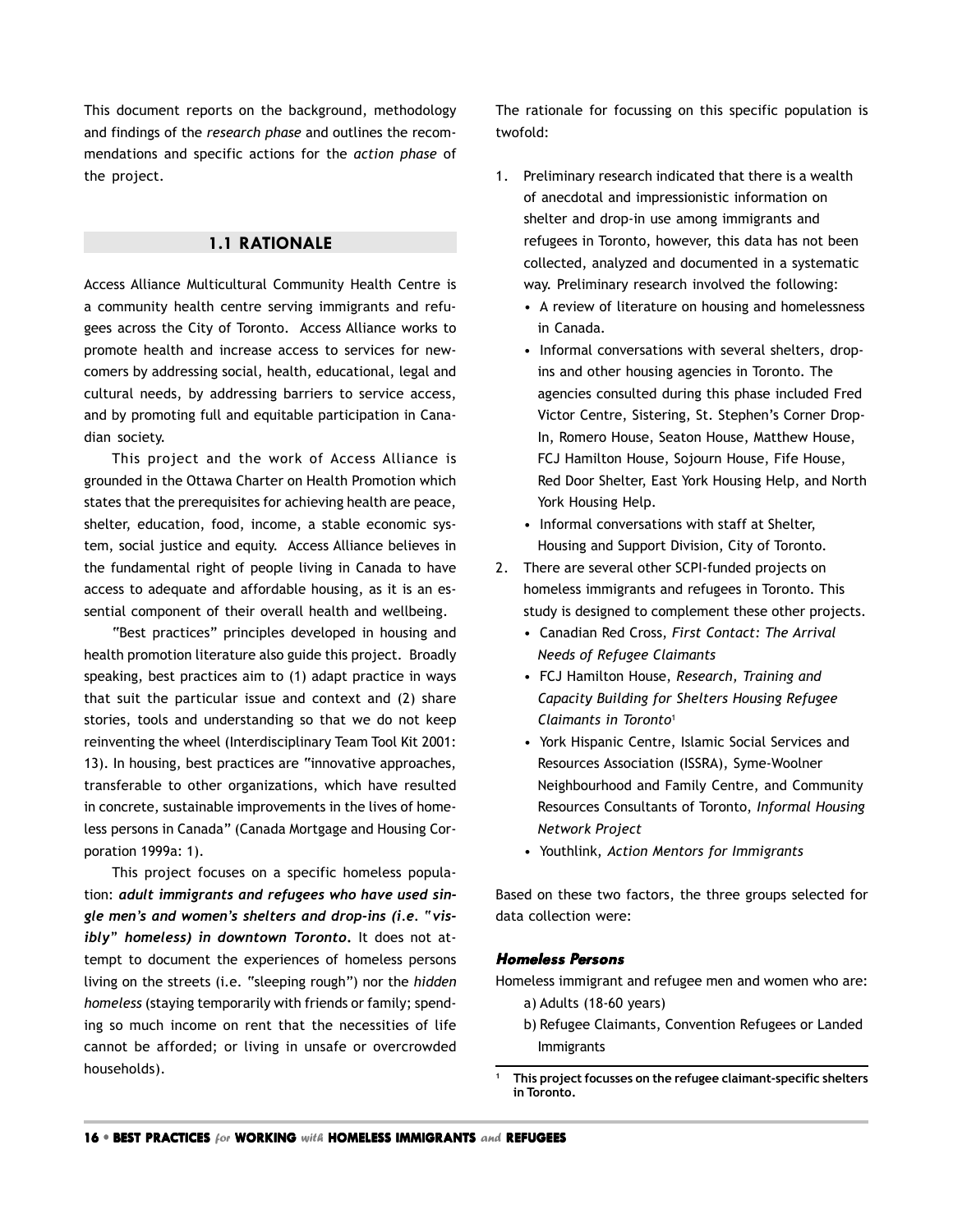- <span id="page-16-0"></span>c) Arrivals to Canada as singles within the last ten years
- d) Using homeless shelters or drop-ins in Toronto *which are not specifically mandated to serve immigrants and refugees*

#### **Shelter and Drop-In Staff**

Front-line and managerial staff at shelters or drop-ins in Toronto *that are not specifically mandated to serve immigrants and refugees.*

#### **Community-Based Agency Staff**

Front-line and managerial staff at settlement agencies, community health centres and community legal clinics who provide services to immigrants and refugees in Toronto.

# **2.0 LITERATURE REVIEW**

Homelessness in Canada has reached crisis proportions. This issue is well-documented in both academic and advocacy literature (Layton 2000; Murphy 2000; National Housing and Homelessness Network 2001; The View from the Sidewalk 2001; Glasser and Bridgman 1999; Boydell et al. 2000; Kappel Ramji 2002). The Report of the Mayor's Homelessness Action Task Force, *Taking Responsibility for Homelessness: An Action Plan for Toronto,* outlines the primary causes of the homelessness crisis in Canada, particularly Toronto (City of Toronto 1999: v):

- *• Increased poverty*: Both the incidence and depth of poverty have increased because of changes in the structure of the labour market and because of public policy changes such as restrictions on Employment Insurance and cuts to welfare.
- *• Lack of affordable housing*: The dwindling supply of low-cost rental units and rooming houses, along with the withdrawal of support by both the federal and provincial governments for new social-housing programs, have made affordable housing much harder to find.
- *• Deinstitutionalization and lack of discharge planning*: Many people who suffer from mental illness and addictions are homeless partly as a result of deinstitutionalization without adequate community support programs; in addition, their problems have been exacerbated by the inadequate discharge planning of hospitals and jails.
- *• Social factors*: Domestic violence, physical and sexual abuse, and the alienation of individuals from family and friends have increased the incidence of homelessness.

Similarly, in her book *On The Street: How We Created the Homeless,* Barbara Murphy summarizes the homeless crisis in Canada: "The formula is simple – combine a growing number of poor and a growing number of expensive housing units and we have people on the streets. Add to this a failure to recognize that the mentally ill cannot manage on their own, economically or with even the simplest of life's demands, and we have even more people on the streets" (2000: 19).

The homelessness problem in Toronto is particularly severe (City of Toronto 1999; Springer et al. 1998; Ward and Reville 1998; City of Toronto 2000a, 2001b; Eberle 2001; Zine 2002). In 1996, almost 26,000 people used the shelter system in Toronto. There are also 37,000 primary applicants on the subsidized housing waiting list, representing over 100,000 people. In addition, at least 106,000 people in Toronto are presently at risk of losing their housing because they pay more than 50 percent of their income on rent (City of Toronto 2001).

Homeless people are at increased risk for health problems, including seizures, chronic obstructive pulmonary disease, musculoskeletal disorders, tuberculosis, and skin and foot problems (Hwang 2001; Kappel Ramji 2002). Homeless people face many barriers that impair their access to health care. Although Canada has a system of universal health insurance, many homeless people do not possess proof of coverage because their identification is lost or stolen. Homeless immigrants and refugees may also face linguistic and cultural barriers in accessing health care.

A major barrier that has prevented effective solutions to the homelessness crisis in Toronto is all three levels of government squabbling over issues of responsibility. Homelessness is a complex issue that requires the coordinated efforts of all levels of government and many departments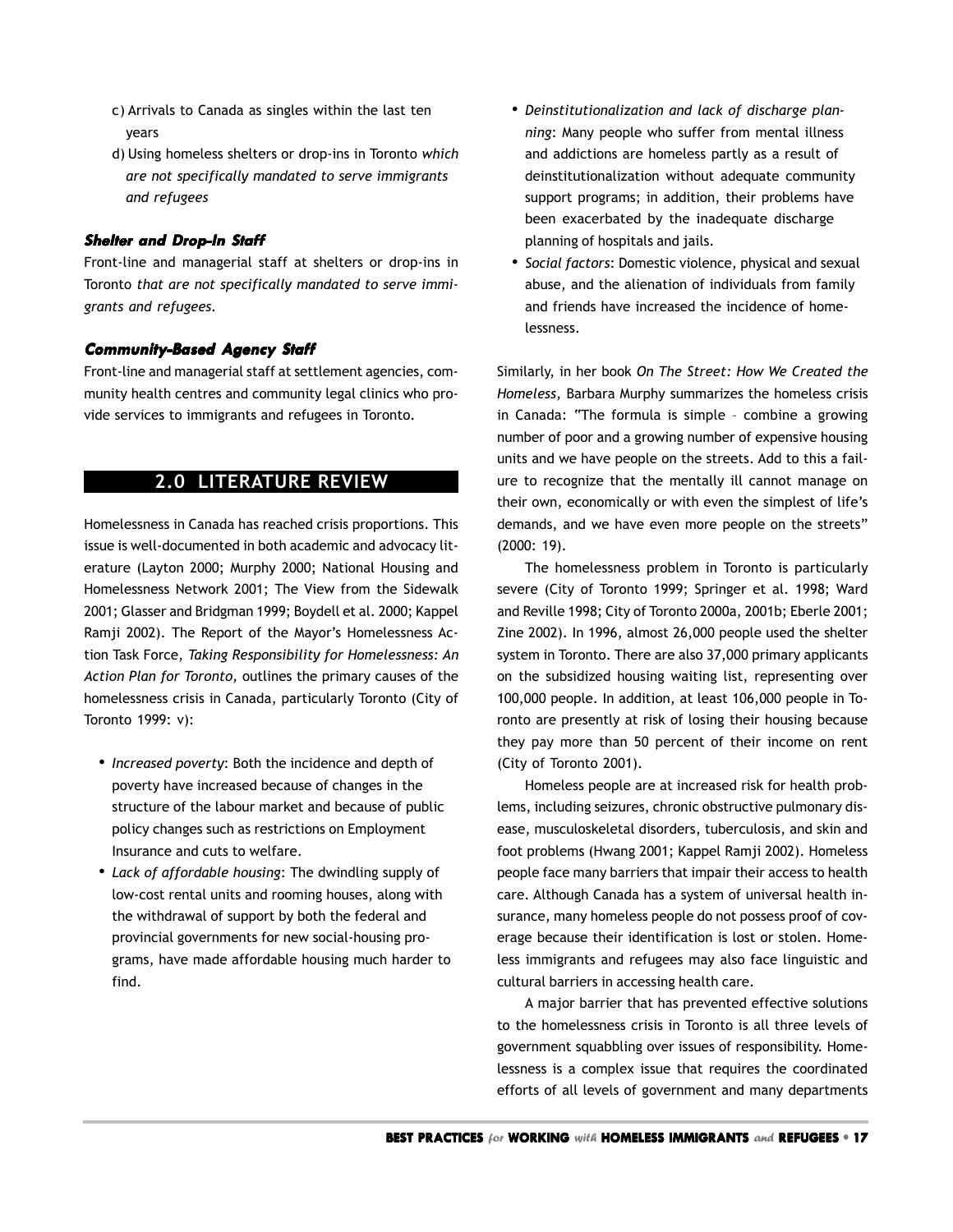within governments. The federal government reduced its involvement in social housing and the province has downloaded social housing to the municipalities. Also, the province argues that the federal government should take responsibility for homelessness among Aboriginals, immigrants and refugees, but the federal government argues that urban Aboriginals and immigrant and refugee settlement issues are a provincial responsibility (City of Toronto 1999).

Specific literature on homelessness among immigrants and refugees in Canada is scant, but some recent research in Toronto is beginning to shed light on the issue (Hunter 1998; Murdie and Teixeira 2000; Hulchanski 1993; Ryan and Woodill 2000; City of Toronto 1999; Alfred and Sinclair 2002; Zine 2002).

There are three categories of immigrants (City of Toronto 1999):

- *• Family class immigrants* have a close family member already resident in Canada who has agreed to assume care and shelter until they are established in Canada.
- *• Independent immigrants* have special occupational skills and experience that are transferable to the Canadian labour market. They do not necessarily have a sponsor. Within this category is the business immigrant which includes entrepreneurs, investors, and the self-employed.
- *• Refugees and refugee claimants* are people who seek protection in Canada. Convention refugees fall within the definition established by the United Nations Convention on Refugees which Canada has signed. The government sponsors some convention refugees; others are privately sponsored by faith groups or other organizations or by individuals. Refugee claimants are people who have arrived in Canada seeking convention refugee status, but whose status as refugees has not yet been established.

As many as 80,000 new immigrants and refugees come to Toronto annually. This is more than one third of the Canadian total and half the Ontario total. Of these, 8,000 a year (ten percent) are refugees. Approximately 50 percent of these are non-sponsored refugees who claim asylum upon their arrival in Canada. These refugee claimants receive limited assistance from government and private sponsors and it can take years to settle their claims. Because they are not entitled to full health benefits<sup>2</sup> and it may take

months to receive work permits or student authorization, many claimants live in poverty and in overcrowded and unsafe housing. These refugees are most at risk of becoming homeless (City of Toronto 1999: 71-75).

Toronto also has the highest percentage of immigrants in the country and an even greater proportion of recent immigrants. Until 1989, the incidence of poverty among immigrant-headed families was the same as that of Canadian headed families. Since 1989, the incidence of poverty for immigrant headed families has increased by 128 percent as compared to 36 percent for Canadian headed families. This can be attributed to shifts in the labour market, rising unemployment, restrictions and cutbacks in income security programs and the lack of affordable housing, all of which put immigrants at great risk for homelessness (City of Toronto 1999).

As a result, increasing numbers of immigrants and refugees are resorting to shelters and other services for the homeless (Canada Mortgage and Housing Corporation 1999b: 13). Between 1988-1996, refugee claimants constituted 1.4 percent of shelter users (1,889 individuals) (Springer et al. 1998: 14). During the same time period, 13.6 percent of shelter users (18,072 individuals) indicated their residence one year before admission as "Another Country" (Springer et al. 1998: 14).

Currently, the Toronto shelter system has only one shelter, Sojourn House, designated by funding to serve single immigrants and refugees. Sojourn House serves refugee claimants and it has a waiting list that is consistently at about 50 persons (Hunter 1998: 6). Additionally, the First Contact program of the Canadian Red Cross provides information and assistance to refugee claimants. In an attempt to mitigate homelessness among refugee claimants, First Contact serves as a point of congregation, referrals and services for refugee claimants who are living in the general shelter system.

There are also several faith-based settlement houses, including Brottier House, FCJ Hamilton House, Matthew House, Romero House and World Vision Shelter, that provide refugee claimants with shelter and basic settlement needs. Most general shelters do accept immigrants and refugees but most are too small and overcrowded and

 $2$  Once a claimant is found to be "eligible", the claimant will be entitled to Interim Federal Health Plan (IFH) benefits which generally covers emergencies only.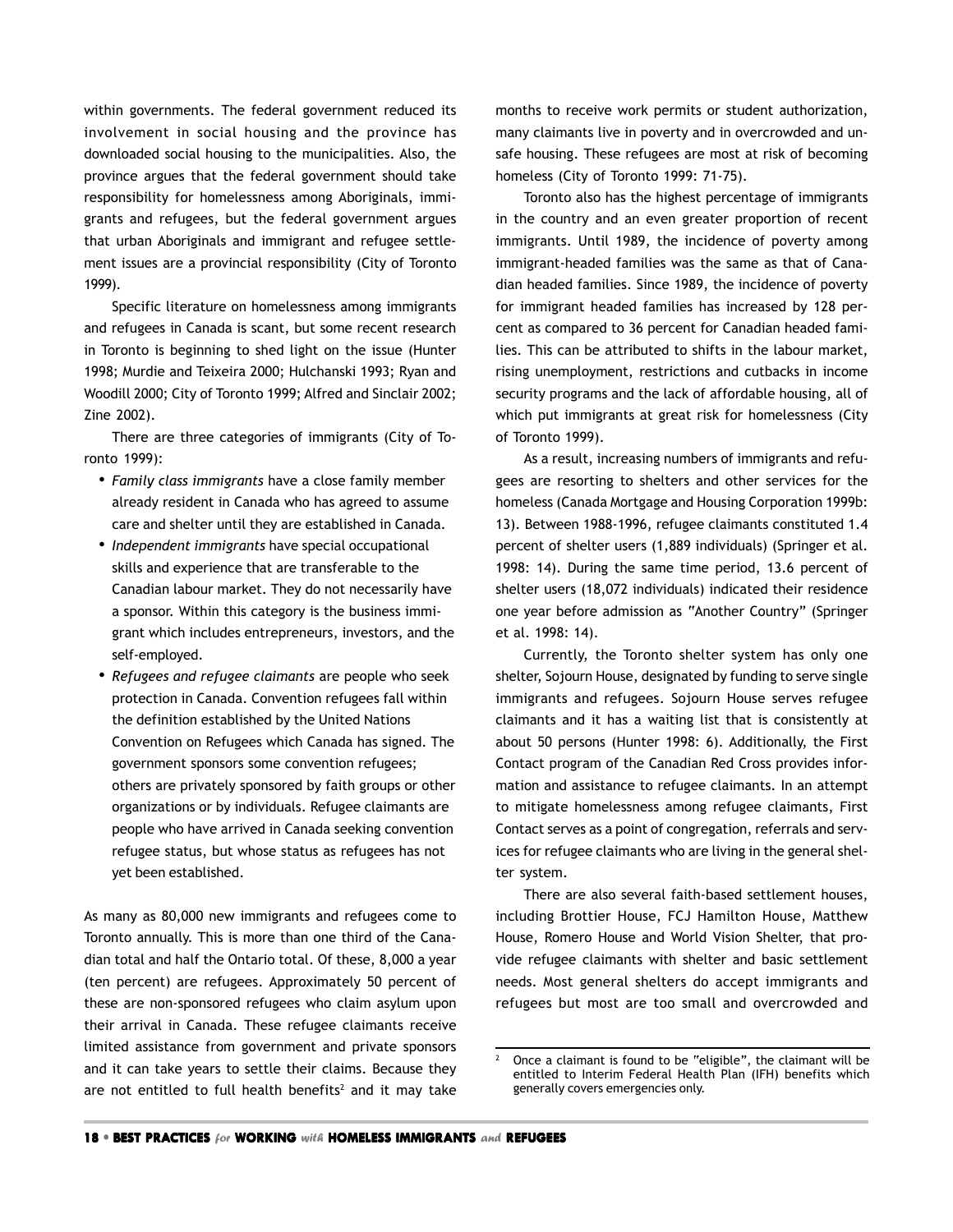are not equipped to provide the assistance that refugees specifically need. As noted in the Romero House report, "Staff in general shelters do not have the time, training or mandate to assist with refugee specific needs" (Ryan and Woodill 2000: 11). Also, many shelters present an environment that may not be suitable for refugees (Hunter 1998: 19).

Several studies provide recommendations to develop adequate and appropriate shelter and drop-in services for immigrants and refugees in Toronto. Specifically, the Romero House report recommends that individuals who staff shelters and other community service agencies need to be informed about the distinction between refugees and immigrants, the basic refugee process, and also refugee specific services available. "Therefore, funding needs to be provided to educate service providers who work in the nonrefugee specific shelters, community health centres and social services to be able to assist refugees. Education can be done through workshops and a provision of education materials" (Ryan and Woodill 2000: 53).

In response to this problem, this project aims to develop "best practices" for working with homeless immigrants and refugees who have used general shelters or drop-ins. Best practices, as defined by the Canada Mortgage and Housing Corporation, are "innovative approaches, transferable to other organizations, which have resulted in concrete, sustainable improvements in the lives of homeless persons in Canada" (1999a: 1). The goal is to improve the knowledge and skills of front-line and managerial staff at general shelters and drop-ins to better meet the needs of the immigrant and refugee community. As well, the aim is to identify the organizational and sectoral practices that best serve homeless immigrants and refugees.

# **3.0 METHODOLOGY**

To understand the experiences of homelessness among immigrants and refugees and to identify best practices for working with this population, this project employed a qualitative and community-based methodology.

Community-based research aims to have a high degree of relevance to the community and seeks to bring about change as well as understanding (Community Health Promotion Coalition 2001). Recent social science research with refugees and immigrants suggests that successful research outcomes depend on the involvement of participants in the design and implementation of outreach tools (Krulfeld and MacDonald 1998). Community involvement, therefore, is a condition for project success rather than an *ad hoc* research component. This project involves collaboration between the project team, community-based agencies and homeless immigrants and refugees on a number of levels, including participation in the steering committee and contribution to the design of interview questionnaires and other research materials.

The following sub-sections outline the key components of the methodology:

#### **3.1 STEERING COMMITTEE**

The Steering Committee is the key source of community input on the project. It functions to ensure that the project is responsive to, and grounded in the realities that homeless immigrants and refugees are living. The Steering Committee is comprised of some immigrants and refugees who were interviewed for this project, as well as service providers from the shelter/drop-in, settlement, community health, and community legal sectors. The Steering Committee continues to meet on a bi-monthly basis.

#### **Steering Committee Members**

Across Boundaries: Ethnoracial Mental Health Centre Canadian Red Cross Centre for Equality Rights in Accommodation Fife House Flemingdon Community Legal Services HIV/AIDS Legal Clinic of Ontario Ontario AIDS Network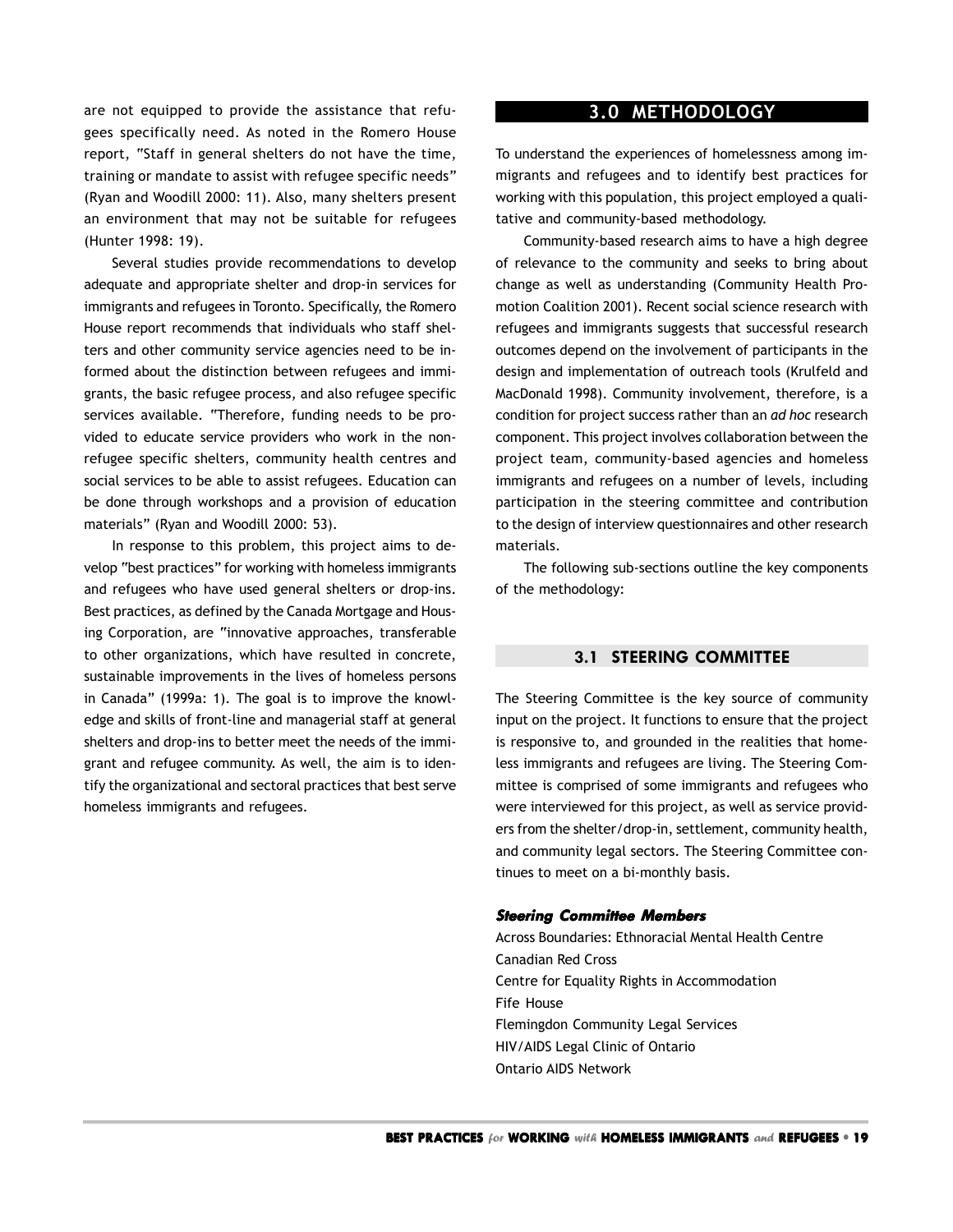<span id="page-19-0"></span>Red Door Shelter Regent Park Community Health Centre Ryerson University Seaton House Shout Clinic Sojourn House St. Christopher House St. Stephen's Community House York Community Services

#### **3.2 PARTICIPANT RECRUITMENT**

Given that Access Alliance is not an organisation with a specific mandate to provide services to homeless people, the methodology involved establishing partnerships and informal relationships with agencies that serve homeless immigrants and refugees. As such, immigrant and refugee participants were contacted through the following 13 agencies:

Fife House Fred Victor Centre Good Shepherd Ministries Nellie's Shelter Regent Park Community Health Centre Salvation Army Gateway Salvation Army Hope Shelter Salvation Army Maxwell Meighen Seaton House Sistering St. Christopher House St. Stephen's Community House YWCA – Stop 86

These agencies provide services to homeless immigrants and refugees but are not specifically mandated to do so. The data were collected April-August 2002.

#### **3.3 QUESTIONNAIRES**

The project team developed the semi-structured interview and focus group questionnaires collaboratively with the Steering Committee. For the individual interviews, each questionnaire was comprised of two parts: socio-demographic data and open-ended interview questions. For clients, the socio-demographic data section included questions on gender, age, languages spoken/written, level of education, length of time spent in shelter(s), arrival status and several other categories. The open-ended question section sought information on the meanings attached to "home", the experiences in staying in shelters and using drop-ins services, and recommendations on how to improve these services (Appendix 1).

For staff, the socio-demographic profile involved collecting data on employment position, languages spoken/written, and an estimated percentage of clients who are immigrants and refugees. Open-ended questions gathered information on experiences and challenges in working with homeless immigrants and refugees, level of knowledge of immigrant and refugee issues, and ways to improve services for this community (Appendix 2).

#### **3.4 DATA COLLECTION**

Data were collected in three phases: individual interviews, focus groups and community reference groups. In all instances, homeless immigrant and refugee participants were provided \$20 and two transit tokens for their time and contribution.

#### **Individual Interviews**

Semi-structured individual interviews were conducted with 30 homeless immigrants and refugees and 27 shelter and drop-in staff. These staff represent 15 different shelters and drop-ins. These interviews documented the experiences of homelessness among immigrants and refugees who have used shelter and drop-in services, as well as the challenges for shelter/drop-in staff who have worked with this population. With the consent of each participant (Appendices 3 & 4), all interviews except one were taped and then transcribed by professional transcribers.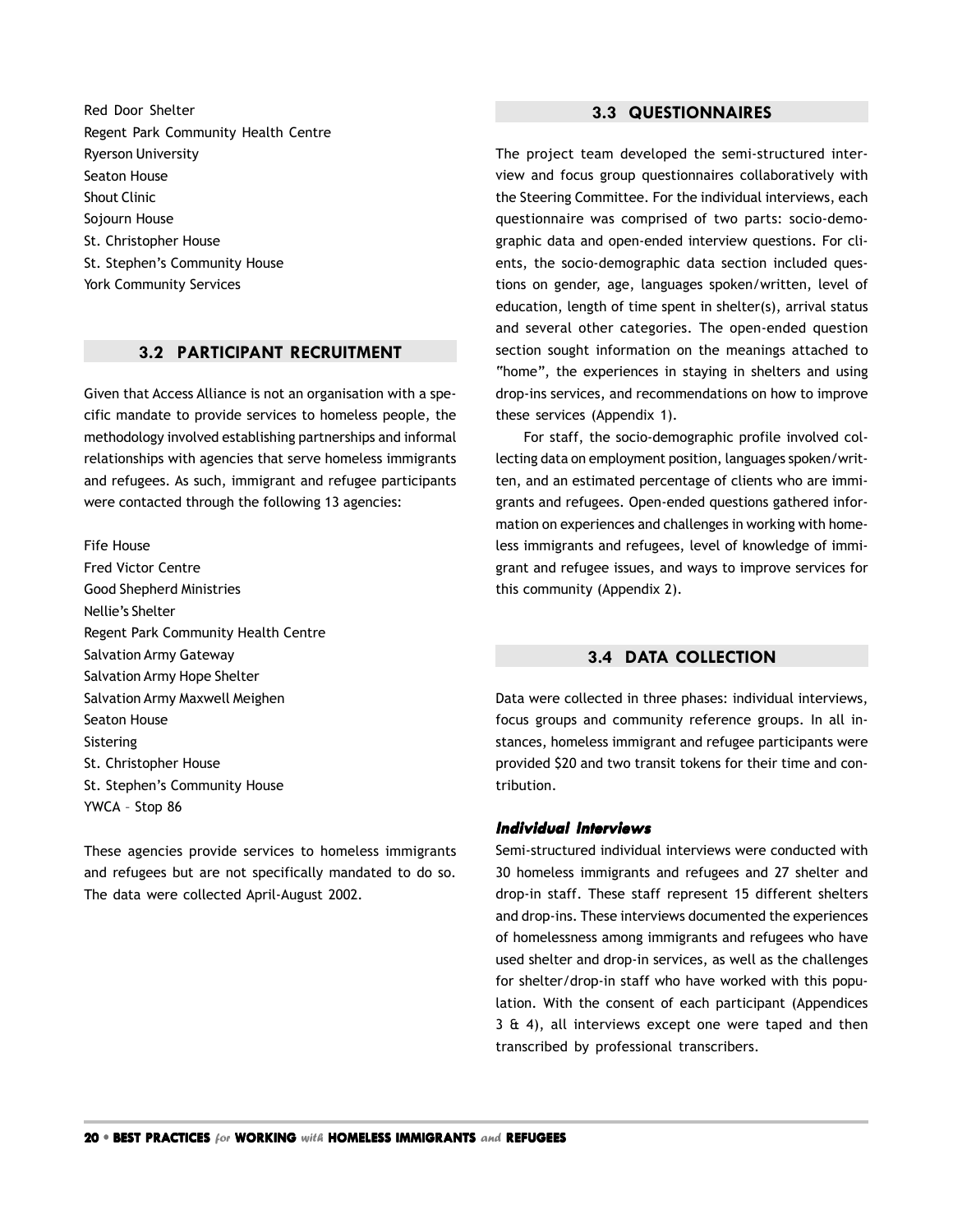#### <span id="page-20-0"></span>**Focus Groups**

In order to collect specific data on the coordination of services among agencies that serve homeless immigrants and refugees, three focus groups were conducted with representatives from settlement agencies, community legal clinics, and community health centres, respectively. A total of 19 service providers participated in these sessions. The purpose of these groups was to identify ways to improve the coordination of services between shelters/drop-ins and the settlement, community legal, and community health sectors (Appendix 5). Participants were asked for consent to tape record the focus groups, and were assured that anonymity would be maintained (Appendix 6).

Here is a list of the participating agencies:

#### *Settlement*

Centre for Information and Community Services COSTI – North York Housing Help Culture Link St. Christopher House St. Stephen's Community House

#### *Community Legal*

Centre for Equality Rights in Accommodation Centre for Spanish Speaking Peoples Legal Clinic Flemingdon Community Legal Services Kensington Bellwoods Community Legal Services Rexdale Community Legal Clinic West Toronto Community Legal Services York Community Services

#### *Community Health*

Across Boundaries Ethnoracial Mental Health Centre Four Villages Community Health Centre Lawrence Heights Community Health Centre Parkdale Community Health Centre Shout Clinic St. Joseph's Women's Health Centre

#### **Community Reference Groups**

Once the literature review, individual interviews and focus groups were completed, an Executive Summary of the Research Report was drafted. This draft was fed back to the

Steering Committee to help refine the recommendations and specific actions. The Steering Committee suggested that the project team seek broader consultation on the recommendations and specific actions to ensure that clear steps were established for the action phase.

This broader input was achieved through two Community Reference Groups (CRG). These two groups (totaling 14 individuals) included members of the Steering Committee as well as service providers who participated in the focus groups. Each CRG tackled a set of recommendations and the corresponding actions (Appendix 7). These "hands-on" sessions helped the project team refine the recommendations and ensure that the specified actions were targeted towards the appropriate agencies and levels of government.

Participants in the CRGs were from the following agencies:

Flemingdon Community Legal Services Fred Victor Centre Women's Hostel Good Shepherd Centre Hamilton House Ontario AIDS Network Regent Park Community Health Centre Shout Clinic Sistering St. Christopher House St. Stephen's Community House St. Joseph's Women's Health Centre York Community Services

## **3.5 DATA ANALYSIS**

All generated data - semi-structured interviews, focus groups, and community reference groups - were analyzed using theme (and sub-theme) identification and narrative selection. Themes and sub-themes were developed through a process of immersion and crystallization (Borkan 1999), whereby the project team went through repeated cycles of immersing itself in the data and then "stepping back" to synthesize or "crystallize" themes. The following are the eight themes and corresponding sub-themes that were developed from the data: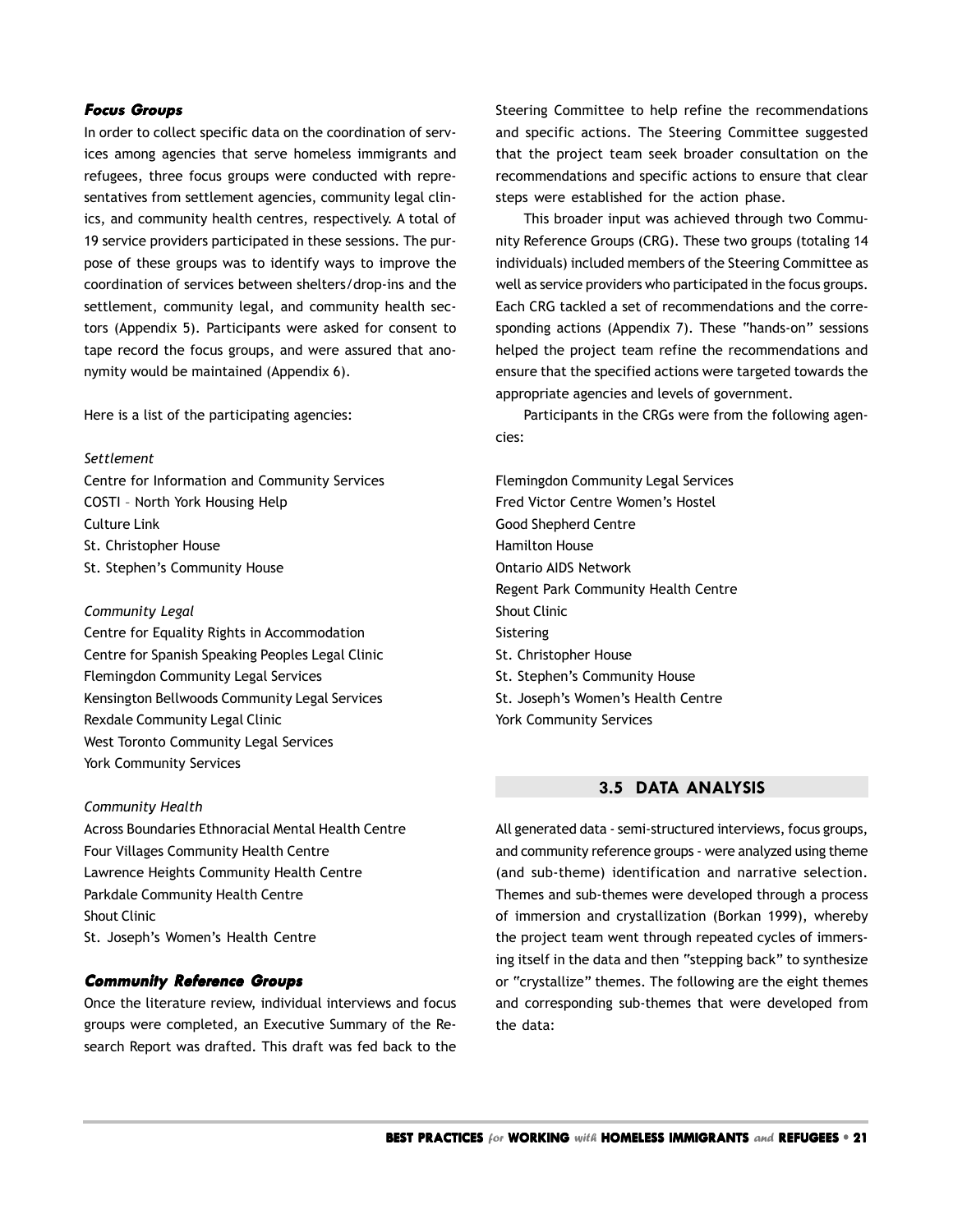<span id="page-21-0"></span>**THEMES SUB-THEMES**

| Socio-economic<br>status               | Poverty<br>Employment and unemployment<br>Education<br>Mental health                                                       |
|----------------------------------------|----------------------------------------------------------------------------------------------------------------------------|
| <b>Housing</b>                         | Housing policy<br>Affordable housing                                                                                       |
| <b>Shelter and</b><br>drop-in services | Immigrant/refugee specific<br>shelters<br>Funding<br>Staff workload<br>Skills and resources<br>Shelter environment<br>Food |
| Langvage                               | Interpretation services<br>Staff language capacity<br>Coordination with other<br>organizations                             |
| <b>Discrimination</b>                  | Landlords<br>Shelters/drop-ins                                                                                             |
| Coordination<br>of services            | Communication between agencies<br>Guidebook                                                                                |
| <b>Training</b>                        | Immigration policy<br><b>Claimant forms</b><br>Cultural competence                                                         |
| <b>Future research</b><br>and funding  | Quantitative data<br>Evictions                                                                                             |

Narrative selection involved carefully identifying responses that best illustrated these themes.

Once the preliminary data analysis was completed, the project team received feedback from the Steering Committee on potential gaps in the analysis and suggestions on how to present the data in a clear, easily accessible manner. The project team used this input to develop the themes into findings.

#### **3.6 LIMITATIONS OF METHODOLOGY**

Several methodological issues warrant comment:

- This project focuses on adult immigrants and refugees who have used single men's and women's shelters and drop-ins (i.e. "visibly" homeless) in downtown Toronto. The explanatory nature of this study is thus limited because it does not address "hidden" homelessness within this population. However, anecdotal evidence from this study indicates that this is a growing concern among immigrant and refugee communities and the service providers who work with these communities.
- The method of recruiting participants for this study was aimed at creating a diverse sample of adult homeless immigrants and refugees who have used shelter and drop-ins, shelter and drop-in staff, and service providers at community-based agencies. However, the results of this study cannot be generalized to represent all homeless persons, immigrants and refugees, shelter and drop-in staff, or community-based service providers.
- The objective of the research was to explore the issues and challenges facing homeless immigrants and refugees, shelter and drop-in staff and communitybased service providers, with the aim of making recommendations for improvements in housing, shelters and drop-ins and other services. Thus, the ability to generate quantifiable data from this study is limited by its small-scale and exploratory nature.
- The research involved interviews with immigrants and refugees from a wide range of cultural and religious backgrounds. Due to the limited language capacity of many shelter and drop-in staff, however, this study may not have reached immigrants and refugees who are the most isolated due to language barriers. Shelter and drop-in staff may not be able to effectively refer or communicate with these clients, which may have influenced the sample in this study.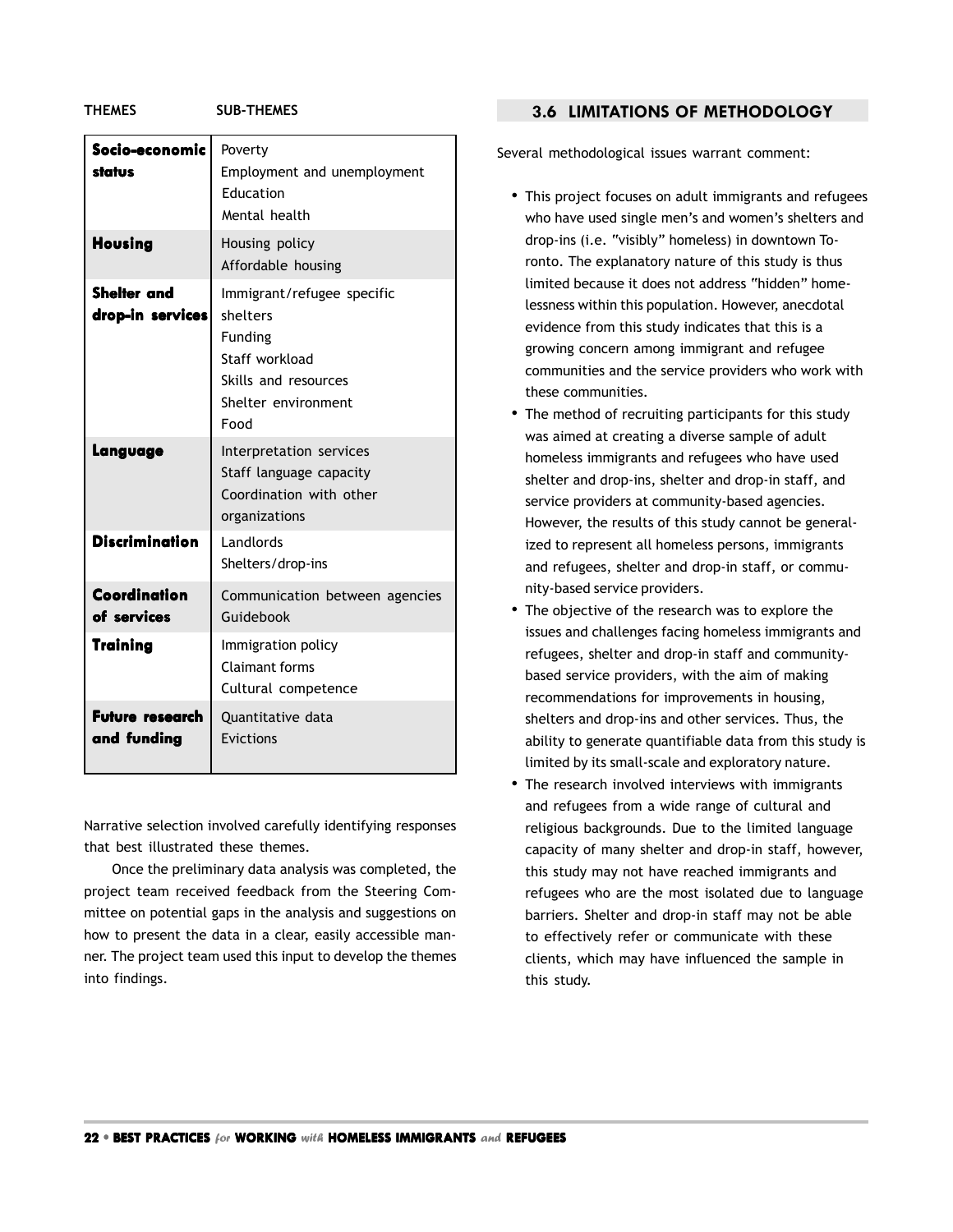<span id="page-22-0"></span>• This study aims to develop best practices among the general shelters and drop-ins in Toronto to better work with immigrants and refugees. Many of the findings and recommendations, therefore, are directed at agencies who are not specifically mandated to provide services to immigrants and refugees but who may serve a significant number of clients from this population. Other SCPI-funded projects, namely *Research, Training and Capacity Building for Shelters Housing Refugee Claimants in Toronto*, conducted by FCJ Hamilton House, is developing best practices among refugee-specific shelters in Toronto.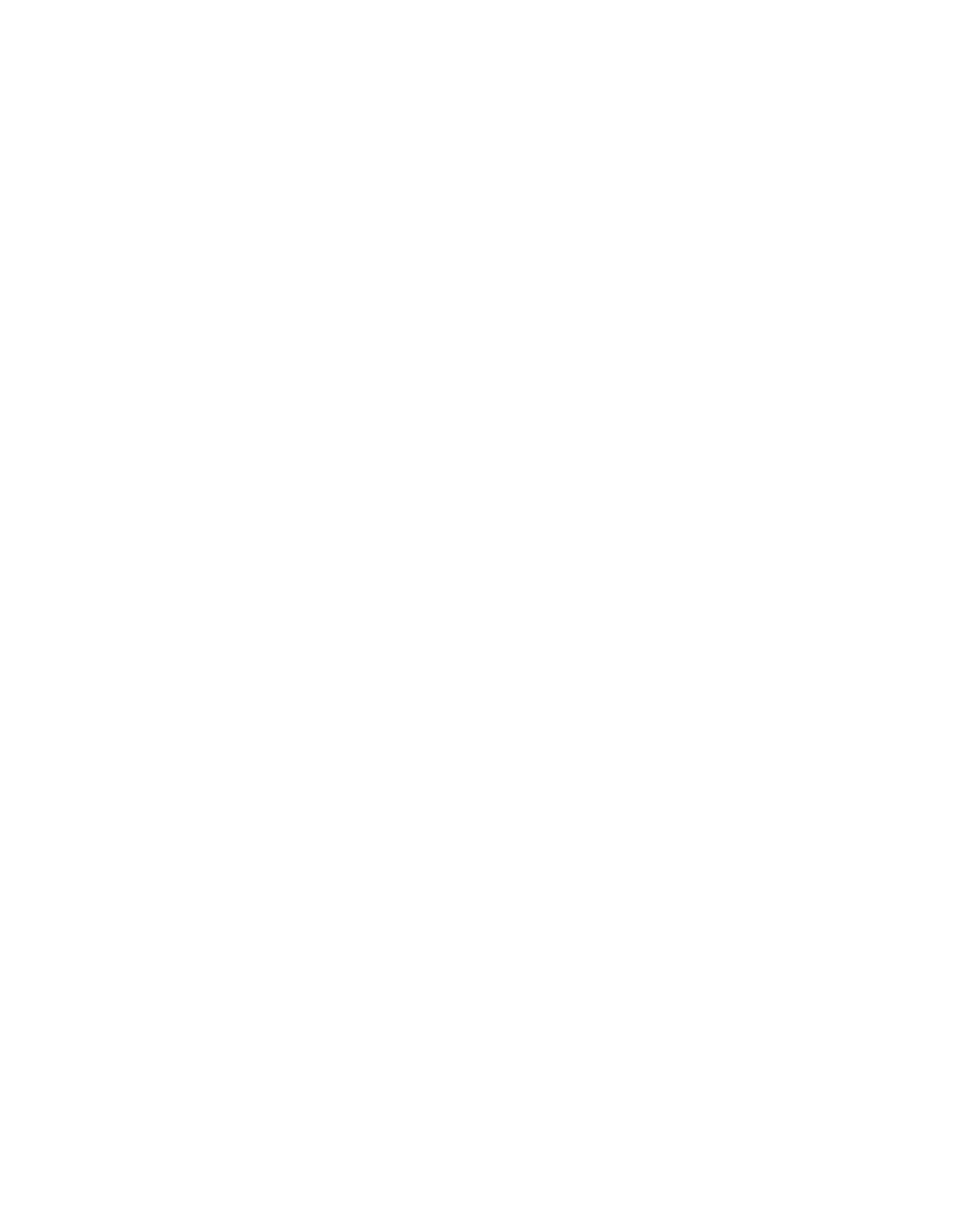

# **PART II:** Socio-Demographic Profile

This part presents the socio-demographic characteristics of the 30 immigrants and refugees and 27 shelter and drop-in staff who participated in the individual interviews. Although this sample is by no means intended to be representative of these two groups, the data provides a snapshot of the immigrants and refugees who have used shelters and drop-ins, and the shelter and drop-in staff who work with this client community.

## **4.0 HOMELESS IMMIGRANTS & REFUGEES**

This section outlines the socio-demographic profile of the homeless immigrants and refugees that were interviewed for the research. Each sub-section pinpoints the highlights of this data, while Appendices 8 & 9 illustrate these profiles in more detail. It must be remembered that this profile reflects the deliberate, non-random sampling process.

#### **4.1 GENDER AND AGE (TABLES 1 & 2)**

*• Gender*

16 of the 30 participants (53 percent) were male, and 14 (47 percent) were female.

*• Age-Group*

The largest group (53 percent) were in the 20-39 age group while 37 percent were between 40-59 years and 7 percent were under 20 years of age.

## **4.2 MARITAL STATUS & NUMBER OF CHILDREN (TABLES 3 & 4)**

*• Marital Status*

Single men and women constituted the largest group at 47 percent (eight men and six women). The next largest groups were divorcees at 23 percent (two men and five women) and married individuals at 17 percent (three men and two women).

*• Number of Children*

Nineteen of the 30 participants have children (63 percent). Many participants (particularly singles) shared stories of being separated from their children upon emigrating or claiming asylum and the deleterious effects of this separation on their health and settlement in Canada.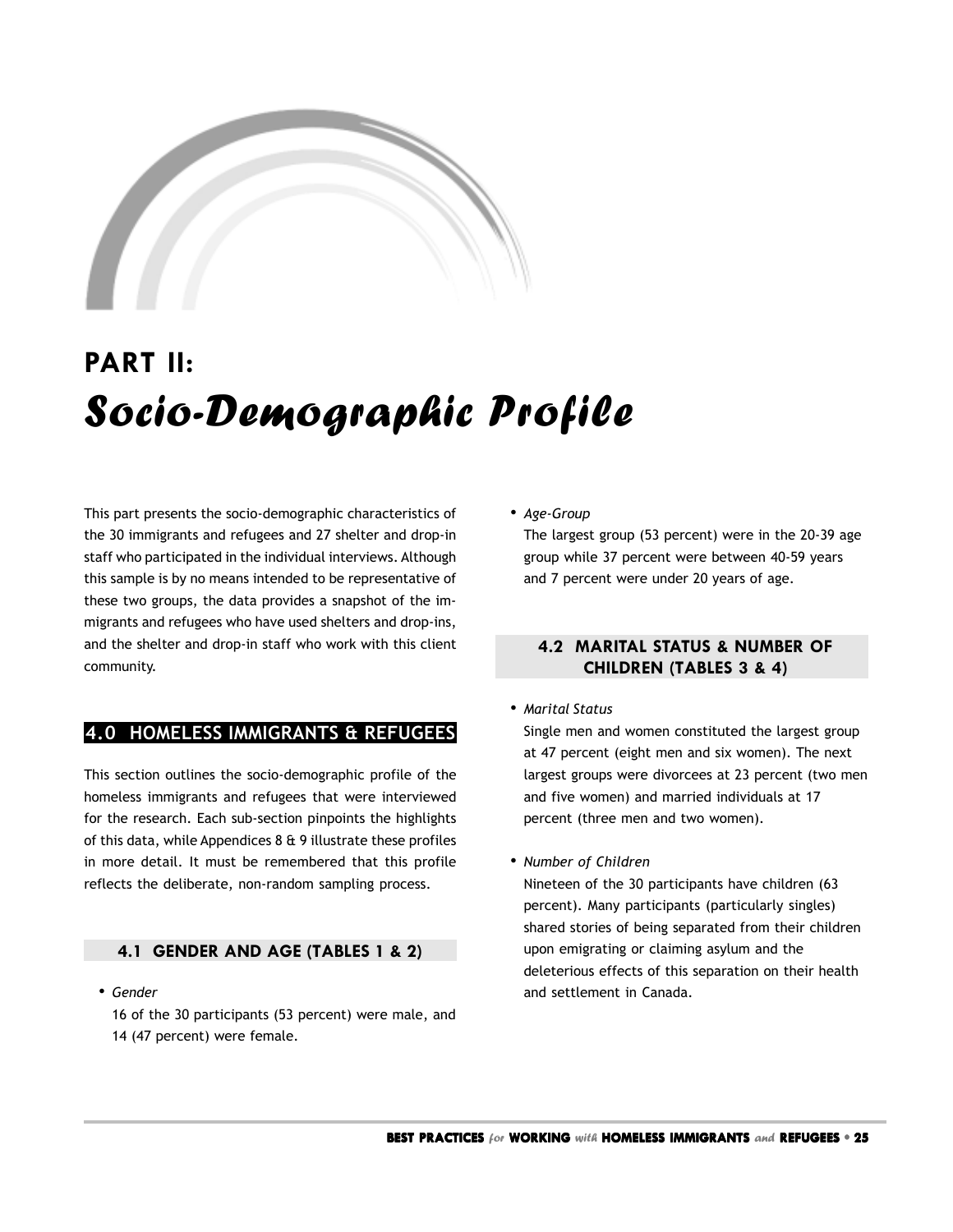# <span id="page-25-0"></span>**4.3 COUNTRY OF BIRTH & LANGUAGE (TABLES 5 & 6)**

#### *• Country of Birth*

The most frequently reported country of birth was Ethiopia (six individuals at 20 percent). Two respondents were from each of the following countries: Somalia, Zimbabwe, Grenada, Pakistan, and Kenya (10 individuals at 33 percent). The remaining 14 participants (47 percent) were from each of the following countries: Hungary, Mexico, Poland, Uruguay, Venezuela, Malaysia, Costa Rica, Philippines, Dominican Republic, Sudan, Guatemala, Uganda, Nigeria and Rwanda.

#### *• Language*

Twenty-three of the 30 participants (77 percent) speak and write some English. Three or more individuals speak and write each of Spanish, Arabic, Amharic, and French. The remaining language groups represented were Italian, Somali, Punjabi, Urdu, Shona, Swahili, German, Hungarian, Kiswatiti, Madi, Malay, Portuguese, Russian, Sindhi, Tagalog, Ethiopian, Harar, and Tigrinya.

# **4.4 INCOME SOURCE & EDUCATION (TABLES 7 & 8)**

#### *• Income*

The primary income source for half of the participants is Social Assistance (15 participants at 50 percent). The other significant source of income is Personal Needs Allowance (PNA) from shelters (nine participants at 30 percent). Three participants (ten percent) reported having no income and three participants (ten percent) reported having some form of income through employment.

*• Education*

Almost half (14 participants at 47 percent) of the respondents have completed high school. Twentypercent of the respondents (six individuals) have received some university-level education and 23 percent (seven individuals) have completed a diploma.

# **4.5 YEAR OF ARRIVAL & IMMIGRATION STATUS (TABLES 9-11)**

#### *• Year of Arrival*

One half of the participants (15 individuals at 50 percent) had arrived in Canada during the years 1999-2002. The remaining participants arrived in Canada at a wide range of dates prior to 1999.

#### *• Arrival Status*

In terms of arrival status, refugee claimants constituted the largest group in this study (15 individuals at 50 percent). The next largest group (nine individuals at 30 percent) were landed immigrants. Four individuals (13 percent) arrived as visitors and two individuals (seven percent) arrived on work permits. Although this is a small sample, these figures appear to support the Mayor's Homelessness Action Task Force's findings that refugee claimants are at greater risk for homelessness than other immigrant groups (City of Toronto 2001b: 39).

*• Current Status*

In terms of current status, 50 percent (15 individuals) are refugee claimants. Twenty-three percent (seven individuals) are now citizens and 13 percent (four individuals) have landed immigrant status. Three individuals (ten percent) have convention refugee status and one individual (3 percent) has visitor status.

#### **4.6 SHELTER USE (TABLES 12 & 13)**

*• Duration in Current Shelter* The majority of participants had been in their current shelter less than one year (17 individuals at 57 percent), with most having been in the shelter for three to six months. Some participants (six individuals at 20 percent) had been in the shelter for longer than one year and seven individuals (23 percent) were no longer in shelters. The individuals who were not currently staying in a shelter were renting apartments and using drop-ins.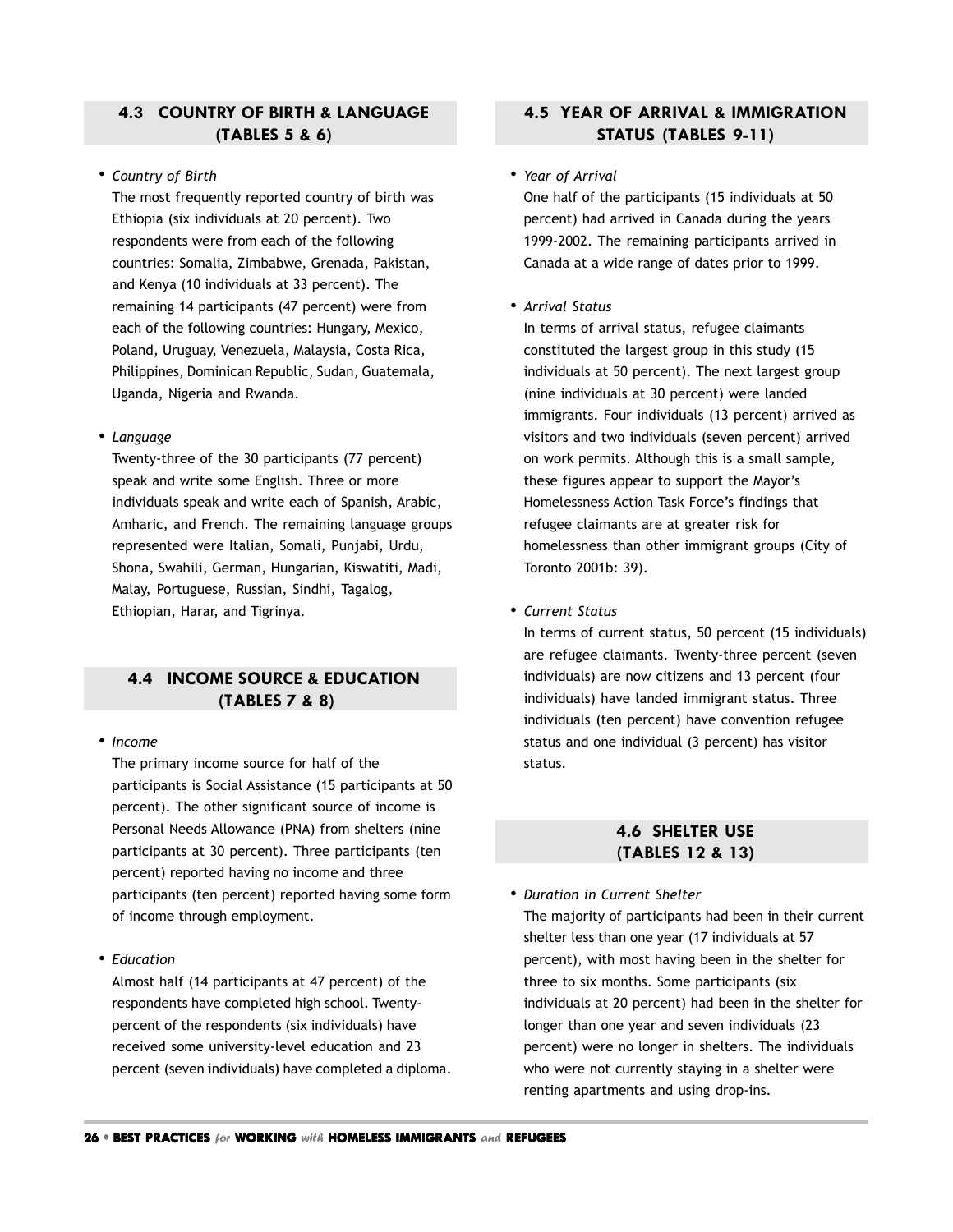<span id="page-26-0"></span>*• Number of Shelters Used*

Most of the participants (11 individuals at 37 percent) had used one shelter, and the second largest group had used two shelters (nine individuals at 30 percent). Nine participants (30 percent) had used three or more shelters and one participant had never stayed in a shelter but had "slept rough" before securing an apartment.

#### **5.0 SHELTER & DROP-IN STAFF**

This section outlines the key socio-demographic data on the shelter and drop-in staff that were interviewed for the research. This information was collected to gain some knowledge around the capacity and resources available for shelter and drop-in staff to work with homeless immigrants and refugees. Twenty-seven staff representing 15 shelters and drop-ins was interviewed. Front-line and managerial staff was selected non-randomly to get a broad perspective on the challenges and issues facing shelters and drop-ins who work with homeless immigrants and refugees but are not specifically mandated to serve this population.

#### **5.1 STAFF POSITIONS (TABLE 14)**

The majority of the 27 staff interviewed for the research worked in front-line positions (19 interviewees at 70 percent). These positions included housing worker, counselor, program/youth worker, refugee worker, intake interviewer, and community support worker. The other respondents (eight interviewees at 30 percent) were managers, directors, supervisors, team leaders, and senior counselors.

# **5.2 LANGUAGES SPOKEN & WRITTEN (TABLE 15)**

All 21 staff who responded to the questions on language speak and write English.<sup>3</sup> A small minority of staff had multilingual skills. Three staff speak and write French. The following languages are spoken and written by one staff each: Bosnian, Croatian, Farsi, Hebrew, Kikuyu, Serbian, Somali, Spanish, and Swahili. The following languages were *spoken only* by one staff each: Albanian, Arabic, Bulgarian, Italian, Macedonian, Portuguese, Russian, Slovenian, Ukranian, and Urdu.

## **5.3 ESTIMATED IMMIGRANTS & REFUGEES IN SHELTER/DROP-IN (TABLE 16)**

To gather data on shelter/drop-in use by immigrants and refugees, we asked staff to estimate the levels of usage at three periods: currently, highest point, and lowest point. The inconsistent numbers in this area indicate the difficulty some staff had in answering this set of questions. Shelters and drop-ins are not required to specifically document the immigration status of users. However, these figures do provide a rough indication of the levels of shelter/drop-in usage by immigrants and refugees.

Currently, the numbers of immigrants and refugees in shelters and drop-ins are relatively low compared to previous periods. Some staff reported that this was primarily due to immigration restrictions and increasing deportations following the events of September 11, though this evidence is anecdotal. The largest group, 14 of 18 staff (78 percent), estimated that immigrants and refugees constitute 0-20 percent of their shelter/drop-in population. Four staff reported that their current level is at 21-40 percent, and two estimated 41-60 percent.

Ten of 19 staff (53 percent) estimated that at the highest point, immigrants and refugees constituted 21-40 percent of the total shelter/drop-in population. The second largest group were those staff (four of 19 at 21 percent) who estimated that the highest point was at 41-60 percent.

Fourteen of 18 staff (78 percent) reported that at the lowest point, immigrants and refugees constituted 0-20 percent of the shelter/drop-in population. The remaining four respondents (22 percent) estimated this low point figure was 21-40 percent.

<sup>3</sup> Only 21 staff responded to the question on language. One staff had incorrectly responded to the language question and could not be reached for a correction. One staff requested not to respond to the question on language. Four staff completed the language question in pairs where only one staff in each pair completed the language question.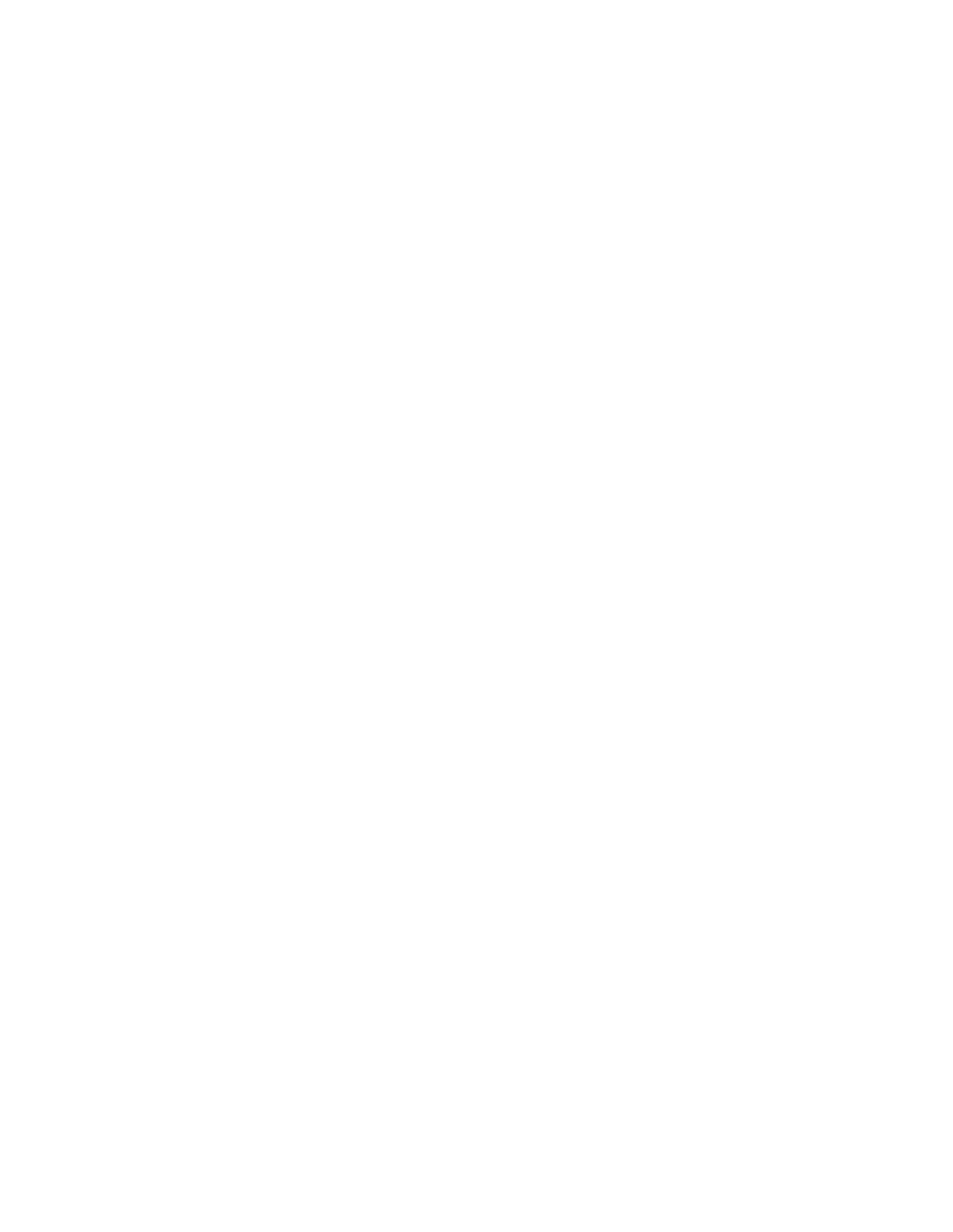<span id="page-28-0"></span>

# **PART III:** Findings, Recommendations & Actions

The research phase of the *Best Practices for Working with Homeless Immigrants and Refugees* project has generated 11 findings and 21 recommendations for addressing housing, homelessness and access to services for immigrants and refugees, and the needs of the service providers who work with them. Each recommendation is accompanied by concrete strategies for implementation.

The findings, recommendations and actions are organized under eight themes: *socio-economic status, housing and homelessness, shelter and drop-in services, language, discrimination, coordination of services, training,* and *future research and funding.*

Grouping the findings, recommendations and actions in this way illustrates the need for multiple strategies to increase access to housing and improve homeless services for immigrants and refugees. However, Access Alliance and the project Steering Committee cannot do the all of the work alone. Homelessness is a complex issue that requires commitment, leadership and effort from various sectors and all levels of government. Uptake of the recommendations will depend on the commitment and political will of stakeholders, with appropriate funding, to create systemic and sustainable change and to improve the lives of immigrants and refugees experiencing homelessness.

# **6.0 SOCIO-ECONOMIC STATUS**

**6.1 FINDING #1: FINDING #1: Immigrants and refugees are at-risk f t-risk for homelessness due to poverty, cuts to social programs, unrecognized employment and education credentials, delays in work permits, and mental illness. and mental** 

This finding supports the Mayor's Homelessness Action Task Force (City of Toronto 1999) evidence that newcomers, particularly refugee claimants, are vulnerable to homelessness. This research documents high levels of poverty among immigrants and refugees due to low income, experiences of discrimination, and the high cost of rental housing in Toronto. For refugee claimants, long delays in receiving work permits and insufficient health coverage under the Interim Federal Health Plan may further contribute to poverty. Although immigrants do not face many of the same initial employment and education barriers as refugee claimants, this project demonstrates that immigrants are also at-risk for chronic homelessness due to low socio-economic status.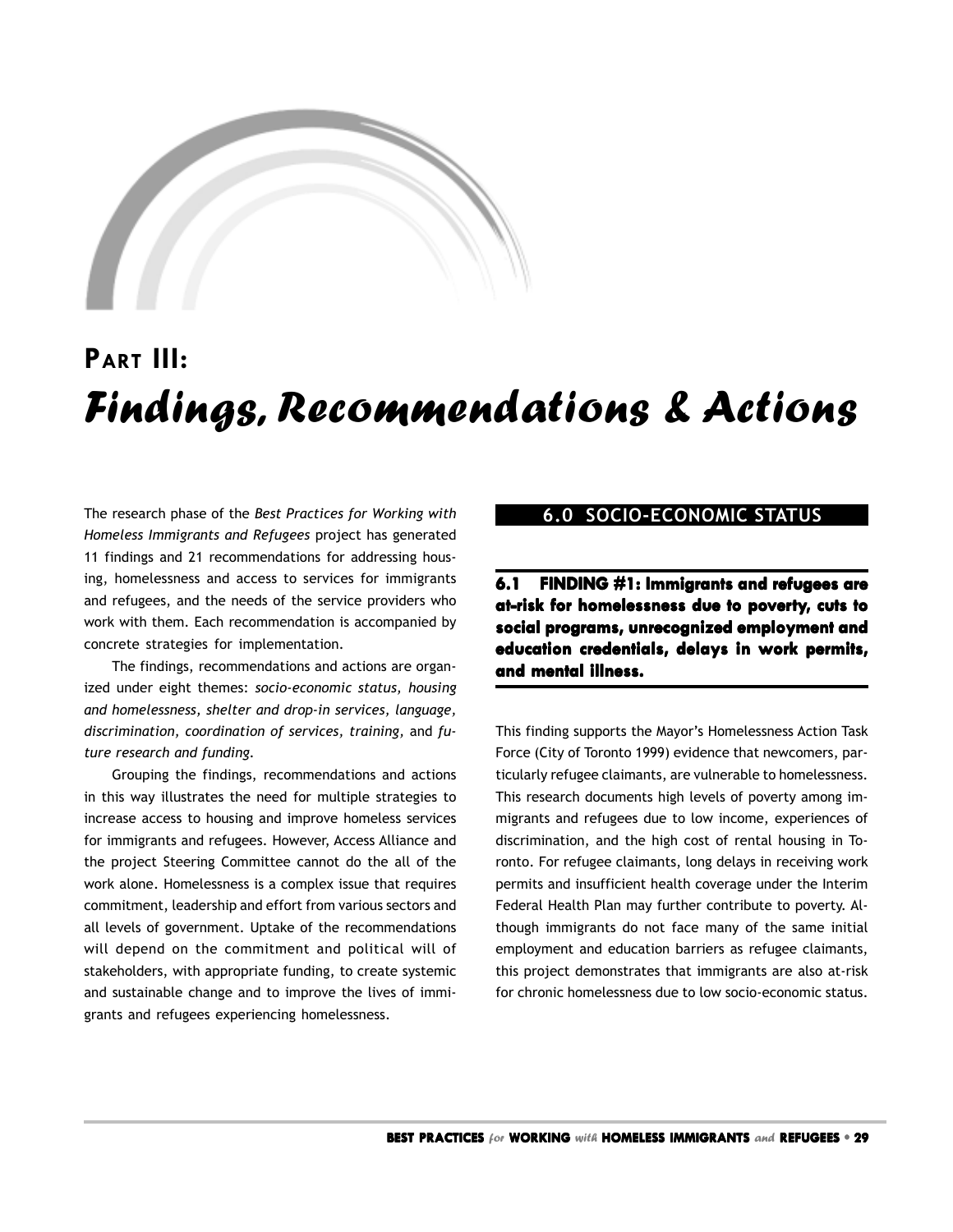#### **POVERTY**

<span id="page-29-0"></span>The combined impact of unemployment, underemployment, cuts to social assistance and lack of affordable housing has lead to increased levels of poverty among immigrants and refugees. Forty-five percent of immigrants who arrived in Toronto from 1991-96 reported household incomes of less than \$19,000, as compared to 23 percent of all Toronto households. In addition, families are spending an increasing proportion of their income on housing and are facing affordability problems. As a result, the city increasingly relies on emergency shelters and food services to meet the needs of immigrants and refugees (City of Toronto 2001a: 28, 30).

The participants in this study confirmed the negative impact of poverty on housing and settlement:

*When I got pregnant I had nowhere to go. So I had to go into shelters. Then last year I had my own place, but then after the rent was expensive and I couldn't [pay my rent] I ended up back in the shelter.*

*I am self-employed, I am making dresses, pictures and things like that. I am making a little dollar here and there, not very much, because the economy is not very good.*

*[Toronto] is a nice place to stay if we had our job and everything, but if you don't have any work, how can you survive on social welfare?*

*I was raised to be educated, to go to university, then finish from university and have a good job. But all those dreams are not there. I end up at the bottom staying with the homeless people, chronic alcoholics and people that are criminals.*

#### **CUTS TO SOCIAL PROGRAMS**

Cuts to social programs in Ontario in recent years have put immigrants and refugees at further risk for homelessness. The federal and provincial governments have altered policies in ways that make it more difficult for immigrants and refugees in Ontario, especially women, to survive. For example, in 1995, Ontario Works benefits were reduced by 21.6 percent and childcare services were downloaded to the city resulting in a freeze on subsidies and long waiting lists (Clutterbuck and Howarth 2002: 18). Moreover, Ontario Works provides a limited number of training programs that could potentially enhance the knowledge and skills of immigrants and refugees to join the labour market.

*When I moved to Toronto I couldn't find a job, I had an apartment to pay for and the government kept cutting my welfare and I didn't know what to do. I had nobody, so I just decided to work on the street, you know, and I realized it's easy money*

*Because welfare money is not the money that I can depend on, most people run back to shelter.*

*Welfare doesn't provide any translators. They ask you to find them on your own, and it becomes an issue for some ethnic groups.*

## **LACK OF RECOGNITION FOR FOREIGN TRAINED PROFESSIONALS, WORKERS AND STUDENTS**

Many highly skilled and experienced immigrants and refugees do not get their previous employment or education credentials recognized. Unrecognized employment and education credentials have in turn together put immigrants and refugees at risk for poverty and homelessness.

*I think that there is something wrong with the immigration policy of Canada. I don't understand why the Canadian government have about 300,000 immigrants yearly arrive in Canada and after arriving to Canada, we can't get a job easy or if we can get a job we are usually underemployed.*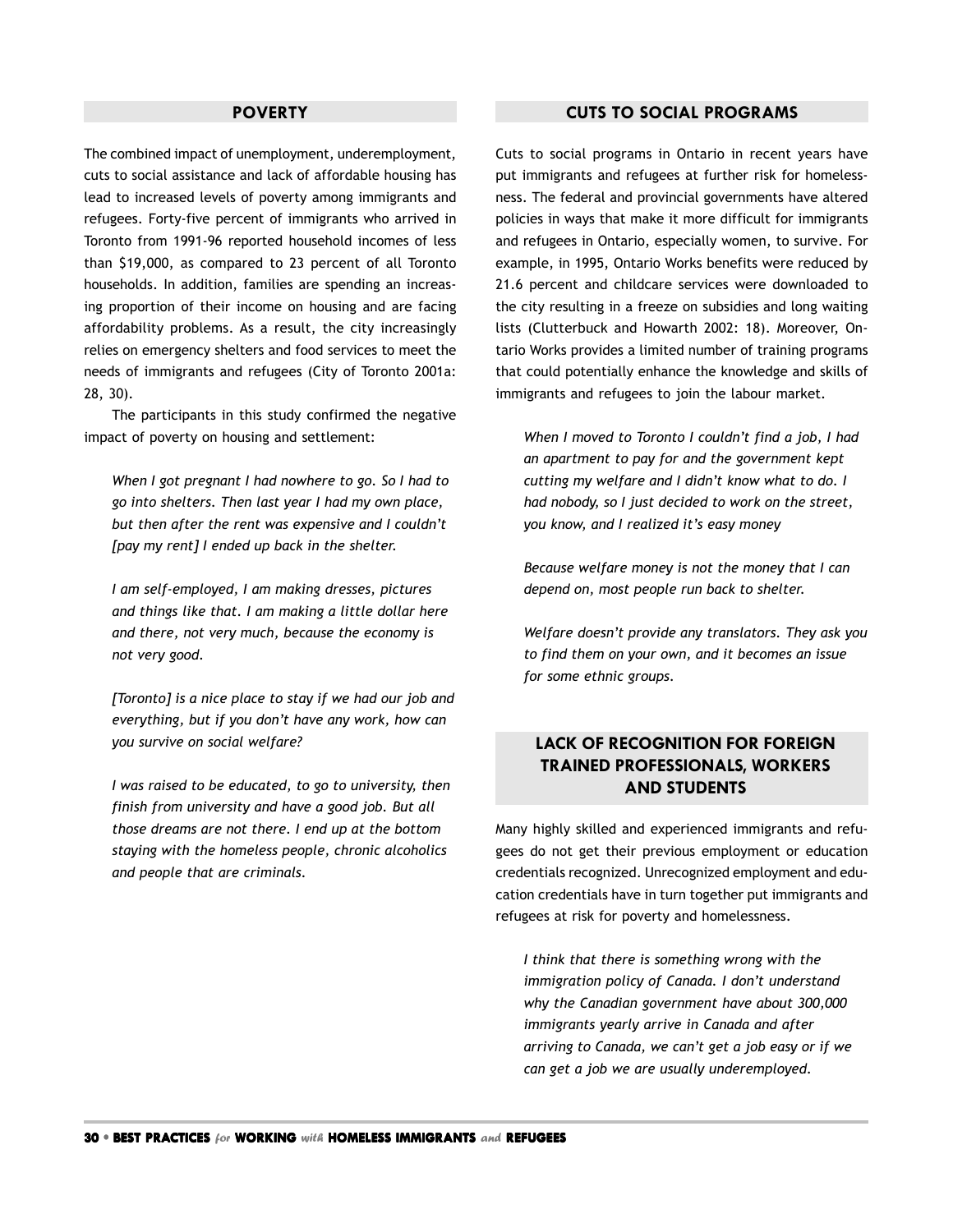<span id="page-30-0"></span>*I'm not qualified for OSAP because I'm still a refugee claimant. I've been to high school already, and I wanted to go to college, but because of my status I am having problems.*

*What I've seen, they lose their self-respect. They may have had decent jobs in their own country, a fair education, and here they're met with racism and discrimination and unable to have that kind of status or here they're on welfare and living in public housing. That seems to have quite an emotional blow.*

#### **DELAYS IN WORK PERMITS**

Another factor impacting on the housing experiences of immigrants and refugees, especially refugee claimants, is the long delay in receiving work permits in Canada. For refugee claimants, securing work permits can take weeks or months after settling in Canada which may result in a long period of unemployment. Many of the refugee claimants in this study expressed frustrations waiting for their employment authorizations:

*I want to work, so please, I request to government to give me a work permit. I want to share with society, I want to give the tax. I want to earn the money and work hard.*

*I came under the system of refugees. Refugees come over, find a lawyer and take the time to fill out forms. But I have been lying idle for two months.*

*There should be a system here: Fellow comes, in a week's time he should be taken to certain administration where he is tested for his talents. Yet we have to wait for the worker employment authorization; it may take quite a bit of time. So that time is wasted, being wasted absolutely. This is human skill. Human hours are being wasted.*

#### **MENTAL HEALTH**

Emotional and mental problems may also put immigrants and refugees, particularly refugee claimants, at risk for homelessness. Research in a wide range of social science and health fields suggests that although the experience of migration itself does not produce mental illness (Beiser 1999; Hyman et al. 1996), the multiple processes of dislocation, movement, and resettlement may together put immigrants and refugees at risk for emotional problems (Losaria-Barwick 1992; Jenkins 1991; Desjarlais et al. 1995). For refugees in particular, experiences of war, state endorsed terror, political persecution can result not only in physical health problems (due to torture, for example) but also may cause anxiety, stress, depression, and other emotional difficulties. For most newcomers, the process of adjusting to a new economic, social, and cultural climate in the host society can be painful (Beiser 1999; Meredith 1992).

*Unfortunately we have a lot of refugees who have post-traumatic stress disorder, so a shelter can be a very scary place. The mainstream shelters are very nerve wracking for refugees. Sometimes it can replicate some of the circumstances that they've been through and you know, that makes them feel particularly vulnerable.*

*Emotionally, I am on a roller coaster because today I feel okay, tomorrow I feel sad. My partner, my refugee claim, my school, everything makes me feel anxious.*

*A lot of them are just traumatized by being in another country and having to leave their countries, especially war torn countries. A lot of them are very emotional and we have to get them to believe they're in a secure place because some of them have never been in a secure place for their whole lives, or some of them are fleeing war torn countries.*

*I have noticed a whole bunch of newcomers, that come to the country quite healthy and they now have mental health problems because of the stress, depression, which leads to you know, bipolar disorder, may be in some cases, you know, awaken*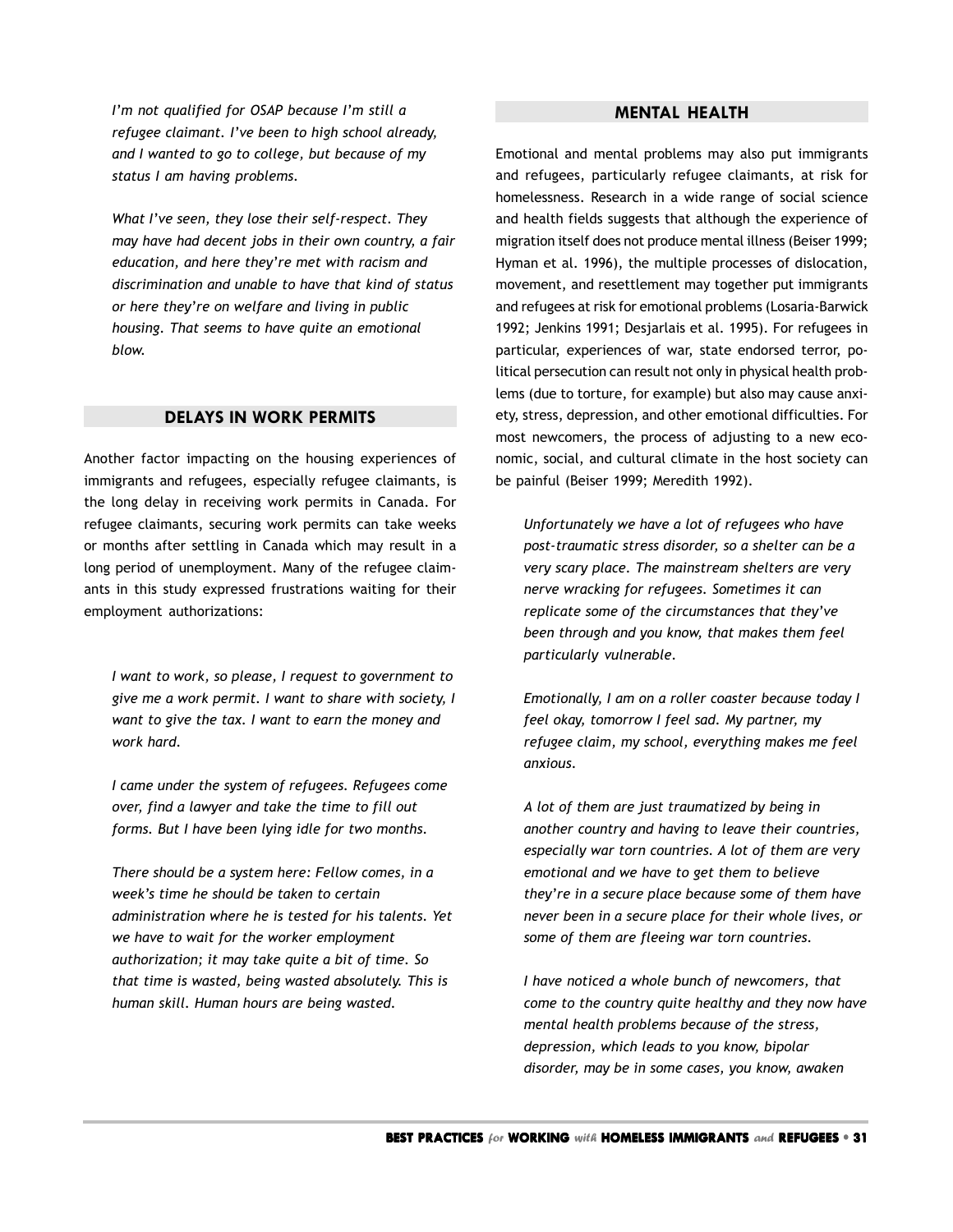<span id="page-31-0"></span>*the schizophrenia within them, and I have one guy you know, good in mathematics, he was healthy, he pass independent, three years later he is not a healthy man. He lost his self esteem, you know, everything, so there are lots of challenges here, but nobody utters them, you know.*

*Housing is a determinant of health. And for people who are suffering from mental health issues, if they don't have the basic necessities such as housing, it's hard for them to focus on the other things that are really important.*

**Recommendation** #1: With support from appropriate levels of government, community agencies should continue to address poverty, cuts to social programs, lack of recognition for foreign trained professionals and workers, delays in work permits, and mental health issues among homeless immigrants and refugees in Toronto and across Canada.

#### **SPECIFIC ACTIONS**

**Continue to meet with the project Steering Committee to discuss key socio-economic issues among homeless immigrants and refugees and lend support to existing initiatives in this area.**

#### **7.0 HOUSING**

# **7.1 FINDING #2: The current housing market The housing market in Toronto is inadequate for meeting the needs of immigrants and refugees. immigrants refugees.**

According to the Report of the Mayor's Homelessness Action Task Force (City of Toronto 1999), the cancellation of new public housing programs in Ontario has contributed to the housing crisis in Toronto. Recently released census data show an increase in the number of tenants with affordability problems. The average rent on a two-bedroom apartment in Toronto is \$1,039. (Toronto Star 2002, B4-5). In addition, over 100,000 tenant households pay over 50 percent of their income on rent, leaving very little for food and other basic needs (City of Toronto 1999). Ontario Works recipients receive a "shelter allowance," but this allowance is not enough

to pay for the high housing costs people face in Toronto. As such, there has been increase in demand for affordable rental units in the GTA but virtually no new affordable rental construction has taken place.

This research supports findings from the Report of the Mayor's Homelessness Action Task Force (City of Toronto 1999) that immigrants and refugees in Toronto (particularly refugee claimants) constitute a "high-risk" population for homelessness. While this study acknowledges the need for more affordable housing for all groups in Toronto, it highlights the acute need for housing among immigrants and refugees in particular.

#### **HOUSING POLICY**

There is no proactive leadership at the federal or provincial levels to develop a National Housing Strategy. Due to this political impasse, housing providers and housing advocacy groups have limited a capacity to create meaningful, sustainable change.

*If the federal government along with the provincial government take responsibility for housing people, there won't be a need to put them in shelters.*

*Responsibility should be given to public housing and corporate resources to provide housing for newcomers and refugees. When I was thinking for example of my own experience, I think that now the so-called Toronto Community Housing Corporation should be provided with corporate funds, and federal and provincial funds, to create housing for refugees. This should be administered by the public sector, not the for-profit sector.*

*We need to be more strategic in how we actually define affordable housing for people. The current government that we have right now is Conservative and is much more concerned about Bay Street and developing condominiums as opposed to subsidized housing. What are we doing to create better access for landlords who may want to have a subsidized unit?*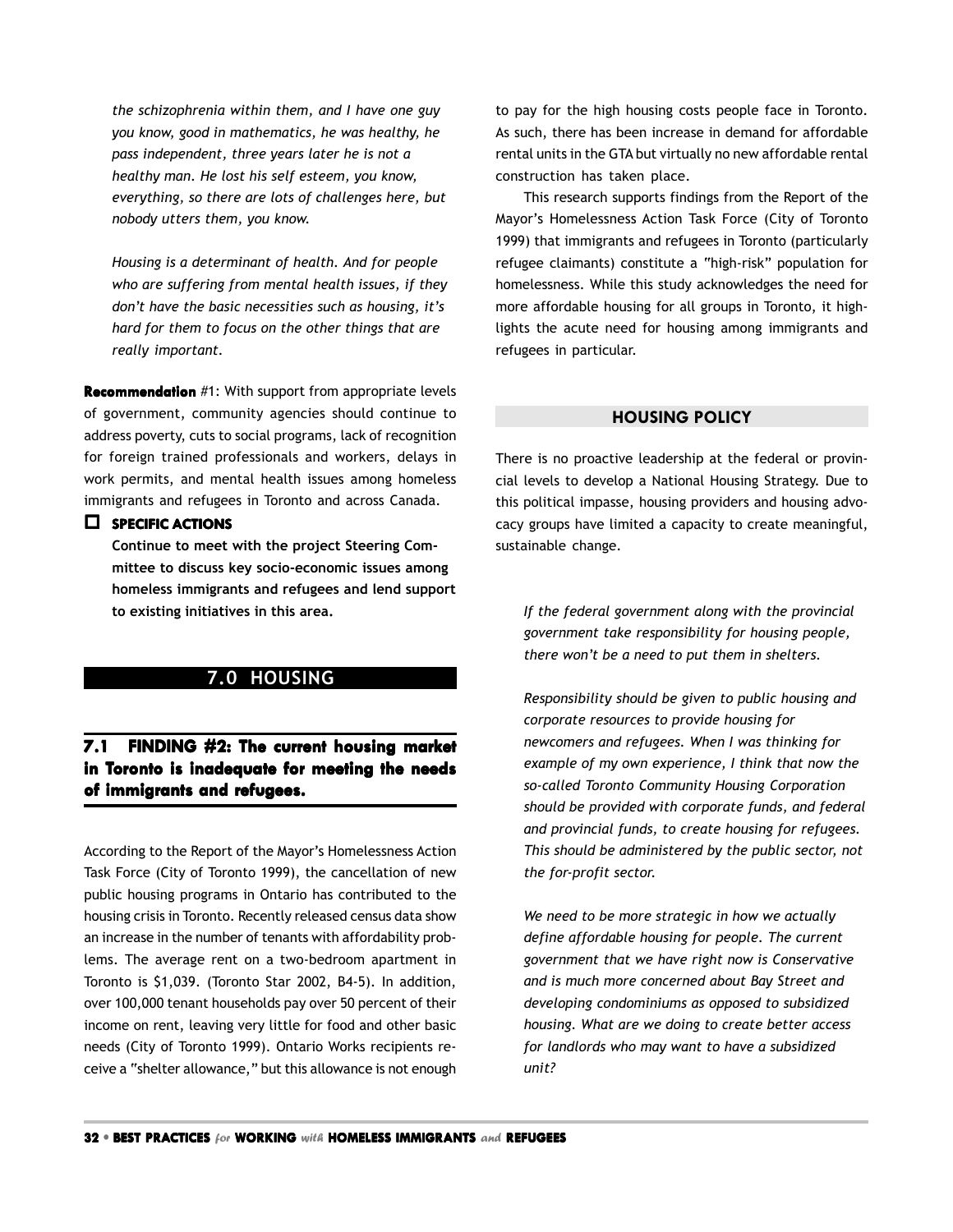<span id="page-32-0"></span>*We have to establish a policy and politics regarding housing in the long term.*

**Recommendation** #2: Federal, provincial and municipal governments should work together to immediately implement a National Housing Strategy in Canada.

#### **SPECIFIC ACTIONS**

**Meet and share results with the Toronto Disaster Relief Committee to lend support to the "1% Solution" and other campaigns for the creation of a National Housing Strategy.**

#### **ACCESS TO AFFORDABLE HOUSING**

The most important factor that puts immigrants and refugees at-risk for homelessness is the lack of affordable housing. Many participants in this study spoke about the difficulties in trying to obtain and maintain housing due to high rental costs.

*We experienced trying to find a house…it is very difficult to find a house here in Toronto. The rents are very high and there are certain premises where the landlords are a little difficult.*

*I was looking for a two bedroom. If you want one in bad condition, like, a really nasty place, that's a two bedroom, you're looking at about \$900.00. And if you are looking for like, reasonably good place, clean, not too bad and not good, but just okay, you're looking at about \$1,100 to \$1,300. And if you want a really nice place, you're looking at \$1,600.00.*

*When I was in the shelter it was so hard to find housing, so I stayed for a long time in that shelter.*

*What is the local government doing in regards to trying to develop some more affordable rents for not only refugees but for anyone within the city?*

*I see there's a huge gap right now in housing services for newcomers. There has been more attention given to street people and they're a very hard to house kind of group and [our agency] has been working very diligently in that area, but I'm afraid that our own*

*agency and I think many other agencies have not paid as much attention to the housing issue for newcomers and I would like to see the definition of homelessness brought in to include the incredible overcrowding that most newcomers are living with.*

**Recommendation** #3: The federal and provincial governments should provide funds to the municipal government to develop affordable housing that is accessible to immigrants and refugees.

#### **SPECIFIC SPECIFIC ACTIONS**

**Hold a press conference to present the results of the** *Best Practices for Working with Homeless Immigrants and Refugees* **project to officials from federal, provincial and municipal governments, profit and non-profit housing providers, Boards of Trades, Chambers of Commerce and housing advocacy groups.**

**Recommendation** #4: Not-for-profit housing providers should make a commitment to ensuring that immigrants and refugees have equitable access to all forms of not-forprofit housing.

#### **SPECIFIC SPECIFIC ACTIONS**

**In collaboration with the Refugee Housing Task Force, Working Group on Immigrant and Refugee Issues, and the Supportive Housing and Diversity Group, meet with a range of not-for-profit housing providers to discuss this recommendation and advocate for action on the issue.**

**Recommendation** #5: Community-based agencies should continue to pressure the appropriate levels of government to amend the Tenant Protection Act (TPA) and reinstate rent control.

#### **SPECIFIC SPECIFIC ACTIONS**

**Through the project Steering Committee, lend support to existing initiatives and projects that address the TPA and rent control.**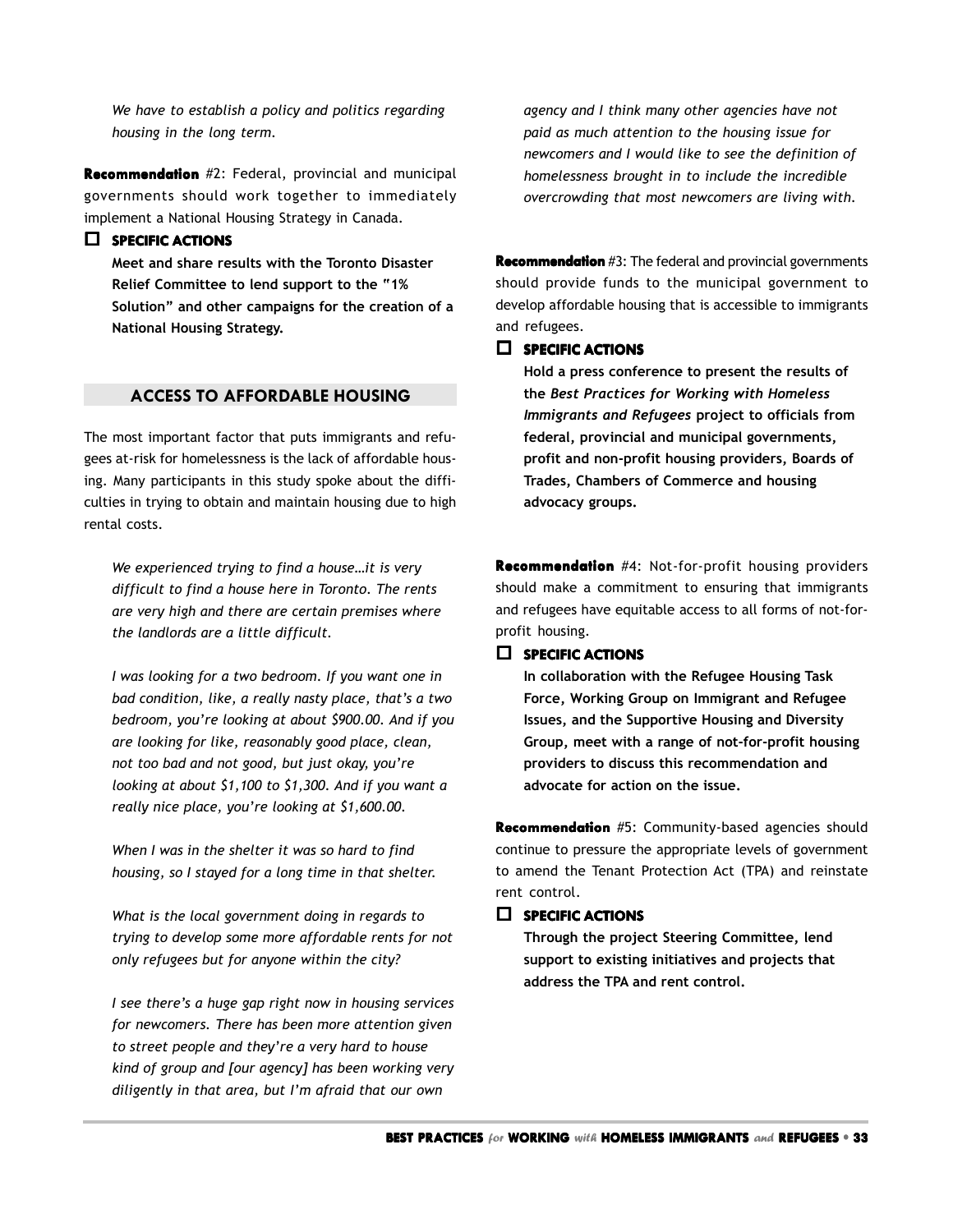# <span id="page-33-0"></span>**8.0 SHELTER & DROP-IN SERVICES**

# 8.1 FINDING #3: Despite the number and variety of shelters and drop-ins in Toronto, the **needs of homeless immigrants and refugees are not consistently being met. consistently being**

The primary focus of this research is on shelters and dropins and the experiences of immigrants and refugees who have used these services, as well as shelter/drop-in staff who have worked with immigrants and refugees.

There are 27 drop-ins in Toronto. Drop-ins provide daytime shelter that is safe, secure, comfortable, and nonstigmatizing for people who have no other place to go. Dropins typically provide social support and recreational opportunities as well as services such as information and referral, crisis intervention, advocacy, and counseling. One of the drop-ins included in the research, for example, has practical skill development training such as crafts, woodwork, flower management, and tailoring. This innovative program provides drop-in users with an opportunity to develop employment skills and establish social connections (City of Toronto 1999).

There are four municipally-run shelters and 45 community-run shelters in Toronto. Most of these shelters are concentrated in the downtown core. Shelter use has dramatically increased in recent years. In 1996, almost 26,000 different people used the shelter system in Toronto. This is partly the result of the provincial and federal governments cutting their affordable housing programs in 1992 and 1995, respectively. Originally shelters were designed as an emergency response to homelessness but now three-quarters of shelter users use the system as transitional housing or are chronic shelter users. Moreover, almost 47 percent of shelter users in Toronto come from outside the city, including 14 percent who come from outside the country (City of Toronto 1999)

One of the primary goals of this research was to identify gaps in service in shelters and drop-ins in working with homeless immigrants and refugees. Despite this focus, many respondents commented on their positive experiences at shelters and drop-ins and on the hard and compassionate work of shelter and drop-in staff:

*The people in the shelter are really nice, and they help me a lot. They help me go to lawyers and everything.*

*I must mention that staff of this [shelter], with the exception of a few odd people, they're excellent, they're very good. And food is very good. But there are certain problems.*

*They provide everything. They provide the news or shampoo, washing machine. You just go downstairs and they give it to you. So I think the needs are very well taken care of.*

*The good thing about the shelter was we received counseling if you had a problem. They could look for accommodation for us even if they couldn't quickly get accommodation, but they were trying.*

# **LACK OF IMMIGRANT AND REFUGEE SHELTERS**

Overall, the project team was impressed by the commitment and sensitivity demonstrated by shelter and drop-in staff. These staff provide tireless support to the homeless community with limited resources. However, the research also documented gaps in service to homeless immigrants and refugees due to lack of funding, expertise, coordination between service agencies, and long-term policies that specifically address the needs of immigrants and refugees. Many clients and staff identified the need for more immigrant and refugee specific shelters:

*I am very happy in this country but I wish that you would give us a separate residence for the refugees.*

*The role of shelters has changed, or the clientele has truly changed in the last four years. The number of newcomers going to shelters is just growing in leaps and bounds. From youth shelters to adult shelters, a population that was less than one percent is now at least 50 percent and higher. The workers are definitely not equipped to deal with them.*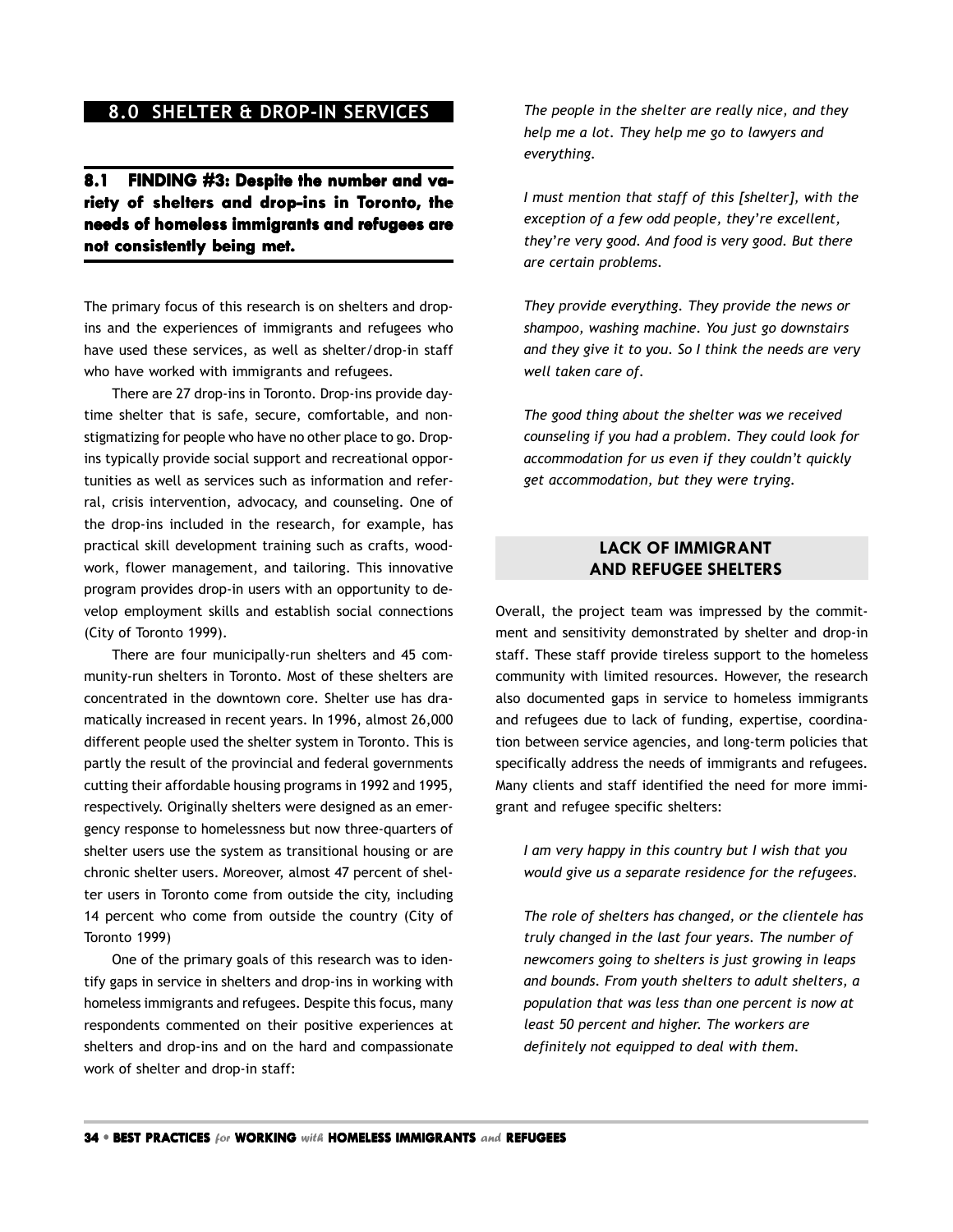<span id="page-34-0"></span>*One of the big problems is that there is no refugee or newcomer shelter for single women and that's why single women who are coming to this country end up being in the single women's hostel system which is not well equipped to serve them.*

*The main thing they have to do to improve a shelter is to categorize people according to their needs. Some people just have a minor problem and they need quick help.*

*[There is a] need to create new shelter for newcomer and address their needs and give chance to them to achieve their goal.*

*There are not many shelters that are specifically for immigrants and refugees. They feel more isolated in [mainstream] shelters, they feel unwelcome because they mix with different groups and they feel like it's not a place where they would like to live.*

## **ENHANCED FUNDING FOR EXISTING SHELTERS AND DROP-INS**

Most shelters are cost-shared on an 80:20 basis between the province and the city. In many cases, shelters do not have adequate funding to meet the needs of the refugees and immigrants. As a result, many staff expressed frustrations with workload. Whether due to lack of funds or organizational mandate, the needs of immigrants and refugees in some shelters and drop-ins could not be met.

*The federal government saw a way to get more people into this country and my assumption is to fill jobs and to fill jobs that Canadians are unwilling to fill. If they want to do that effectively, they need to front load the services in order to address all of the issues of this population when they come in and they shouldn't be overburdening the hostels, the other non-profit agencies without throwing money their way so that they can put these services in place.*

*Working with immigrants and homelessness, it can be very difficult, both for the woman and for us; because we wish we could do more for them, but it's only so much resource.*

*All hostels are funded by Hostel Services the City of Toronto so they're the only people you rely on for funding and funding has generally stayed the same amount but our expenses continue to increase with our facilities and so forth, so that's what's frustrating is trying to stretch what you've got.*

*Okay, shelters, they need funding. The government of Ontario or Canada, they must spend more funding, building more shelters. The shelters are overcrowded.*

*I wish we had more funds in order to do this work properly and probably have more staff.*

*We're still understaffed. I mean, because of the budget.*

*The system is overburdened. The system is overtaxed. They're aren't enough resources in place for the refugees to come to Canada. So we have, as other shelters, we have inherited the overflow so it's impinged upon us to become experts in this field.*

*The federal government needs to provide more funding or comprehensive services for refugees. The truth is and I'm ashamed to say this, refugees come into this country with very few services, for the services that are already established are overburdened and overtaxed and have to kind of very quickly tap dance to learn how to serve this population because the federal government has not put enough funding in place to serve this population, and yet, the part that I'm ashamed to say is many refugees will take jobs that our indigenous population will not take.*

*A lot of shelter workers are extremely overworked. The ratio in terms of workers to residents is just unrealistic.*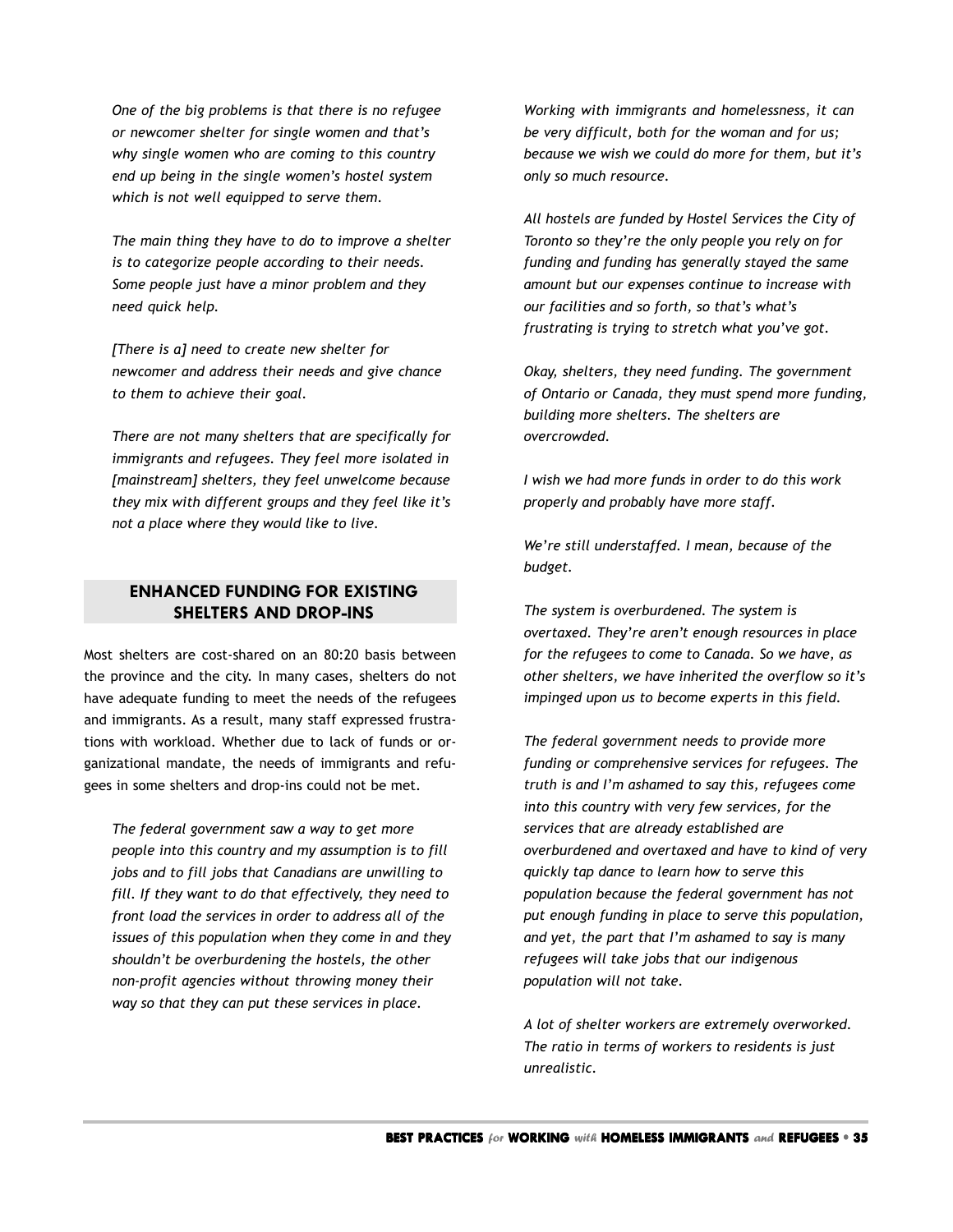*What really is frustrating is we don't have enough time as workers to do everything that we want to do with clients who have multiple needs. [Knowing] some of the social/cultural aspects are so essential.*

*Another thing that really is frustrating is we don't have enough time as workers to do everything that we want to do with clients who know they have multiple needs. We may have done all the other pieces, the immigration and the medical and all that and then they get out in the community and they're isolated. We want to do so much more. We are so few and there are so many that we serve, so we don't always get to do the bang up job that we know we could do if we had more funding and more positions.*

*I wish my job description would change to be more flexible to be able to be more involved in immigrant and refugee issues. To give me the opportunity to be more active, advocating on their behalf and see things change.*

**Recommendation** #6: The federal, provincial and municipal governments should jointly increase funds to create new shelters and drop-ins, and to support existing shelters and drop-ins, to specifically meet the needs of immigrants and refugees in Toronto.

#### **SPECIFIC ACTIONS**

**Meet with the Ministry of Community, Family and Children's Services and Shelter, Housing and Support Division (SHS) to discuss this recommendation and identify key federal officials to approach on this issue.**

**Recommendation** #7: In coordination with shelters, Shelter, Housing and Support Division (SHS) should evaluate whether these shelters are meeting the specific needs of immigrants and refugees, particularly women.

#### **EL SPECIFIC ACTIONS**

**Meet with SHS and single women's shelters in Toronto to discuss this recommendation and share potential action strategies.**

**8.2 FINDING #4: FINDING #4: Many shelters and drop-ins are not accessible for immigrants and refugees due to uncomf due to uncomfortable environments and lack of culturally appropriate services. culturally appropriate** 

#### **SHELTER ENVIRONMENT**

Many immigrants and refugees experience shock upon entering a shelter or drop-in. This shock may be due to cultural and language differences among shelter and drop-in clients and between immigrants and refugees and staff, or it may be the result of unsafe environments and the lack of culturally appropriate foods. Also, the specific needs of immigrants and refugees, such as language training, legal assistance and claimant forms (for refugee claimants), may not be met or proper referrals made in shelters and drop-ins.

*The situation [at the shelter] was so terrible because it was my first time to stay. They had so many crazy people.*

*Life in the shelter was hard because I was never used to live with so many people in one place, sometimes in one room. Mainly because there are people with different traditions because they come from another country.*

*[Shelters] can be dangerous in a sense, emotionally and psychologically, it can be a very dangerous place to be, because you lose the sense of self, you understand. The sense of self disappears here over the years.*

*Our hostel really caters to women who are hard to house so, when someone just comes as a new immigrant, being in this environment sometimes is shocking and difficult for them because we have women that have bizarre behaviors or who are acting out.*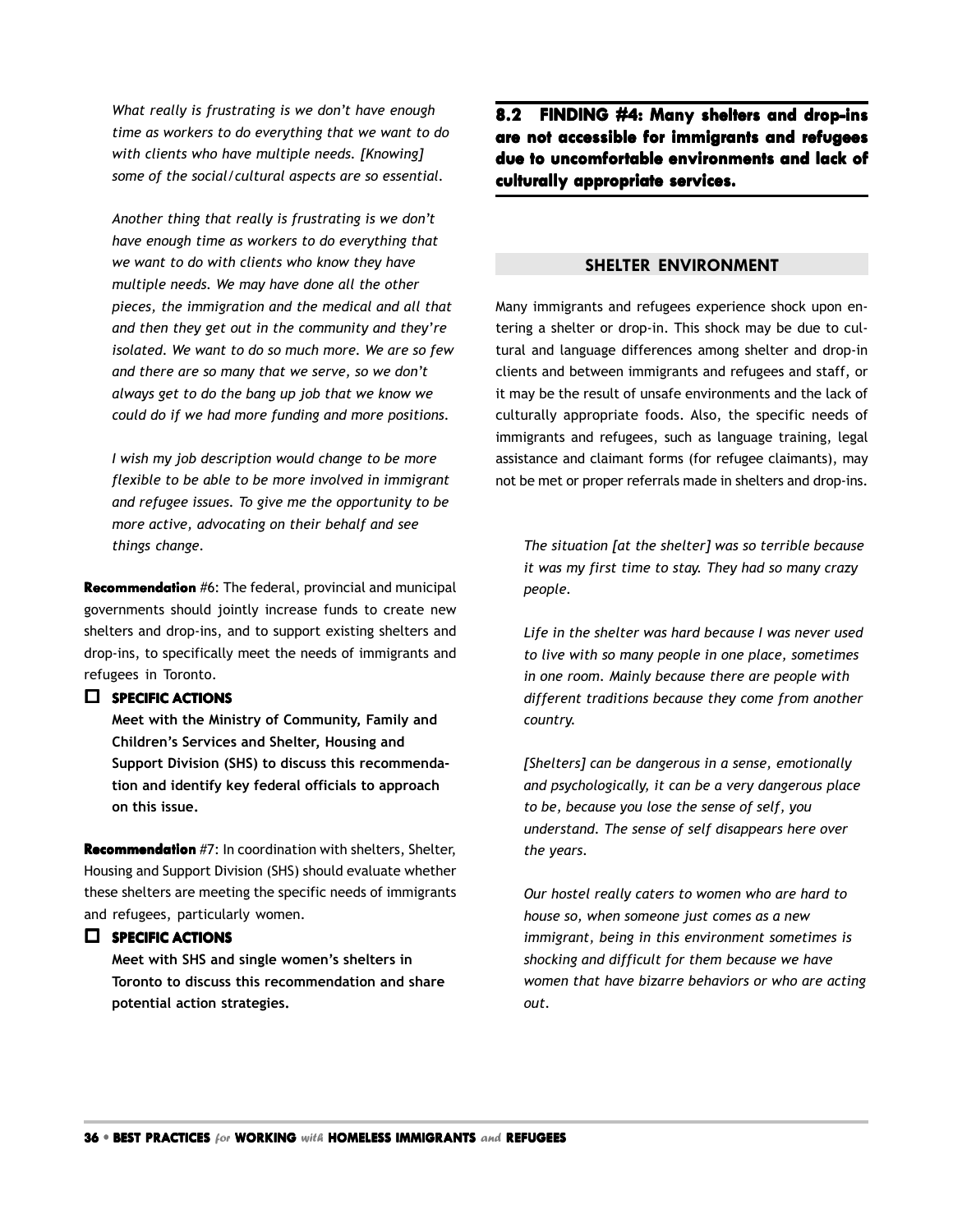<span id="page-36-0"></span>*What has it been like staying in the shelter? As I said, it's not easy because there's no, there's no privacy. That's the main thing.*

#### **APPROPRIATE FOOD**

In some cases, food served at shelters and drop-ins is not culturally or religiously appropriate for immigrants and refugees. Although the City of Toronto has developed a rigorous set of standards on the provision of culturally appropriate and nutritious foods at shelters, this study indicates that food in some shelters and drop-ins is still a barrier for immigrants and refugees.

*I'm Muslim and sometimes at lunch they serve pork and I can't eat pork. You know, so they have to know other cultures, and they have to know about other religions so that they understand what we need as Muslim.*

*Since the day I've come here, I've not had the taste of my own oriental dishes of my area, so I'm missing that and that has affected my health.*

*Meals are funny. Too much grilled cheese. Meals should be improved.*

*Last time I put a lot of weight, became two hundred and twenty pounds and I started developing a disease. That was because I was living in a shelter at the time. So the doctor told me that I got a high cholesterol level. I've got sleep apnea because of the food I was eating.*

*More than anything else, the food is different, and in the shelters there are always people from different nationalities.*

**Recommendation** #8: Shelters and drop-ins should work together with Shelter, Housing and Support Division (SHS) and the Ontario Association of Hostels (OAH) to develop definitions of "culturally appropriate services" and to develop and share culturally appropriate service delivery models.

#### **SPECIFIC SPECIFIC ACTIONS**

**Meet with SHS, Ontario Association of Hostels (OAH) and shelters and drop-ins to discuss this recommendation and brainstorm potential strategies.**

**Recommendation** #9: The provincial government should fund the Shelter, Housing and Support Division (SHS) and its constituent shelters to develop standards on the delivery of culturally appropriate services, and to ensure that these standards are rigorous and measurable.

#### **SPECIFIC SPECIFIC ACTIONS**

**Meet with representatives from the Ministry of Community, Family and Children's Services and SHS to discuss this recommendation and develop strategic directions.**

# **9.0 LANGUAGE**

# **9.1 FINDING #5: FINDING #5: Many shelters and drop-ins are not linguistically accessible to immigrants and refugees. refugees.**

Language is a major barrier to accessing housing and settlement services for some immigrants and refugees using shelters and drop-ins. Due to limited or no English or French language skills, some immigrants and refugees may become isolated and not receive the services they need. The high proportion of client participants in this study with English language capacity (23 of 30 participants at 77 percent) is worth noting. This may reflect the recruiting bias of shelter or drop-in staff rather than the English language capacity of immigrants and refugees using shelters and drop-ins. When shelter and drop-in staff were asked to identify the biggest challenge in working with immigrants and refugees, language was the most common response.

*Language has become very problematic for me the last little while because we have clients who do not speak English, but may speak not just French, it's maybe their mother tongue language, say Hungarian.*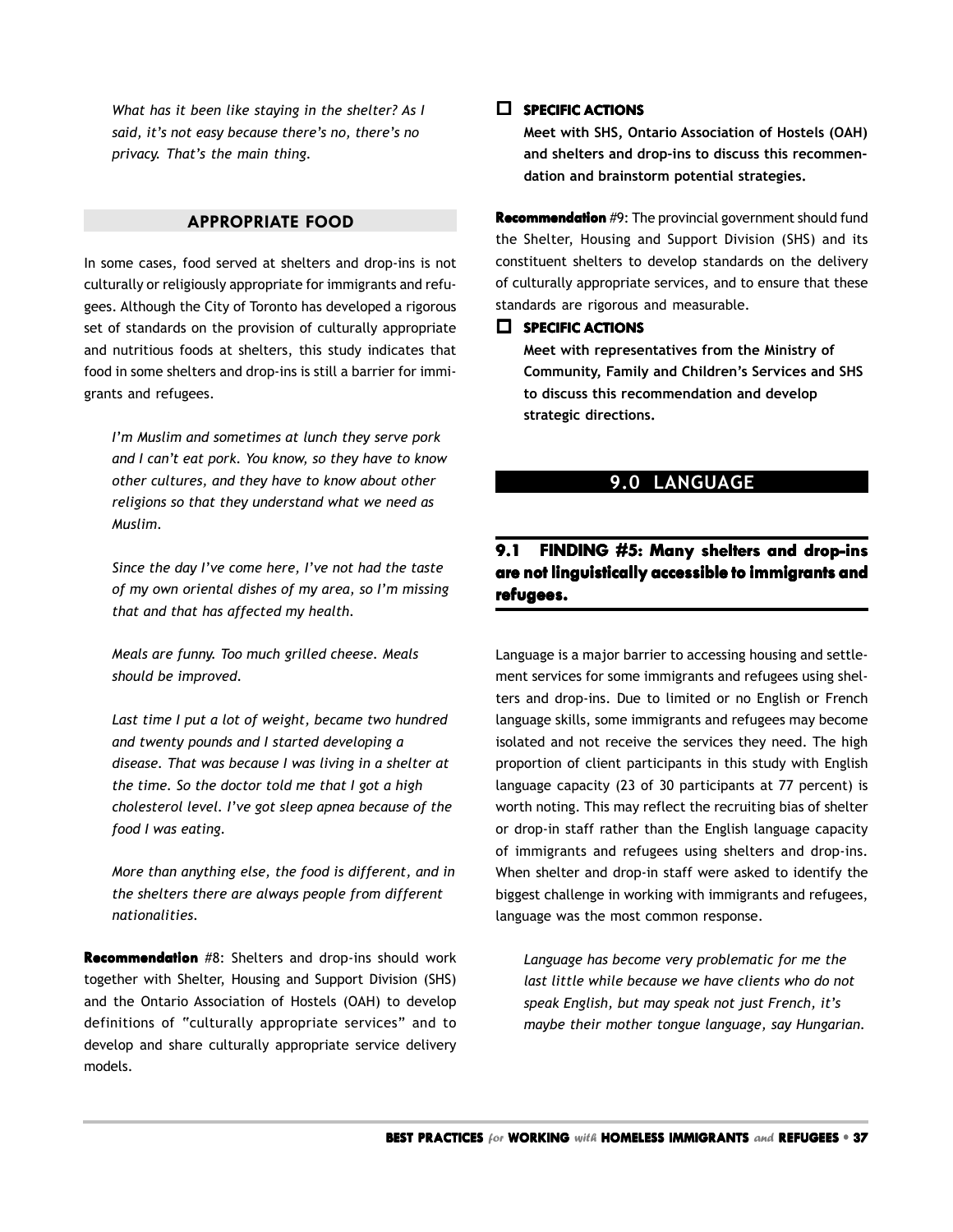<span id="page-37-0"></span>*What is the most challenging is still the language barrier. Not always can you ask for service so you have to wait until you can get some one, so that's tough.*

*I think programs need to be delivered in different languages other than English.*

*You call different agencies that might have that language but that person might not be able to come out, so it's really hard.*

**Recommendation** #10: Shelters and drop-ins should work with Shelter, Housing and Support Division (SHS) to develop pilot programs to address the issue of language access in shelters.

#### **SPECIFIC ACTIONS**

**Meet with the provincial and municipal governments to advocate for adding information on the language capacity of shelters and drop-ins to Street Helpline.**

## **INTERPRETATION AND MULTILINGUAL STAFF**

Shelter and drop-in staff frequently requires interpreter services when working with immigrant and refugee clients. However, shelters and drop-ins do not receive funding to provide this service. This research clearly identifies the need for shelters and drop-ins, in collaboration with the city and province, to develop policies around the provision of interpreter services.

The limited language capacity of staff in some shelters and drop-ins was also identified as a barrier to services for immigrants and refugees. Although many staff recognized the importance of providing multilingual services, these principles were not consistently borne out in practice. This indicates the need for shelters and drop-ins, with appropriate funding, to develop policies around multilingual hiring practices.

*I would think [there should be] an agency or some place where there are translators there so you know that agency would have ten different languages and* *you know they're there so you would be able to phone that place and ask specifically what you're looking for in terms of languages.*

*Translation is a huge barrier sometimes for us depending on the waves of refugees from different countries. We have a large staff at [our agency] and there is a number of staff that is multilingual. So we do pull from in-house expertise for translation, and then we also have a large volunteer department. We have a co-ordinator who goes out and seeks out specific languages from our volunteers to act as support, because if we don't have that opportunity of getting a translator for the [client], that is a huge barrier. And if we can't get it free and we have to pay, whether it's fee for service it's a huge strain on our budget. Then we could use the money for other things.*

*Sometimes children act as a translator and they are even ten years old they have all power in the family, it's a future problem.*

*Recently we were looking for a Russian interpreter and we tried to go through agencies that serve Russian speaking people, but we couldn't get an interpreter.*

*I really wish there was one number you could call and book an interpreter. You call different agencies that work with immigrants and they might not have that language or the person might not be able to come out, so, it's really hard. Like French it's easier to get an interpreter but I notice even, we had a woman from Angola who is Portuguese speaking, and there is a lot of Portuguese speaking organizations but none of them are willing to come here and work with her, so it was really hard.*

*Well, like I say, we've got a fair number of staff who speak quite a few languages, so we usually try, that's one of our first avenues, and then beyond that we know several other agencies who have access, like Queen West Community Health Centre they have some other languages that we don't have. We have*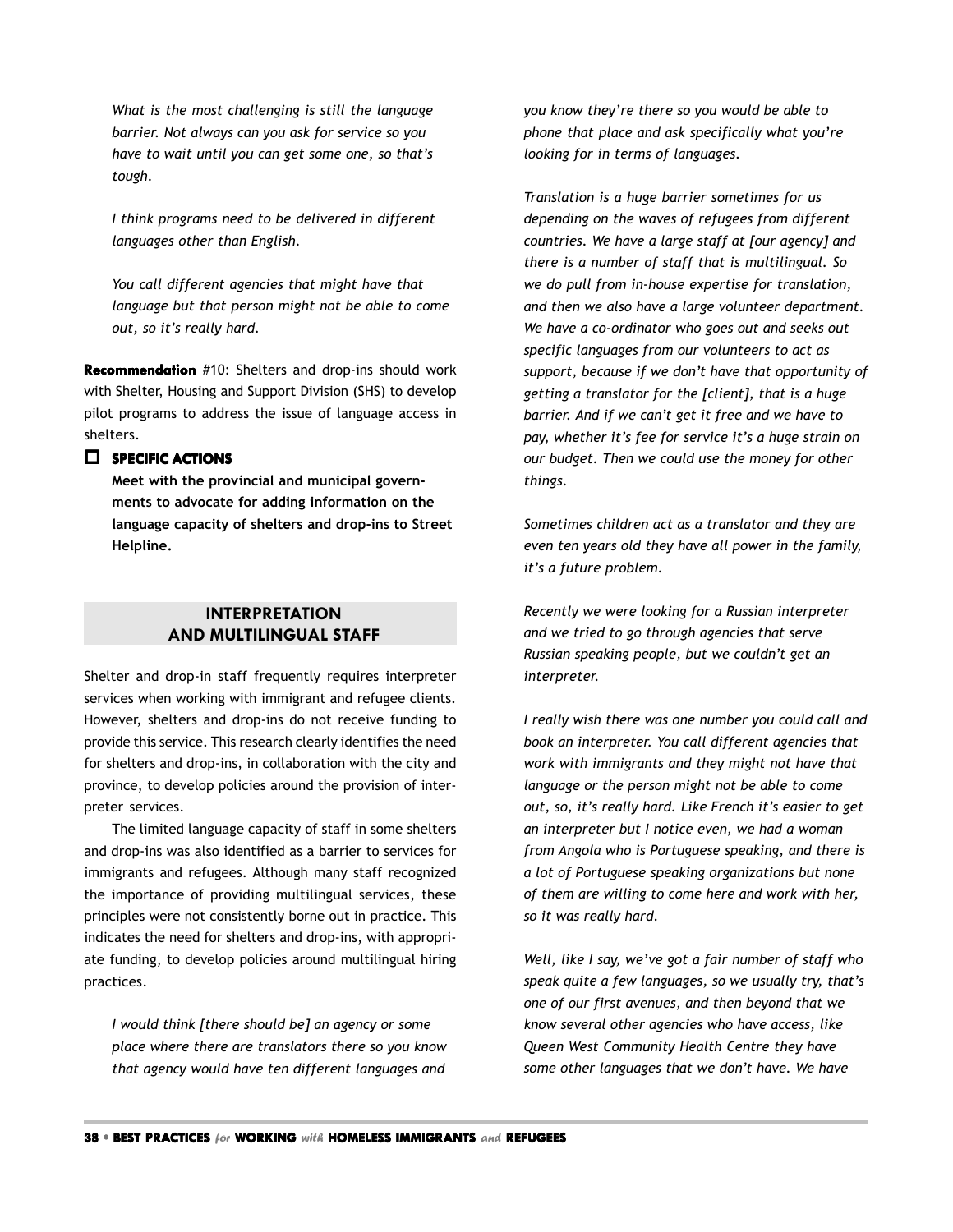<span id="page-38-0"></span>*even gone to interpretation services if we've needed that, or set someone up with the appropriate referral, where the people who speak the language, that they do, yeah.*

**Recommendation** #11: The Shelter, Housing and Support Division (SHS) should build on existing guiding principles within Shelter Standards on linguistically appropriate services by developing standards on language.

#### **SPECIFIC ACTIONS**

**Meet and advocate with SHS to include linguistically appropriate hiring practices and access to mandatory professional interpreter services for clients in Shelter Standards.**

**Recommendation** #12: The City of Toronto should ensure that all city-funded agencies and services (including shelters and drop-ins) have consistent access to funding for interpreter services to better meet the language needs of immigrants and refugees, and other clients, with limited or no English language skills.

#### **SPECIFIC ACTIONS**

**Gather information on how city services, such as Toronto Public Health, fund existing interpreter services.**

**Meet with Corporate Services, City of Toronto, to discuss this recommendation.**

# **10.0 DISCRIMINATION**

**10.1 FINDING #6: Immigrants and refugees may face barriers to accessing housing and services for the homeless due to discriminatory practices among some landlords and shelter and drop-in staff.**

Homeless immigrants and refugees interviewed for this study experience discrimination because of several factors, including race, immigrant/refugee status, gender, and income. Discriminatory attitudes and practices among landlords, in particular, is a major barrier to accessing private housing.

#### **LANDLORDS**

When asked about experiences in trying to find and secure affordable housing in Toronto, clients highlighted their struggles with landlords. Landlords may lack an understanding of the struggles and challenges faced by immigrants and refugees in trying to secure rental housing. This finding brings attention to the need for community-based agencies to work together with landlords to bring attention to discriminatory practices in the housing market.

*Well I find it is very difficult. Because being on Welfare, or being homeless basically, you have no references, and most landlords don't like that. I tried to get a place one time and the landlord needed first and last, that's number one, I don't have that, and secondly, it's my colour, some landlord don't like that. I went to this lady and she said she has a problem with Black people. I say what, if you have problems with Black people, that's Black people. Black people are not all the same. But we have those kind of stereotype and the other problem is even once the landlord knows you are on Welfare, they have a problem accepting you.*

*Some landlord they give you a break, they say okay, just fill out the paper, sign it, go to the Welfare and bring me my money. They trust you. But some of them, they give you hard time.*

*I think it would make a big difference if we started to advertise a little more to landlords of the price of discrimination and all these injustices there are and really increase the penalties for those who are caught doing this.*

*I have found in a lot of the female households with refugees coming from Angola for instance, a lot of times the husbands have basically been lost in the war and they basically come with children and sisters, and the discrimination is so profound that sometimes it's to the point that if there isn't a male led household some landlords won't even accept them as tenants.*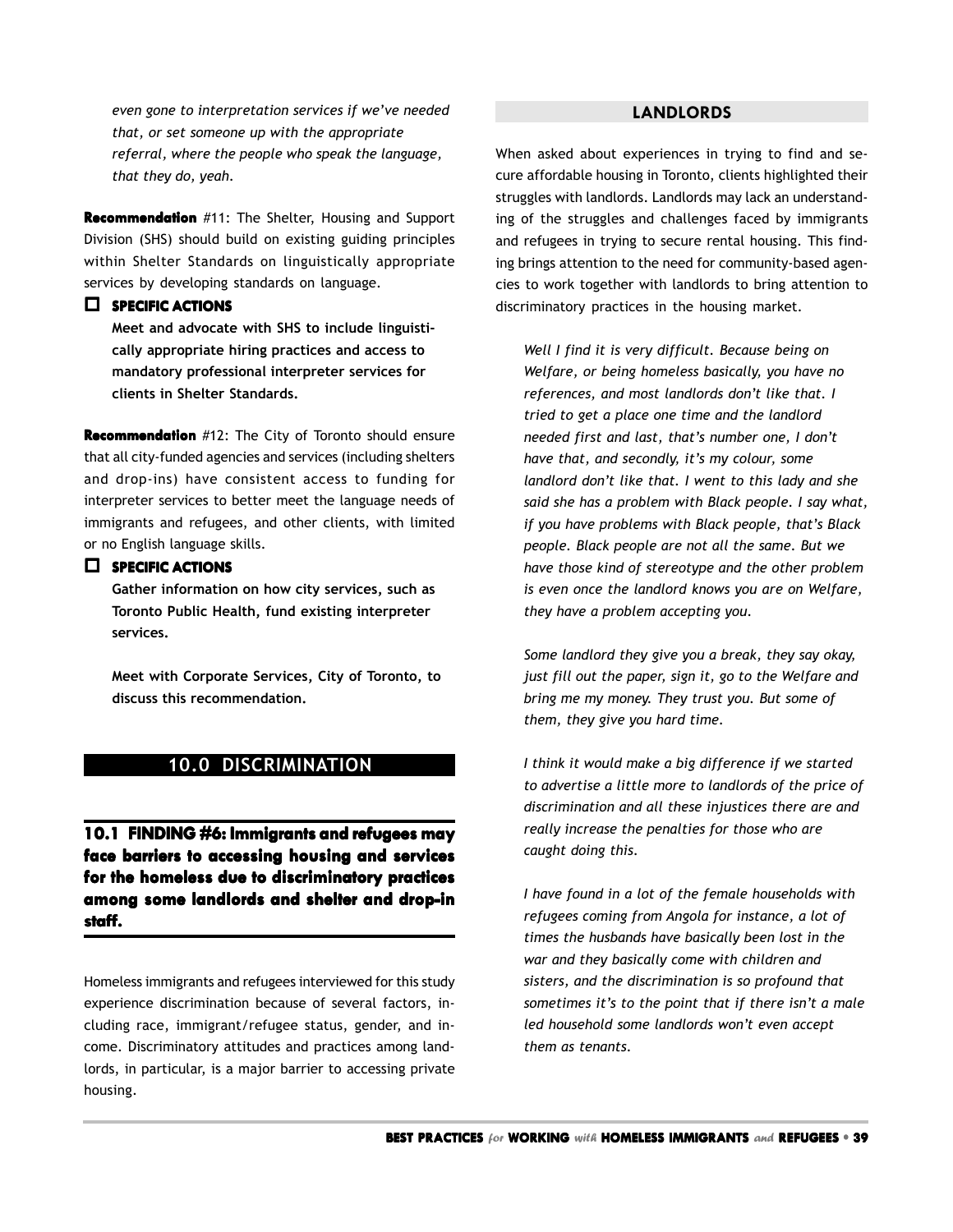<span id="page-39-0"></span>*A lot of training may happen, a lot of information may be shared, but at the end of the day either a settlement worker, housing worker or shelter worker will come across a landlord who is outright discriminatory.*

*There are good landlords and bad landlords. You don't need to be a nice person to be a landlord and you don't need to be educated to be a landlord. You just need to have property. So you are going to have landlords who are going to turn you down and they won't always have good reasons, and you didn't want to live with them anyway, but there's not enough time in the world to educate and solve the problems of some landlord.*

*Often people are taken advantage of by the landlord because the landlord will say, "Well, I'll need four months up front or key money," and the newcomers are not aware of their rights in this country.*

**Recommendation** #13: Community legal clinics and other community-based agencies should continue to raise awareness about discrimination in housing and other barriers to housing through education and advocacy with the public and various levels of government.

#### **SPECIFIC ACTIONS**

**Meet with community-legal clinics, communitybased agencies and landlord groups to discuss this recommendation and develop a plan for action.**

**Recommendation** #14: The Supporting Communities Partnership Initiative and other appropriate funding bodies should support research to study the rate and nature of evictions among immigrants and refugees in Toronto.

#### **SPECIFIC ACTIONS**

**Meet with SCPI, Citizenship and Immigration Canada and other funding bodies to advocate for funding this research.**

#### **SHELTERS/DROP-INS**

The research also documented discriminatory practices by some staff in shelters and drop-ins. This finding indicates that some shelters and drop-ins that require cultural sensitivity and anti-oppression training may not be receiving it.

*Like, for example, myself and my other friends from my country, there was racism in the shelter and most of the time we could report to the counselor what was going on. They couldn't accept us.*

*Yeah, but this [shelter worker], you know, he had problem with Black people. He would call me nigger.*

*The staff, the ones who work in the shelters, they must be screened so that they don't end up being racist and discriminate other people. They should be screened.*

*To improve shelters I think we should have more immigrants working at the shelter, more minorities. So people that go there can talk to them. [Staff] also need to improve relationships with homeless people, because some staff, they look at you and they treat you just like you're nothing, which is not fair.*

**Recommendation** #15: Shelters and drop-ins should develop in-house anti-racism/anti-oppression policies that are delivered appropriately and monitored on an ongoing basis.

#### **SPECIFIC SPECIFIC ACTIONS**

**Together with the Steering Committee, meet with shelters and drop-ins to discuss this recommendation and share resources and policy ideas.**

**Recommendation** #16: Shelter, Housing and Support Division (SHS) should evaluate the delivery of anti-racism/antioppression services to ensure that shelters and drop-ins meet existing standards.

#### **SPECIFIC SPECIFIC ACTIONS**

**Meet with the SHS to discuss this recommendation and develop an action plan.**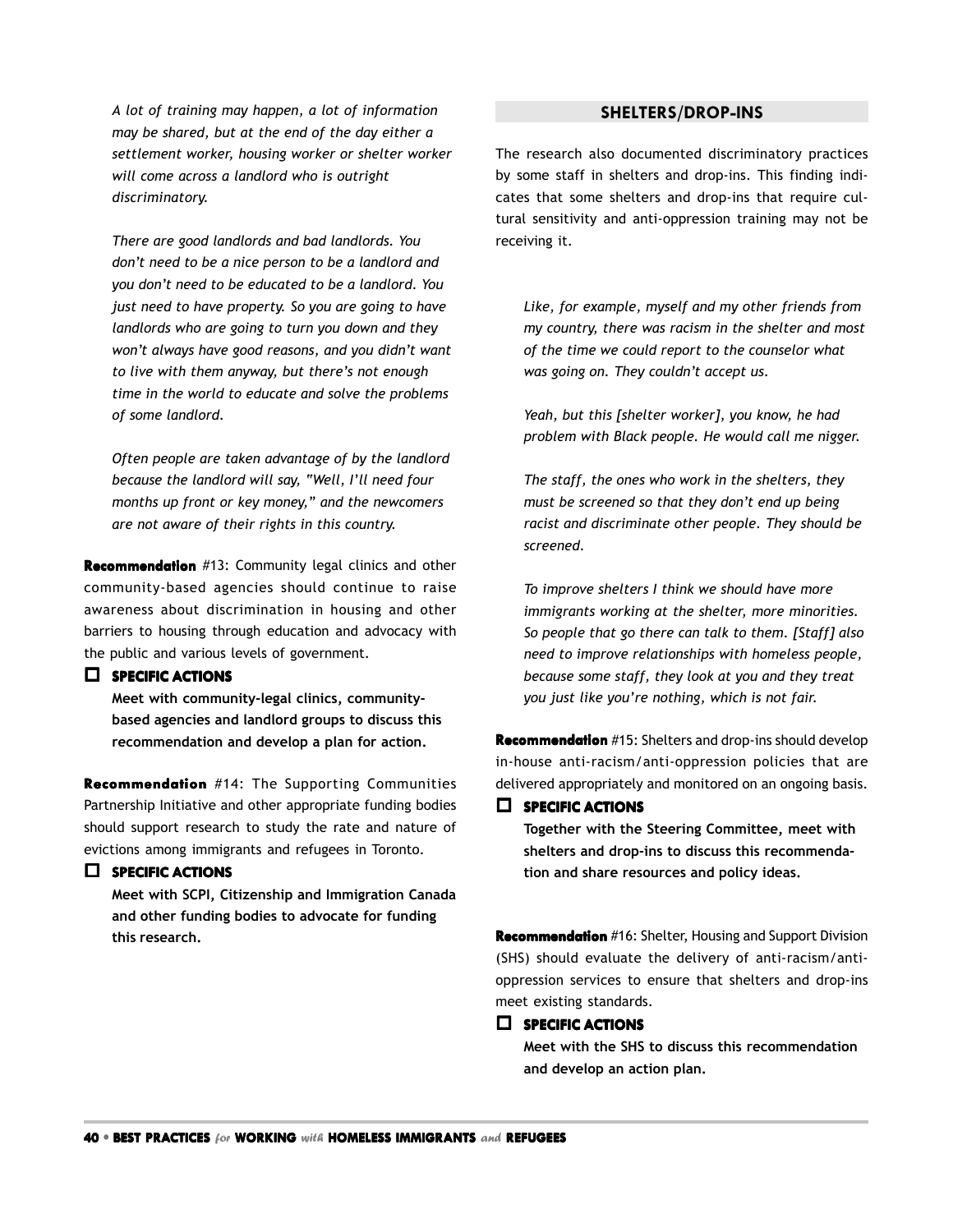# <span id="page-40-0"></span>**11.0 COORDINATION OF SERVICES**

**11.1 FINDING #7: There is a lack of effective co- is lack of coordination of services among shelters and drop- ordination of shelters and dropins and between these services and settlement and between and settlement organizations, community legal clinics and com- legal clinics and community health centres.**

Effective linkages and communication between various agencies and sectors is essential to securing affordable, adequate housing as well as ensuring successful settlement for immigrants and refugees. This requires improved coordination of services among the housing, homeless, settlement, community health, and community legal sectors.

*Sectorally I think there needs to be a lot more communication and better knowledge about what each other is doing.*

*We are working with women here and when they are facing immigration problems we should be able to direct them and give them more information.*

*I think that there needs to be better communication and outreach between the services and I think the city has a role to play in that by putting groups together because they're the ones who know what everybody does.*

*The only suggestion I would have is that workers from shelters and workers from various organizations that assist newcomers should go and spend a week, not a half a day, spend a week working in the other place to actually have knowledge of what that place does, how that system operates, how that area of the settlement is handled. If someone comes in who is a housing worker, or a shelter worker, and would spend the months with me, they would learn a lot about immigration and the issues: how I assist somebody as a refugee, legal issues, and so on.*

*I still don't know that much about the services that are available to immigrant refugee people, and I don't know what's going on in their country to know why they've left.*

*We are working with women here and when they are facing immigration problems we should be able to direct them and give them more information.*

*Workers need time to do outreach. You have to build relationships so that relationships are there when you need them in a pinch. Every mainstream shelter should have someone who's main job is geared towards going out and getting refugee resources.*

*If it wasn't for the Blue Book, a lot of people would be in trouble. Basically, that's it, because they don't know what the agencies are in terms of settlement. And it's just really, really difficult.*

*Much of the time there isn't enough communication between, for example, the shelter system and the settlement agencies nor among the settlement agencies themselves.*

*Immigrant families face all kinds of barriers in housing - discriminatory barriers as well as systemic barriers to housing. I think it has to do with the lack of co-ordination in the way services are coming to newcomers and the link between shelters, the link between when people arrive and how they get access to housing, and the kinds of supports that they need.*

**Recommendation** #17: Settlement agencies and shelters and drop-ins should work with appropriate levels of government and other key stakeholders to develop systems and structures to improve coordination of services between sectors.

#### **SPECIFIC SPECIFIC ACTIONS**

**Hold a roundtable with key representatives from Citizenship and Immigration Canada, SHS, settlement agencies and shelters and drop-ins to discuss existing models of service coordination and to address policy barriers to coordination.**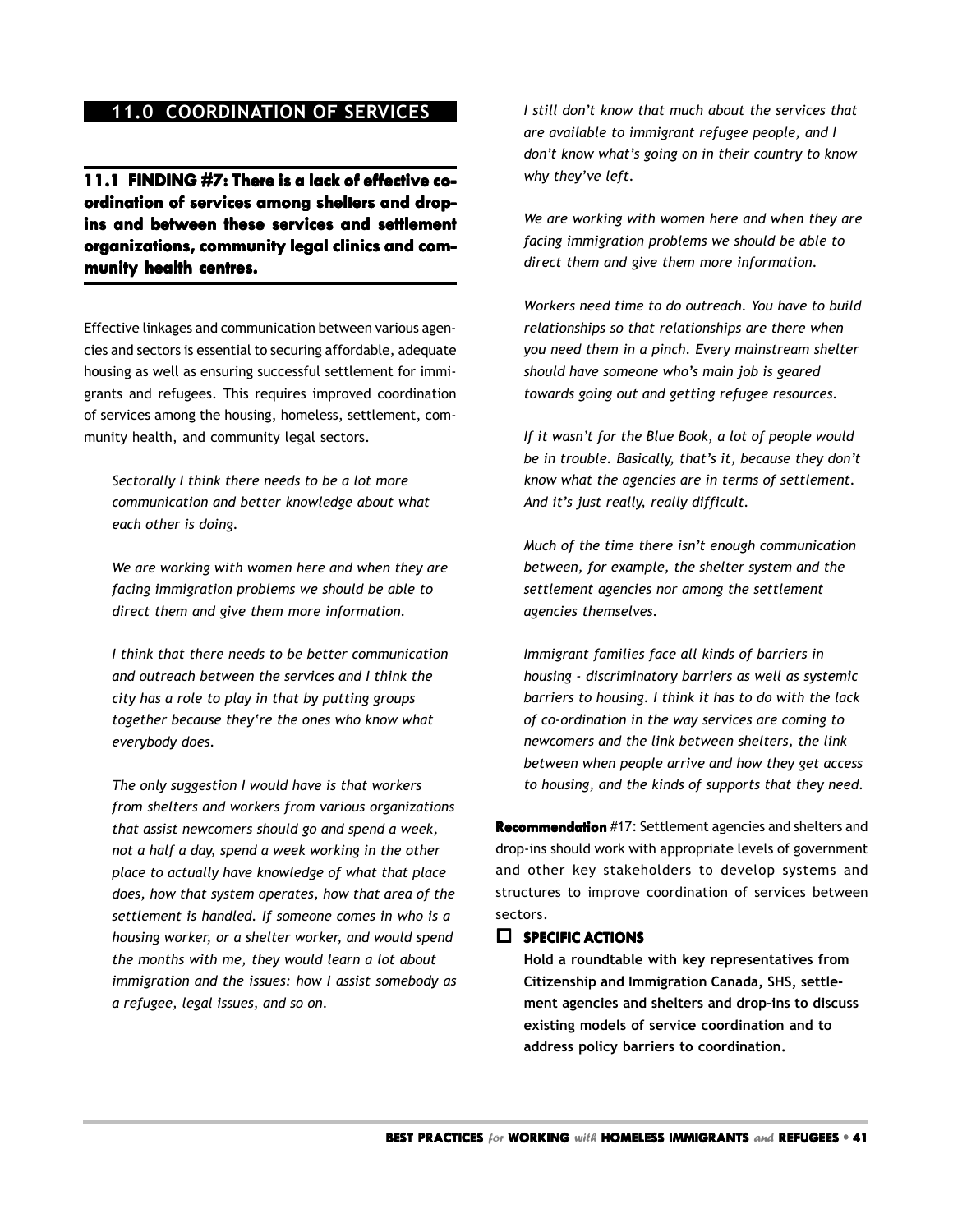# **12.0 TRAINING**

<span id="page-41-0"></span>12.1 FINDING #8: Shelter and drop-in staff re**quire improved and up-to-date information on current immigration and refugee policy and how to complete refugee claimant forms. to forms.**

Many shelter and drop-in staff expressed the need for training on immigration policy and completing refugee forms. Some staff emphasized that both front-line and managerial staff should receive this training to ensure that knowledge is reflected in direct service delivery and organizational decision making.

*When I go to a seminar on the immigration process I don't want to learn about the theories behind it, I don't want to learn about the laws behind it, those are useless to me. I'm not going to sit with a client and explain why in 1992 this Bill was passed. They don't care and I don't care. I want to know where do I pick up the forms, where do I send this person, how long is the process to be for them? Do I have to anticipate them staying six months?*

*Well I think at all levels, whether it be staff, organization or sectoral, I think that there needs to be more education around why people come to Canada, and then what's available for people when they do come here and all depending on if they come sponsored or not sponsored, when sponsorship breaks down, that sort of thing.*

*I'm getting better at it but it would have helped me a heck of a lot a year ago if I'd have known about the different ways you can be an immigrant or a refugee in this country.*

*I really didn't even understand how to decipher some of the forms that come out of Immigration Canada because I have one case where they disqualified a woman for housing because they said that she faked her forms by typing all of these Xs over the date of expiry for her refugee claim.*

*It would be really helpful to know what's going on in different regions and why there is there suddenly a little small wave of immigration from a particular region. It might help to understand what people have just come out of.*

*I still don't know that much about the services that are available to immigrant [and] refugee people and I don't know what's going on in their country to know why they've left.*

**Recommendation** #18: Shelters and drop-ins and other community-based agencies should collaborate to increase the capacity of their respective organizations to plan and deliver training on diversity, immigration and refugee policy, and completing refugee claimant forms.

**SPECIFIC SPECIFIC ACTIONS**

**Meet with members of the Steering Committee and representatives from other shelters and drop-ins and community-based agencies to discuss strategies on capacity building and the delivery of training.**

**12.2 FINDING #9: FINDING #9: Some shelter and drop-in** staff require more knowledge on the culture, re**ligion and history of immigrant and refugee groups. groups.**

Staff also expressed the need for sensitivity training on the culture, religion and history of particular geographic regions and peoples. This finding lends support to the Shelter, Housing and Support Division's Shelter Standards on mandatory delivery of diversity and/or anti-oppression training to shelter staff.

*Maybe propose some sensitivity training once in a month or once every three months to the different offices, and just talk about your issue of race sensitivity.*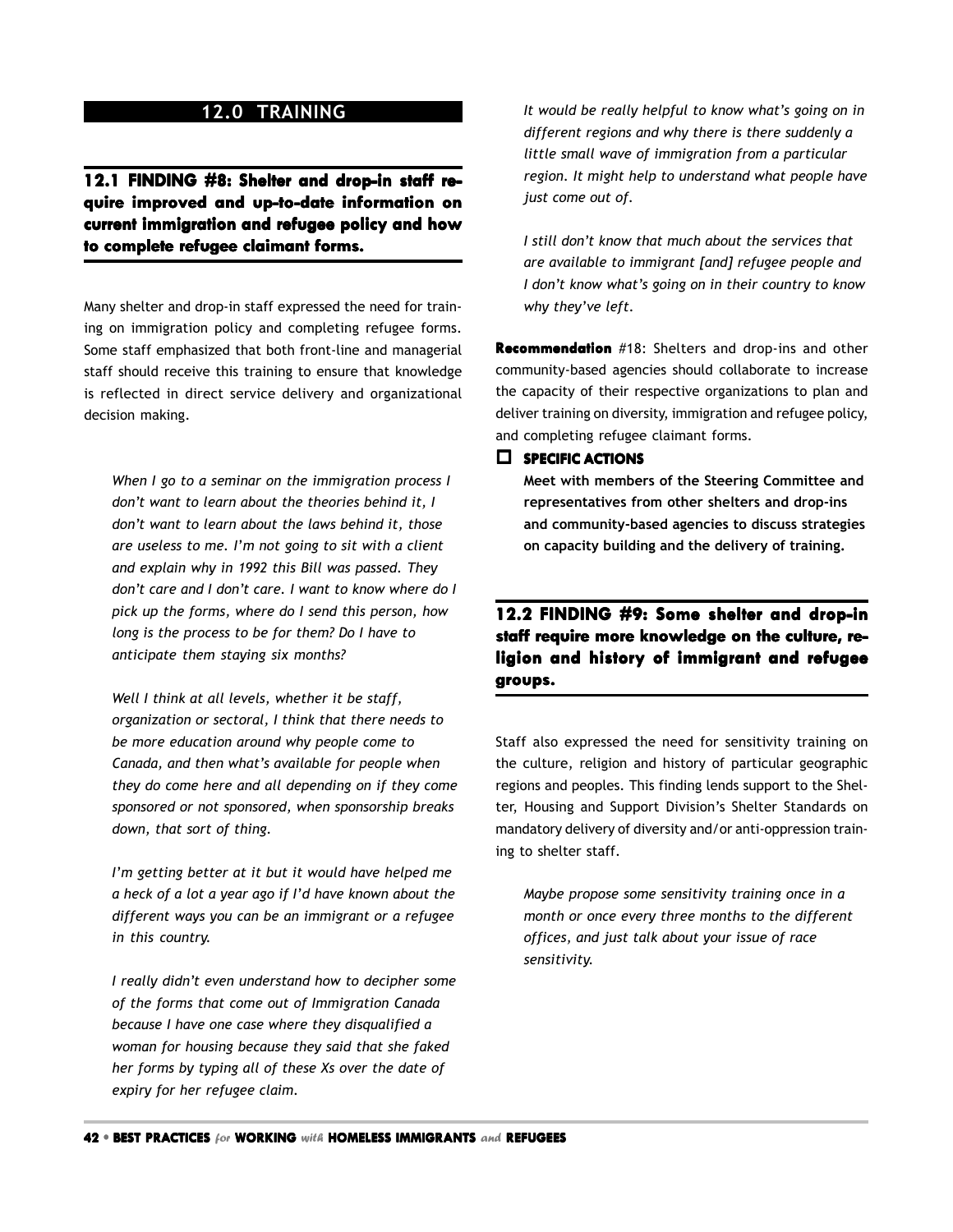*A lot of those workers may not have appropriate cultural training, cultural sensitivity training. It's quite expected that you are coming into a new system. The system will not provide for every one of your needs, but it would be a good idea if they could get enough funding to get enough cultural training...that they deal with certain specific groups.*

*I think they need more training to deal with people. I know definitely that that's their job, right, but they [shouldn't] actually be a part of our problem. So I think they should take time to listen and understand what we're going through.*

*In terms of training and when you are talking about anti-oppression and racism and all that, a lot of times we talk about diversity, we talk about cultural sensitivities and we stay away from the actual issues of racism and oppression.*

*The immigrants and refugees who come to these shelters, they don't really have access to the information and resources because the counselor who is in the shelter is more trained to deal with the people with mental illness and addiction problems.*

**Recommendation** #19: Together with Shelter, Housing and Support Division (SHS), agencies that deliver training to shelters and drop-ins should evaluate whether their training on specific issues affecting immigrants and refugees (such as immigrant and refugee policy, cultural competence, antioppression/anti-racism, and completing refugee claimant forms) is reaching the agencies and individuals that need it most.

#### **SPECIFIC ACTIONS**

**Meet with SHS and agencies that provide relevant training to discuss this recommendation and suggest potential strategies.**

# **13.0 FUTURE RESEARCH AND FUNDING**

**13.1 FINDING #10: FINDING There is insufficient knowl- is knowledge and information about the scale of visible and hidden homelessness among immigrants and refugees in Toronto among policy makers, academics, shelter/drop-in staff and other serv- academics, shelter/drop-in staff and other service providers. This knowledge gap hinders the development of broad policy and program ini- development broad policy and program initiatives that address homelessness among im- tiatives that address immigrants and refugees in a systemic manner.** 

This project was hindered by the dearth of data on the scale of visible and hidden homelessness among immigrants and refugees in Toronto. Without a broad understanding of these numbers, identifying key issues for qualitative exploration was a time consuming process. The development of a reliable tool for measuring the level of homelessness among immigrants and refugees in Toronto would greatly enhance future research and program planning initiatives.

**Recommendation** #20: The Supporting Communities Partnership Initiative and other appropriate funding bodies should support research to quantify the full extent of hidden and visible homelessness among immigrants and refugees in Toronto.

#### **SPECIFIC SPECIFIC ACTIONS**

**Meet with SCPI, Citizenship and Immigration and Canada and other funding bodies to advocate for funding this research.**

**13.2 FINDING #11: Many of the findings and** recommendations of the Best Practices for Work**ing with Homeless Immigrants and Refugees project require actions that cannot be adequately addressed within the limited time and budget- addressed within time and budgetary scope of the current SCPI fund. This project ary the current has identified key issues and challenges that re- has identified key issues and challenges require sustained ef e effort and funding.**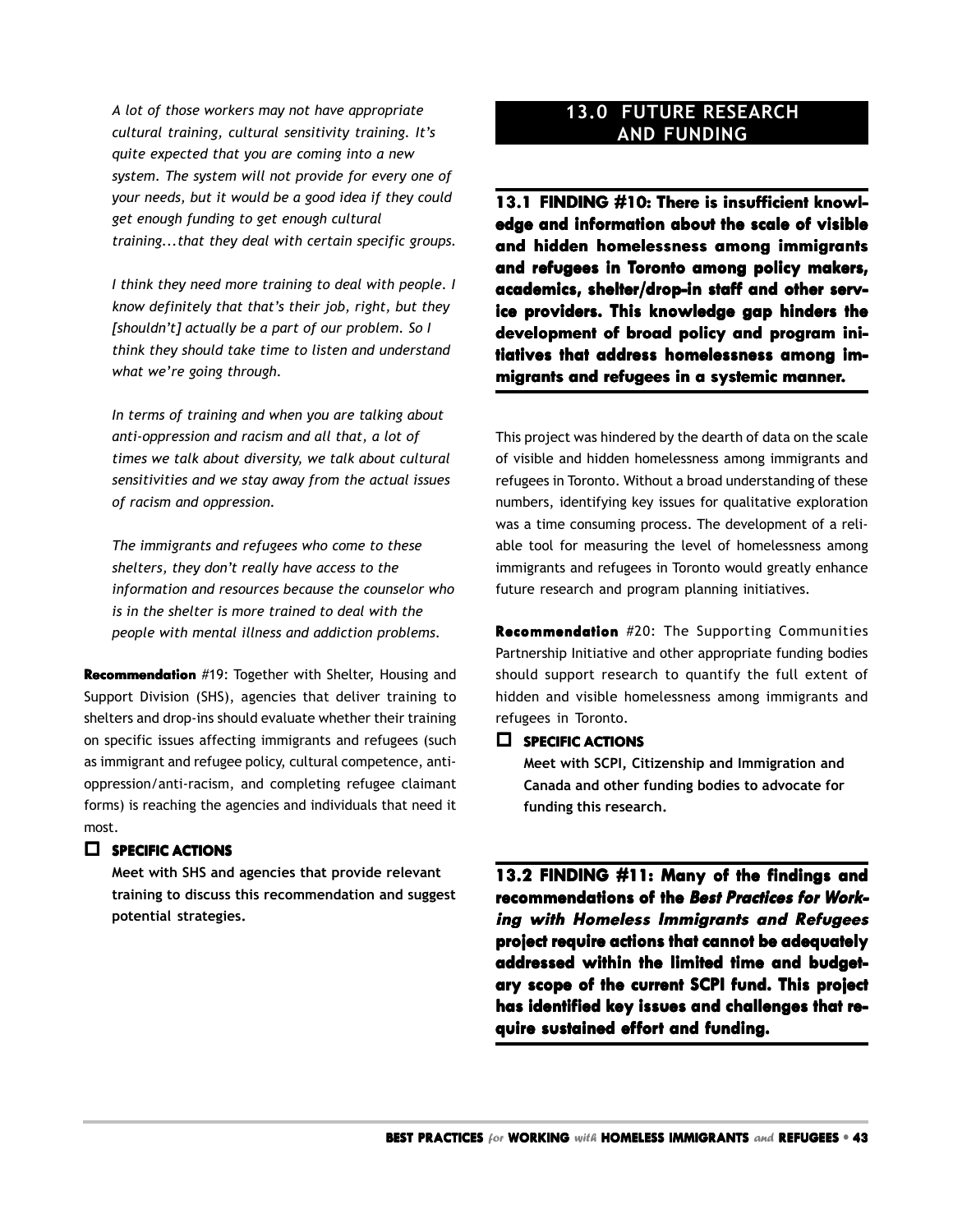<span id="page-43-0"></span>This research has uncovered a range of issues for examination and action, many of which are beyond the scope of the current project. Additional funds are required to adequately address the recommendations of this project.

**Recommendation** #21: The federal, provincial and municipal governments, through programs such as the Supporting Communities Partnership Initiative, should make a commitment to the development of best practices for working with marginalized populations, such as immigrants and refugees, in future funding initiatives.

#### **SPECIFIC ACTIONS**

**With the support of members of the Steering Committee and other interested agencies, meet with SCPI and other interested agencies to advocate for moving forward on findings from the research phase and to discuss potential action plans.**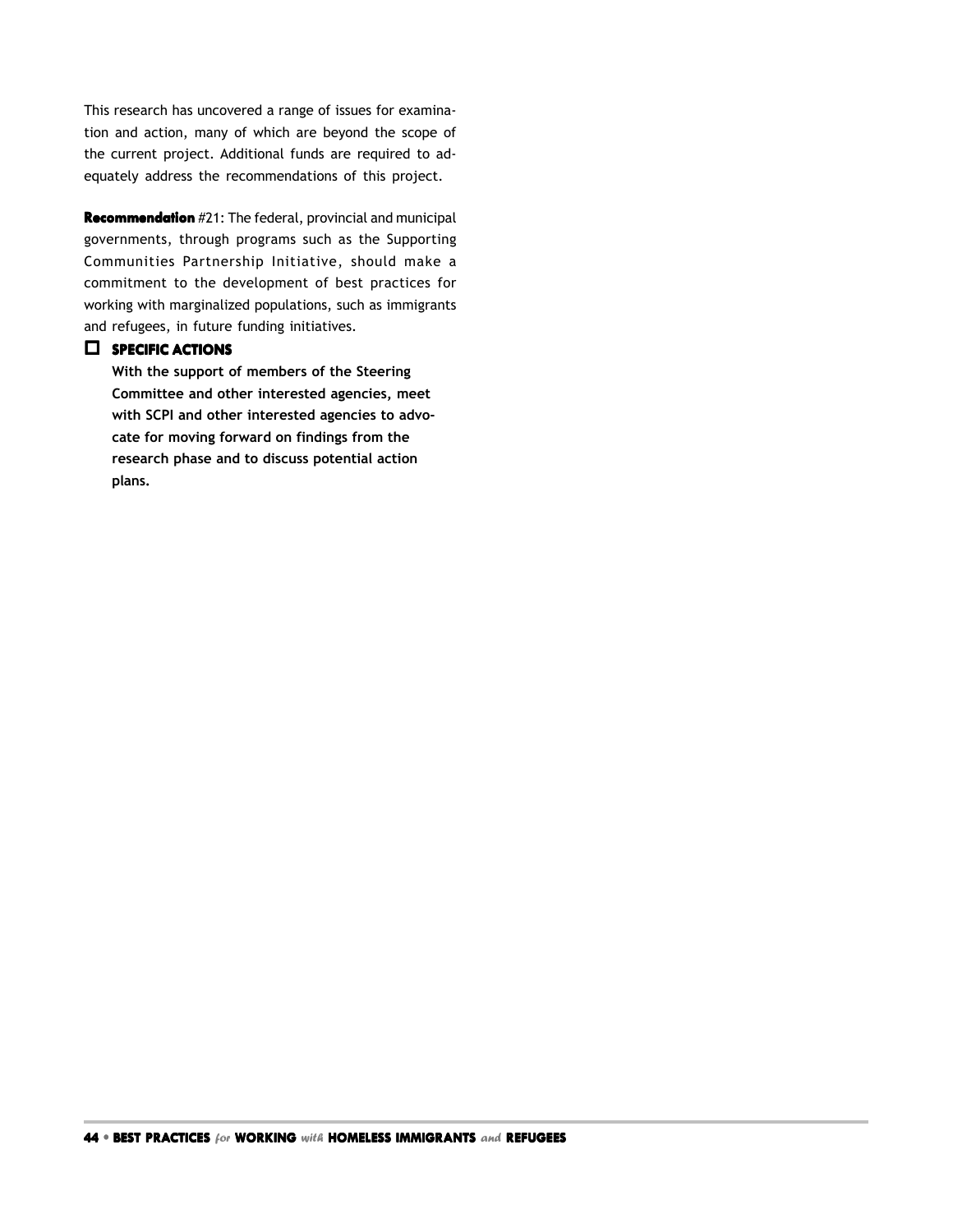

# **PART IV:** Conclusions

The contributions of the research for the *Best Practices for Working with Homeless Immigrants and Refugees* project lie in two key areas:

**1. Provides scientific (evidence-based) verification of a number of key problems and solutions for which previous knowledge was either scattered and partial, or simply impressionistic and anecdotal.**

This research brings together the experiences, stories and recommendations of adult immigrants and refugees who have used shelters and drop-ins (i.e. "visibly" homeless) in downtown Toronto, shelter and drop-in staff, and service providers in the settlement, community health and community legal sectors. Although this research focussed on a specific sub-set of the homeless population researchers, policy makers, and service providers are urged to consider how the findings, recommendations and actions are relevant to other homeless populations and other geographical contexts. The results of this study will hopefully shed light on problems, issues and potential solutions for other communities locally, provincially and nationally.

**2. By linking findings with recommendations and subsequent proposals for action, provides a vital shift from identifying problems to generating solutions.**

Homelessness has reached crisis proportions in Canada. To address this crisis, research on homelessness and housing should seek to bring about understanding as well as change. In this study, a community-based research approach was employed to directly inform the development and implementation of action strategies to address homelessness among immigrants and refugees in Toronto. As such, this study defends and promotes the application of communitybased action-research on homelessness and housing to ensure that research questions, methodology and analysis are responsive to  $-$  and grounded in the realities of  $-$  participating communities.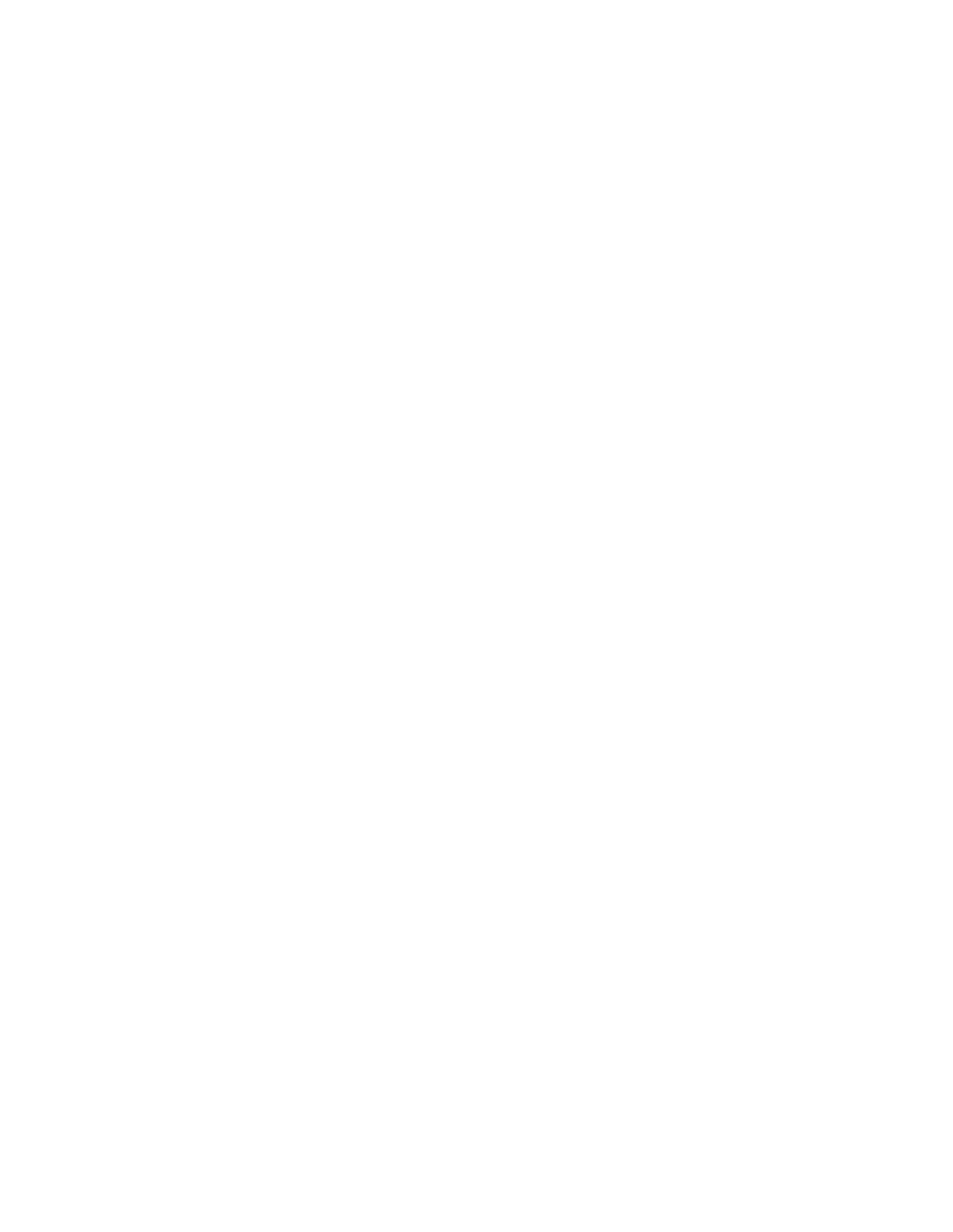<span id="page-46-0"></span>

# **PART V:** Future Actions

A key purpose of the *Best Practices for Working with Homeless Immigrants and Refugees* project is to bridge the gap between research and action on the issue of homelessness. Using a community-based approach, the second phase of the project has involved the prioritization of recommendations by the Steering Committee. Steering Committee participants, including homeless immigrants and refugees and staff from community-based organizations, called for action in four key areas:

- linguistic accessibility of shelters and drop-ins
- delivery of culturally appropriate services in shelters and drop-ins
- coordination of services between settlement sector and shelters and drop-ins
- coordination of training on issues affecting homeless immigrants and refugees

To address these issues, Access Alliance Multicultural Community Health Centre will host a series of "roundtables" to develop pilot project ideas and build partnerships. The specific goals of the roundtables are:

- To bring together key agencies and individuals with an interest in the particular theme area.
- To build on key issues identified through the research and develop opportunities for action.
- To brainstorm pilot project ideas.
- To facilitate the building of partnerships to conduct projects.

To ensure that the roundtables reflect the broad range of expertise and interests of stakeholders the participants will include representatives from community-based organizations and various levels of government. It is hoped that the roundtables will generate systemic and sustainable solutions for the problem of homelessness among immigrants and refugees in Toronto and other Canadian urban centres. A roundtable report will be distributed to participants, key stakeholders, and interested individuals and agencies.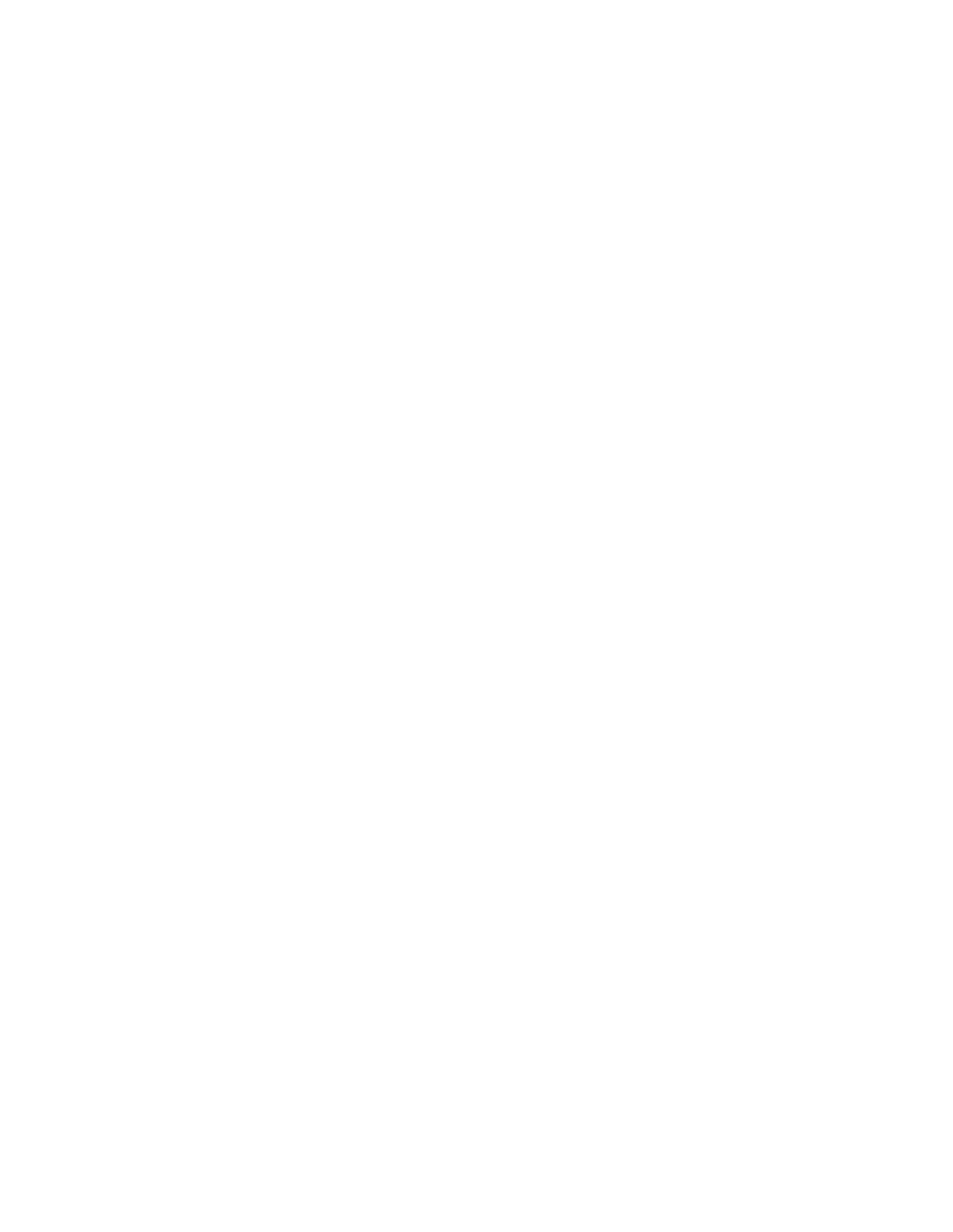<span id="page-48-0"></span>

# Bibliography

#### Alfred, Audrey and Bill Sinclair

2002 "It's Too Expensive and Too Small": Research Findings on the Housing Conditions of Newcomers. St. Stephen's Community House, Language Training and Newcomer Services (LTNS).

#### Beiser, Morton

1999 *Strangers at the Gate: The 'Boat People's' First Ten Years in Canada*. Toronto: University of Toronto Press.

#### Borkan, Jeffrey

1999 Immersion/Crystallization. *Doing Qualitative Research.* Second Edition. Benjamin F. Crabtree and William L. Miller, eds. Pp. 179-194. Thousand Oaks, CA: Sage Publications.

#### Boydell, Katherine M. et al.

2000 Narratives of Identity: Re-presentation of Self in People Who Are Homeless. *Qualitative Health Research* 10 (1): 26-38.

#### Canada Mortgage and Housing Corporation

1999a Documentation of Best Practices Addressing Homelessness. Ottawa: Canada Mortgage and Housing Corporation.

#### Canada Mortgage and Housing Corporation

1999b Roundtables on Best Practices Addressing Homelessness: Background Reports and Summaries. Ottawa: Canada Mortgage and Housing Corporation.

#### City of Toronto

1999 Taking Responsibility for Homelessness: An Action Plan for Toronto. Report of the Mayor's Homelessness Action Task Force.

#### City of Toronto

2000a The Role of Drop-Ins from the Perspective of Those Who Use Them: Current Patterns and Changes Since 1994. December 1, 2000.

#### City of Toronto

2000b The Toronto Report Card on Homelessness 2000 http://www.city.toronto.on.ca/homelessness/ state.htm. (Accessed March 21, 2002).

#### City of Toronto

2001 The Toronto Report Card on Homelessness 2001 http://www.city.toronto.on.ca/mayor/ homelessnesstf.htm. (Accessed March 21, 2002).

#### Clutterbuck, Peter and Rob Howarth

2002 Toronto's Quiet Crisis: The Case for Social and Community Infrastructure Investment. Toronto Civic Action Network. Centre for Urban and Community Studies, University of Toronto.

#### Community Health Promotion Coalition

2001 Definition and Principles of Community-Based Research http://web.uvic.ca/~chpc/

aboutcbr.htm. (Accessed November 13, 2001).

#### Desjarlais, Robert et al.

1995 *World Mental Health: Problems and Priorities in Low-Income Countries*. New York: Oxford University Press.

#### Eberle, Margaret Patricia

2001 Homelessness – Causes and Effects. Volume 4. A Profile and Policy Review of Homelessness in the Provinces of Ontario, Quebec and Alberta: Background Report. Victoria, BC: Ministry of Social 2001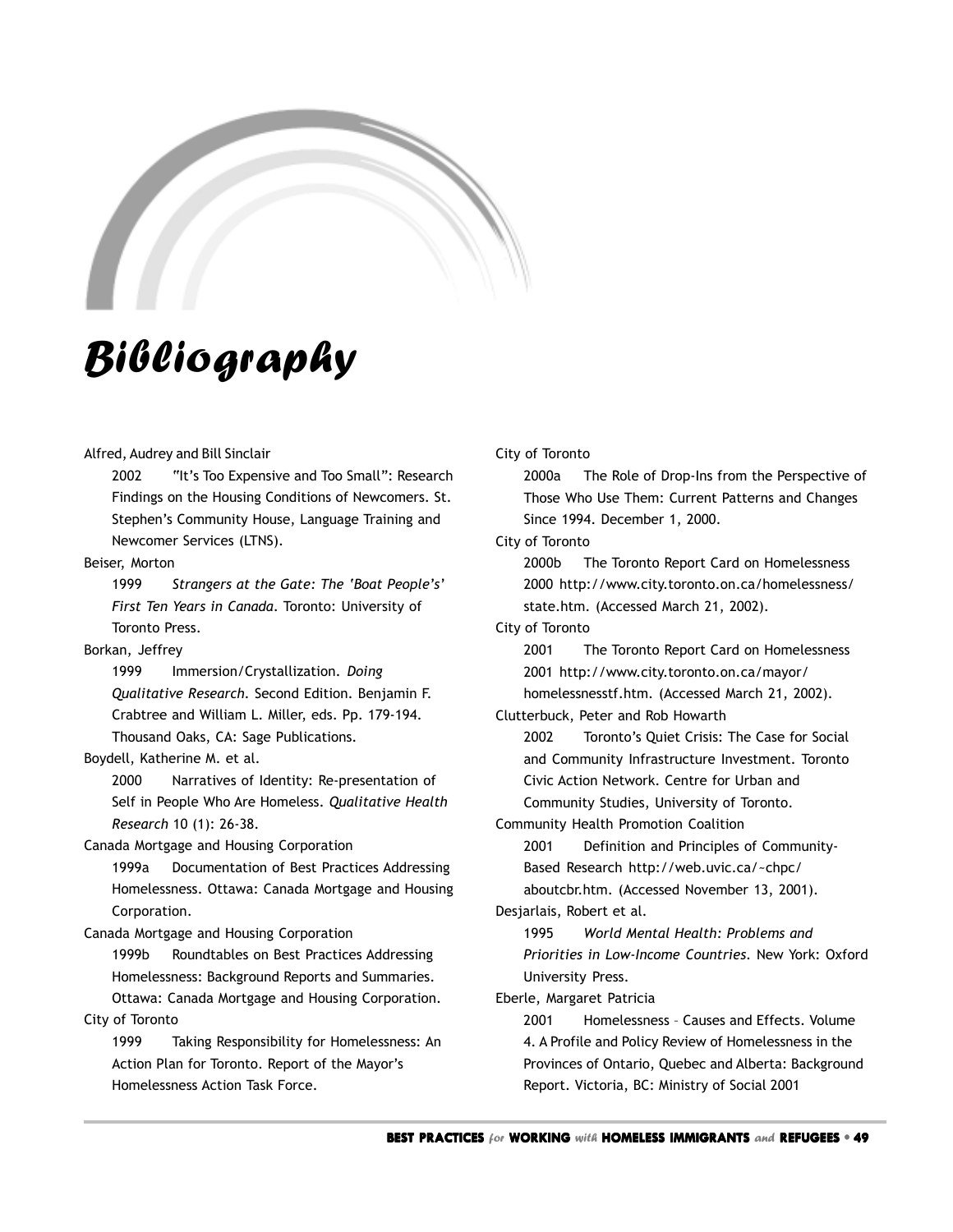<span id="page-49-0"></span>Glasser, Irene and Rae Bridgman 1999 *Braving the Street: The Anthropology of Homelessness.* New York: Berghahn Books. Hulchanski, John David 1993 Barriers to Equal Access in the Housing Market: The Role of Discrimination on the Basis of Race and Gender. Toronto: University of Toronto, Centre for Urban and Community Studies. Hunter, Patrick 1998 A Homeless Prevention Strategy for Homeless Immigrants and Refugees. Prepared for the City of Toronto, Homelessness Action Task Force. October 1998. Hwang, Stephen W. 2001 Homelessness and Health. *Canadian Medical Association Journal* 164 (2): 229-233. Hyman, Ilene et al. 1996 The Mental Health of Refugee Children in Canada. *Refuge* 15(5):4-8. Jenkins, Janis 1991 The State Construction of Affect: Political Ethos and Mental Health Among Salvadoran Refugees. *Culture, Medicine and Psychiatry* 15:139-165. Kappel Ramji Consulting Group 2002 Common Occurrence: The Impact of Homelessness on Women's Health. Phase II: Community-based Action Research Final Report. Sistering: A Women's Place. Krulfeld, Ruth M. and Jeffrey L. MacDonald 1998 Introduction. *Power, Ethics, Human Rights: Anthropological Studies of Refugee Research and Action*. Ruth M. Krulfeld and Jeffrey L. MacDonald, eds. Pp. 1-18. Lanham, MD: Rowan & Littlefield. Layton, Jack 2000 *Homelessness: The Making and Unmaking of a Crisis.* Toronto: Penguin. Losaria-Barwick, Carmelina 1992 Mental Health of Refugees: Opportunities and Challenges. A Summary of Issues Affecting Mental Health of Refugees: Developed for the Ministry of Citizenship Community Consultation on Refugees. Meredith, Diane 1992 Guatemalan Refugees and Their Process of Adjustment in Toronto. York University.

Development and Economic Security.

2000 Towards A Comfortable Neighbourhood and Appropriate Housing: Immigrant Experience in Toronto. Joint Centre of Excellence for Research on Immigration and Settlement. Working Paper #10. Murphy, Barbara 2000 *On the Street: How We Created the Homeless.* Winnipeg: J. Gordon Shillingford. National Housing and Homelessness Network 1999 State of the Crisis: A Report on Housing and Homelessness in Canada. http://www.tdrc.net/news/ StateofCrsis2001.htm. (Accessed January 23, 2002). Ornstein Michael 2002 Ethno-Racial Inequality in the City of Toronto: An analysis of the 1996 Census: Toronto Ryan, Lori and Jennifer Woodill 2000 A Search for Home: Refugee Voices in the Romero House Community.Toronto: Romero House. Springer, Joe et al. 1998 A Profile of the Toronto Homeless Population: A Study for the Homelessness Action Task Force. June 22, 1998. The View from the Sidewalk 2000 Towards a New Definition of People Who Are Homeless: A Study by Organic Intellectuals. Vancouver: Market Facts, MarkTrend. 2002 "Homeless and Hidden in the Heart of 905."

Murdie, Robert A. and Carlos Teixeira

Toronto Star

August 31, B4-5.

Ward, Jim and David Reville

1998 Consultation with Homeless People Regarding the Interim Report of the Homelessness Action Task Force. November 2, 1998.

Zine, Jasmin

2002 Living on the Ragged Edges: Absolute and Hidden Homelessness Among Latin Americans and Muslims in West Central Toronto. Informal Housing Network Project, Equinox Research and Consulting Services.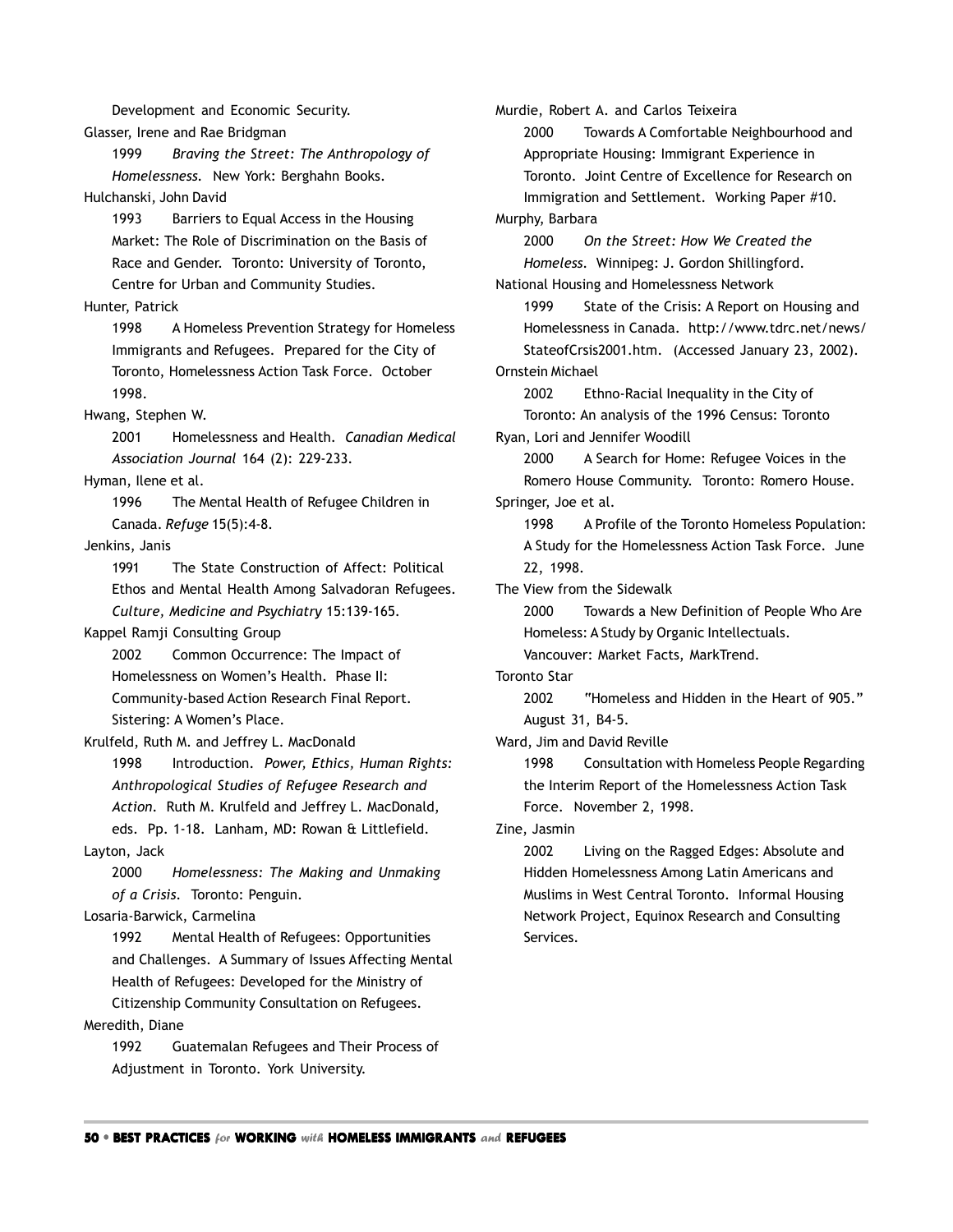# <span id="page-50-0"></span>Appendix 1:

# **INDIVIDUAL INTERVIEW QUESTIONNAIRE – HOMELESS IMMIGRANTS AND REFUGEES**

## **OPEN-ENDED QUESTIONS:**

- 1. Tell me about yourself and what has been happening to you over the last:
	- 2 months
	- 6 months
	- 12 months
	- 24 months

(Probe: What have been your experiences as a homeless person?)

- 2. How are you feeling? (Probe: How is your health? How is your physical health? How are your emotions?)
- 3. What does "home" mean to you?
- 4. Describe your experiences trying to find a home in Toronto.
- 5. Do you consider yourself to be "homeless"?
- 6. What has it been like staying in shelters and/or using drop-ins? (Probe: have these experiences been positive or negative? Have you ever experienced discrimination by staff or any other user?)
- 7. Have you noticed any changes at shelters or drop-ins since September 11?
- 8. Have these services met your needs? (Probe: Do they meet the needs of homeless immigrants and refugees like yourself?)
- 9. How could these shelters and drop-in centres be improved to help you and other immigrants and refugees?

## **DEMOGRAPHIC DATA:**

- 1. Name
- 2. Gender
- 3. Age
- 4. Marital status
- 5. Children
- 6. Place of birth
- 7. Ethnicity/Race
- 8. Languages spoken
- 9. Languages written
- 10. Year of arrival
- 11. Arrival status
- 12. Current status
- 13. Level of education
- 14. Professional qualifications
- 15. Income source
- 16. Where do you live/sleep?
- 17. If currently homeless, how long have you been homeless? (days, months or years)
- 18. How long have you/did you use the shelters and dropins?
- 19. How many different shelters/refugee houses/drop-in centres have you used?
- 20. What services have these shelters and drop-ins provided?

## **CHECKLIST:**

- $\Box$  Bed
- $\Box$  Meals
- $\Box$  Bathroom facilities
- $\Box$  Phone
- $\Box$  Assistance with settlement needs (PIF etc.)
- $\Box$  Assistance with accreditation
- $\Box$  Referral to health services
- $\Box$  Referral to legal services
- $\Box$  Referral to employment services
- $\Box$  Referral to language classes
- $\square$  Assistance with ID
- $\Box$  Child care services
- $\Box$  Other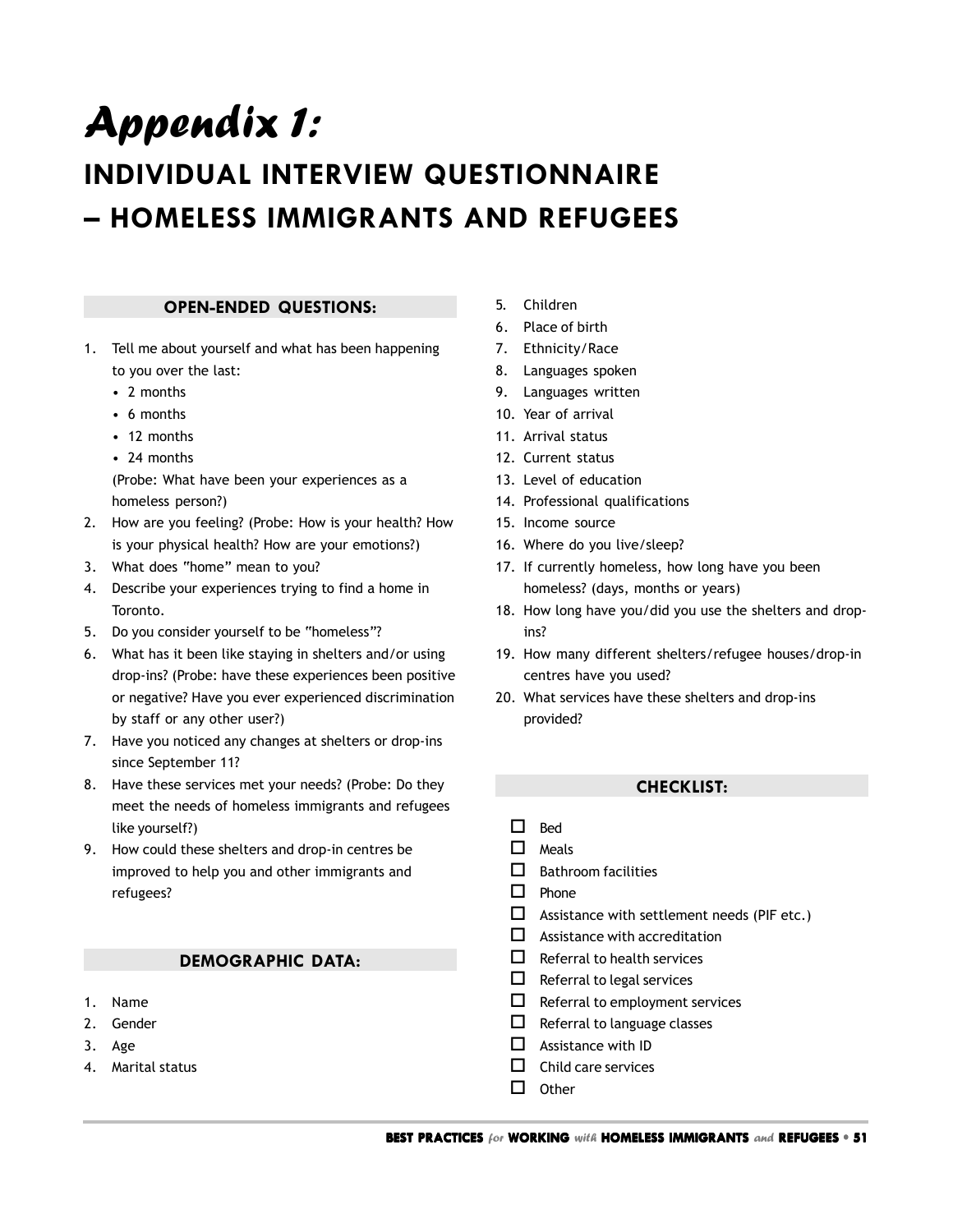# <span id="page-51-0"></span>Appendix 2: **INDIVIDUAL INTERVIEW QUESTIONNAIRE – SHELTER AND DROP-IN STAFF**

#### **OPEN-ENDED QUESTIONS:**

- 1. What are your job duties? (Probe: Describe a typical workday.)
- 2. What do you like and dislike about your position?
- 3. What are your experiences in working with immigrants and refugees who are homeless? (Probe: What are the challenges working with immigrants and refugees, and what do you like about working with this community?)
- 4. What are the specific needs of this population?
- 5. How are these needs different from other groups?
- 6. Are these needs being met by your agency?
- 7. In your opinion, *should* these needs be met your agency?
- 8. Do you feel knowledgeable about immigrant and refugee issues? (Probe: Do you understand the distinction between the various immigrant categories?)
- 9. In general, what kinds of training or resources are needed to better serve homeless immigrants and refugees? (Probe: Settlement assistance, language assistance, employment assistance, legal referrals)
- 10. What changes need to be made to improve services for this population?
	- a) Staff changes
	- b) Organizational changes
	- c) Sectoral changes
- 11. If you were responsible for designing training materials to improve services for homeless immigrants and refugees, what information would you want to provide?
- 12. How could this information/knowledge be best shared/distributed?

## **DEMOGRAPHIC DATA:**

- 1. Name
- 2. Gender
- 3. Place of employment
- 4. Position
- 5. Type of program
- 6. Type of organization
- 7. Number of staff on a normal shift (maximum)
- 8. Total number of years you have worked with homeless (paid position)
- 9. Languages spoken
- 10. Languages written
- 11. Number of clients at program per day (average and maximum)
- 12. Number of clients at agency per day (average and maximum)
	- a) shelter
	- b) drop-in
- 13. Current estimated total immigrants and refugees *(circle one)*: 0-20%

| 21-40%  |
|---------|
| 41-60%  |
| 61-80%  |
| 81-100% |

14. Estimated immigrants and refugees at highest point *(circle one*): 0-20%

21-40% 41-60% 61-80%

- 81-100%
- 15. Estimated immigrants and refugees at lowest point

*(circle one*): 0-20% 21-40% 41-60% 61-80% 81-100%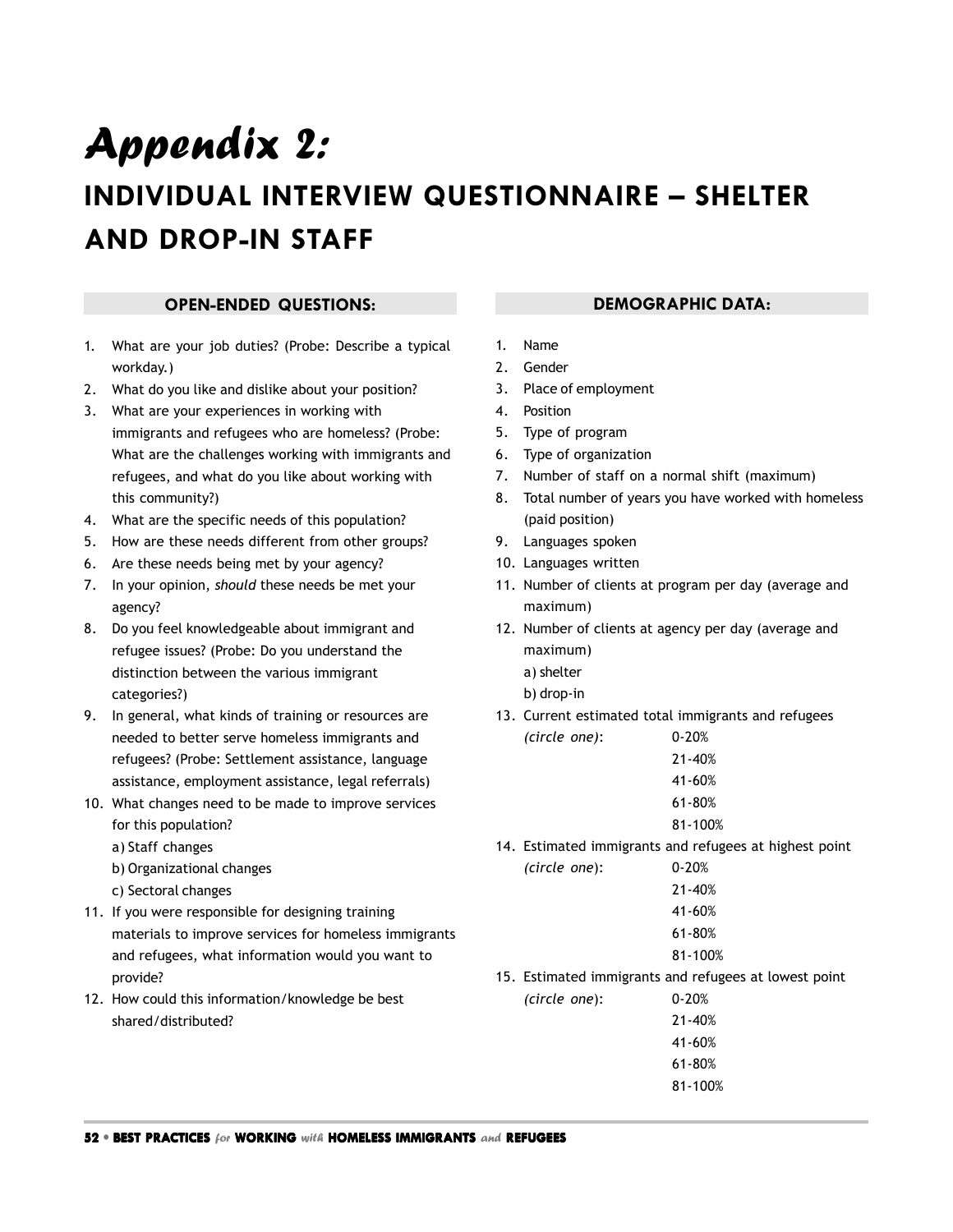16. Current estimated time spent with this population

per week *(circle one)*: 0-20% 21-40% 41-60% 61-80% 81-100%

17. Current estimated percentage clients landed immigrants *(circle one)*: 0-20%

> 21-40% 41-60% 61-80% 81-100%

18. Current estimated percentage clients convention

refugees *(circle one)*: 0-20% 21-40% 41-60% 61-80% 81-100%

19. Current estimated percentage clients refugee claimants *(circle one)*: 0-20%

> 21-40% 41-60% 61-80% 81-100%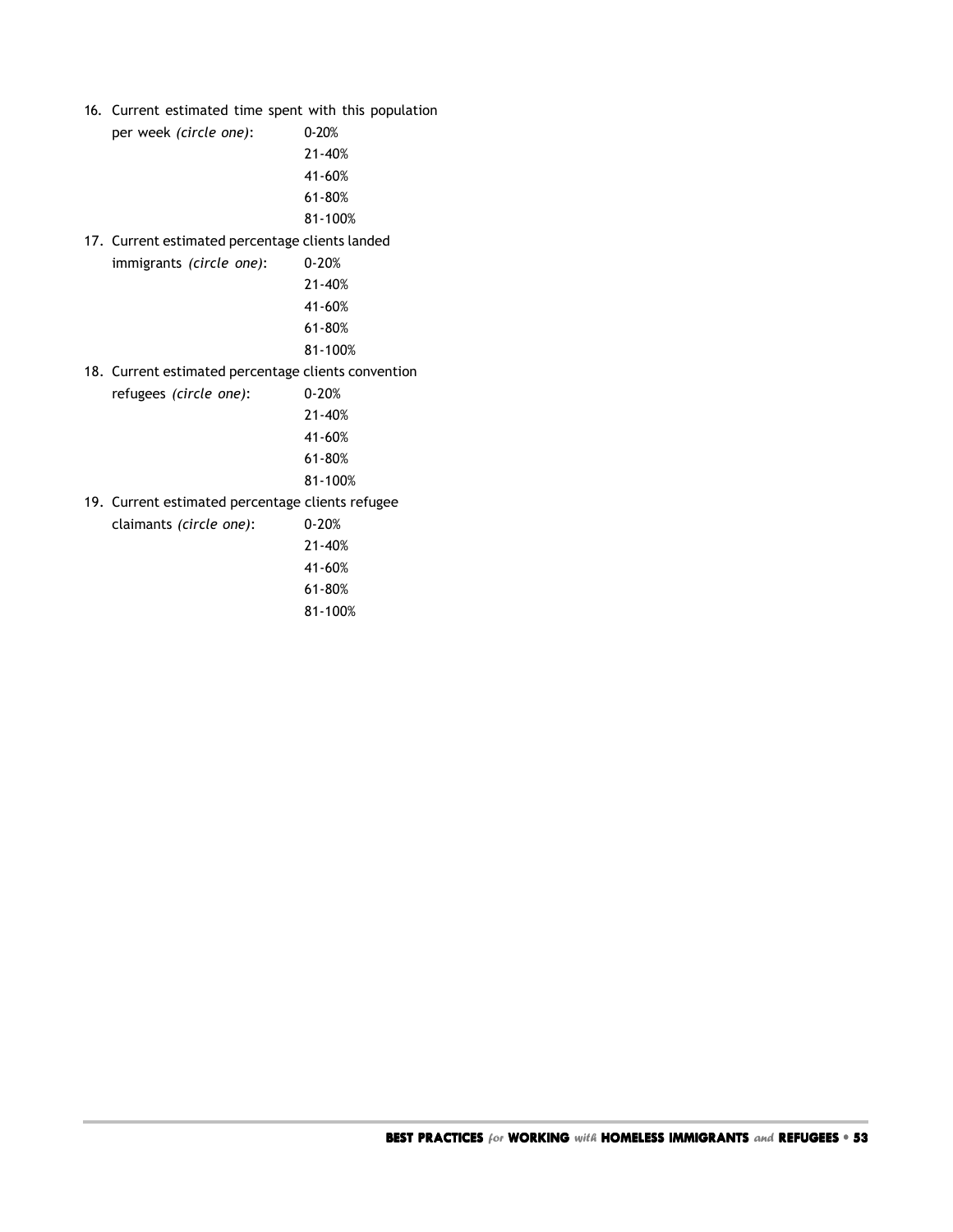# <span id="page-53-0"></span>Appendix 3: **INDIVIDUAL INTERVIEW CONSENT FORM – HOMELESS IMMIGRANTS AND REFUGEES**

# **Experiences of Homelessness among Immigrants and Refugees in Toronto Funder: Supporting Communities Partnership Initiative (SCPI) City of Toronto**

#### **Consent Form**

Coordinator: Sam Dunn Assistant: Shahnaz Perveen Organization: Access Alliance Multicultural Community Health Centre

We want to hear about your experiences at shelters and drop-in centres in Toronto. We want to know what your life has been like in Canada, what it has been like to be homeless, and what "home" means to you. *Your story is important to us because it will help us improve services for immigrants and refugees in Toronto who have become homeless.*

The interview will take about one hour. With your permission, we would like to tape record the interview. It is important to us that your story is recorded accurately. You don't have to answer any particular questions if you don't want to. Also, we can turn off the recorder at any time if you don't want some of your responses recorded.

**IMPORTANT: Everything you say will be kept confidential.** This interview will not affect the services you receive. This means that no staff at your current (or past) shelters and drop-ins will have access to this information. This interview will not be shared with immigration or any government agency. To make sure that your identity is protected, a "fake" name will be used instead of your real name. You may choose this "fake" name if you wish.

An honorarium of \$20 and two TTC tokens will be provided to compensate you for your time and travel expenses.

\_\_\_\_\_\_\_\_\_\_\_\_\_

Signature of Participant Signature of Interviewer

Date

HONORARIUM RECEIPT – Best Practices for Working with Homeless Immigrants and Refugees Project Access Alliance Multicultural Community Health Centre (AAMCHC)

I accept a cash honorarium of \$20 and two TTC tokens for my participation in this project.

\_\_\_\_\_\_\_\_\_\_\_\_\_\_\_\_\_\_\_\_\_\_\_\_\_\_\_\_\_\_\_\_\_\_\_\_\_\_\_\_\_\_\_\_\_\_\_\_\_\_\_\_\_\_\_\_\_\_\_\_\_\_\_\_\_\_\_\_\_\_\_\_

Signature of Participant **Date** Date

**54 • BEST PRACTICES** for **WORKING** with **HOMELESS IMMIGRANTS** and **REFUGEES**

 $\frac{1}{2}$  ,  $\frac{1}{2}$  ,  $\frac{1}{2}$  ,  $\frac{1}{2}$  ,  $\frac{1}{2}$  ,  $\frac{1}{2}$  ,  $\frac{1}{2}$  ,  $\frac{1}{2}$  ,  $\frac{1}{2}$  ,  $\frac{1}{2}$  ,  $\frac{1}{2}$  ,  $\frac{1}{2}$  ,  $\frac{1}{2}$  ,  $\frac{1}{2}$  ,  $\frac{1}{2}$  ,  $\frac{1}{2}$  ,  $\frac{1}{2}$  ,  $\frac{1}{2}$  ,  $\frac{1$ 

\_\_\_\_\_\_\_\_\_\_\_\_\_\_\_\_\_\_\_\_\_\_\_ \_\_\_\_\_\_\_\_\_\_\_\_\_\_\_\_\_\_\_\_\_\_\_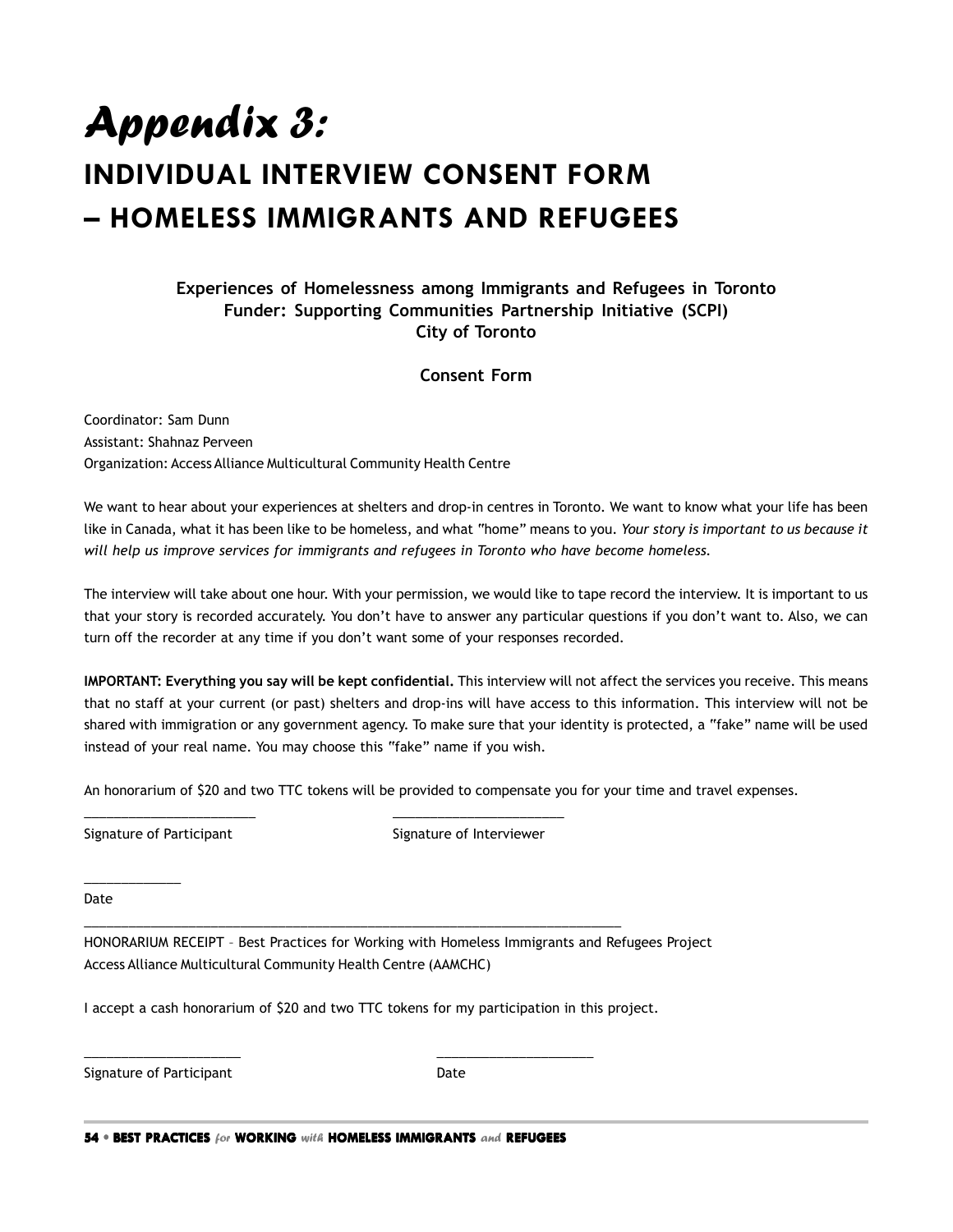# <span id="page-54-0"></span>Appendix 4: **INDIVIDUAL INTERVIEW CONSENT FORM – SHELTER AND DROP-IN STAFF**

**Best Practices for Working with Homeless Immigrants and Refugees Project Funded by the Supporting Communities Partnership Initiative (SCPI)**

**Consent Form – Shelter and Drop-In Staff**

Project Coordinator: Sam Dunn Research Assistant: Shahnaz Perveen Organization: Access Alliance Multicultural Community Health Centre

\_\_\_\_\_\_\_\_\_\_\_\_\_\_\_\_\_\_\_\_\_\_\_ \_\_\_\_\_\_\_\_\_\_\_\_\_\_\_\_\_\_\_\_\_\_

The purpose of this project is to document the specific needs of immigrants and refugees who are homeless and have used the shelter system in Toronto, as well as to improve services for this population.

The researcher wants to document my experiences as a service provider for the homeless. The researcher will ask me about my everyday job duties; the challenges I face in my position; and the ways in which services for homeless immigrants and refugees can be improved.

The interview will take approximately one hour. The researcher will tape record the interview to ensure that my responses are documented clearly and accurately. The tape recorder may be turned off anytime at my request. Only the research team will have access to the tapes and transcripts.

**Everything I say will be kept confidential.** Nothing I say will be used in ways that could identify me. In all written materials, my anonymity will be protected through the use of a pseudonym.

Signature of Participant Signature of Interviewer

Date

\_\_\_\_\_\_\_\_\_\_\_\_\_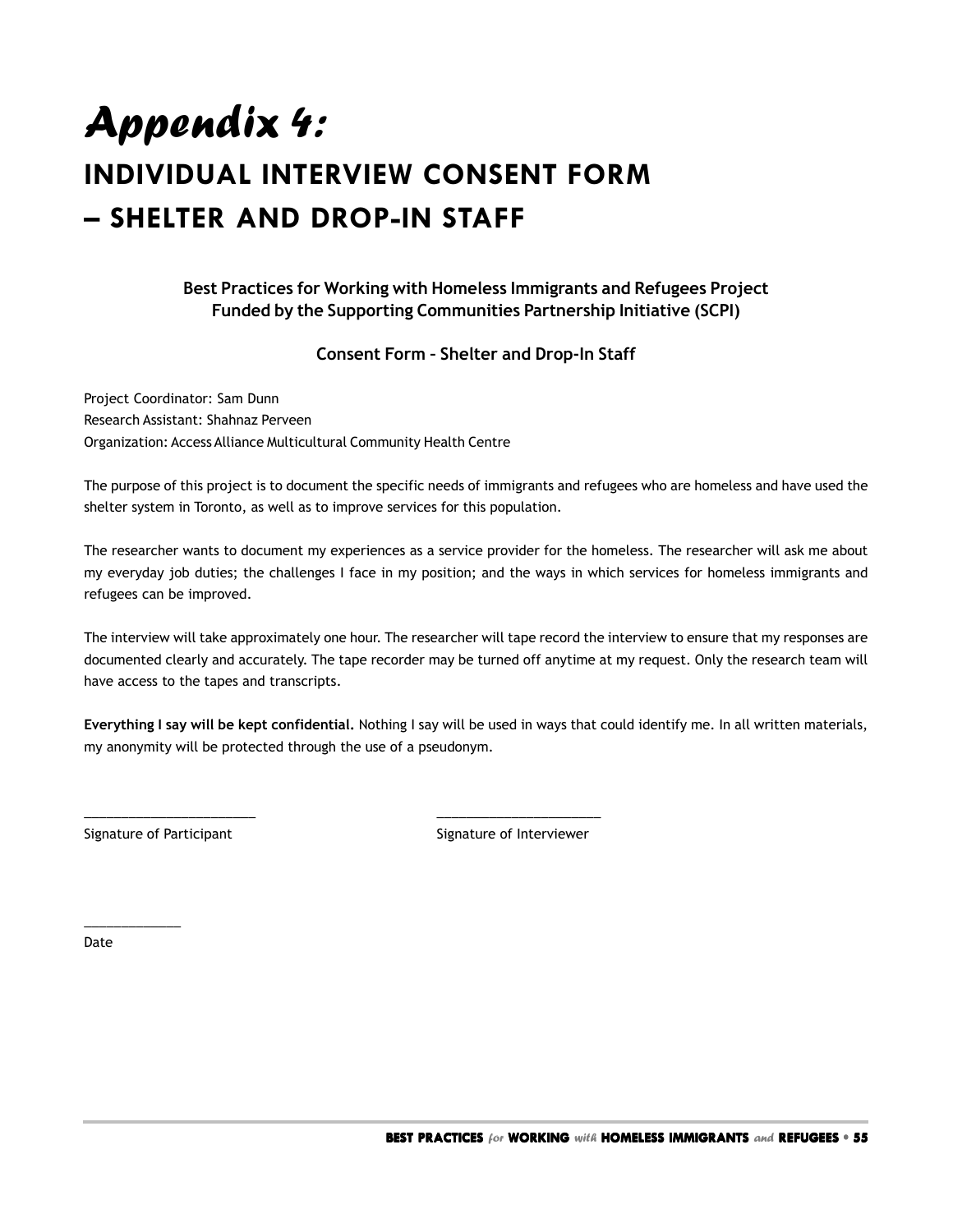# Appendix 5: **FOCUS GROUP QUESTIONNAIRE**

## **Settlement Agency Staff**

#### **Welcome and Introductions**

I would like to start by asking you to do the following:

- a) give your name and job title
- b) describe briefly what you do in your position
- c) what do you hope to get out of this focus group
- d) what do you hope to contribute

#### **Questions**

- How would you define homelessness?
- How would you define underhoused?
- How important are issues of housing and homelessness in your work?
- What are the housing experiences of your clients?
- How does homelessness affect settlement?
- Do immigrants and refugees have unique housing needs?
- What kinds of gaps exist in terms of providing services to immigrants and refugees who are homeless or underhoused?
- What changes could be made to improve settlement services for homeless and underhoused immigrants and refugees?
- What kinds of training, information or resources need to be provided to settlement workers to better serve homeless or underhoused immigrants and refugees?
- How could this information/knowledge be best shared/distributed?

# **Community Legal Clinic Staff Community Legal Staff**

#### **Welcome and Introductions**

I would like to start by asking you to do the following:

- e) give your name and job title
- f) describe briefly what you do in your position
- g) what do you hope to get out of this focus group
- h) what do you hope to contribute

#### **Questions**

- How would you define homelessness?
- How would you define underhoused?
- How important are issues of housing and homelessness in your work?
- What are the housing experiences of your clients?
- How does homelessness affect legal status?
- Do immigrants and refugees have unique housing needs?
- What kinds of gaps exist in terms of providing services to immigrants and refugees who are homeless or underhoused?
- What changes could be made to improve community legal services for homeless or underhoused immigrants and refugees?
- What kinds of training, information or resources need to be provided to community legal clinic workers in order to better serve homeless or underhoused immigrants and refugees?
- How could this information/knowledge be best shared/distributed?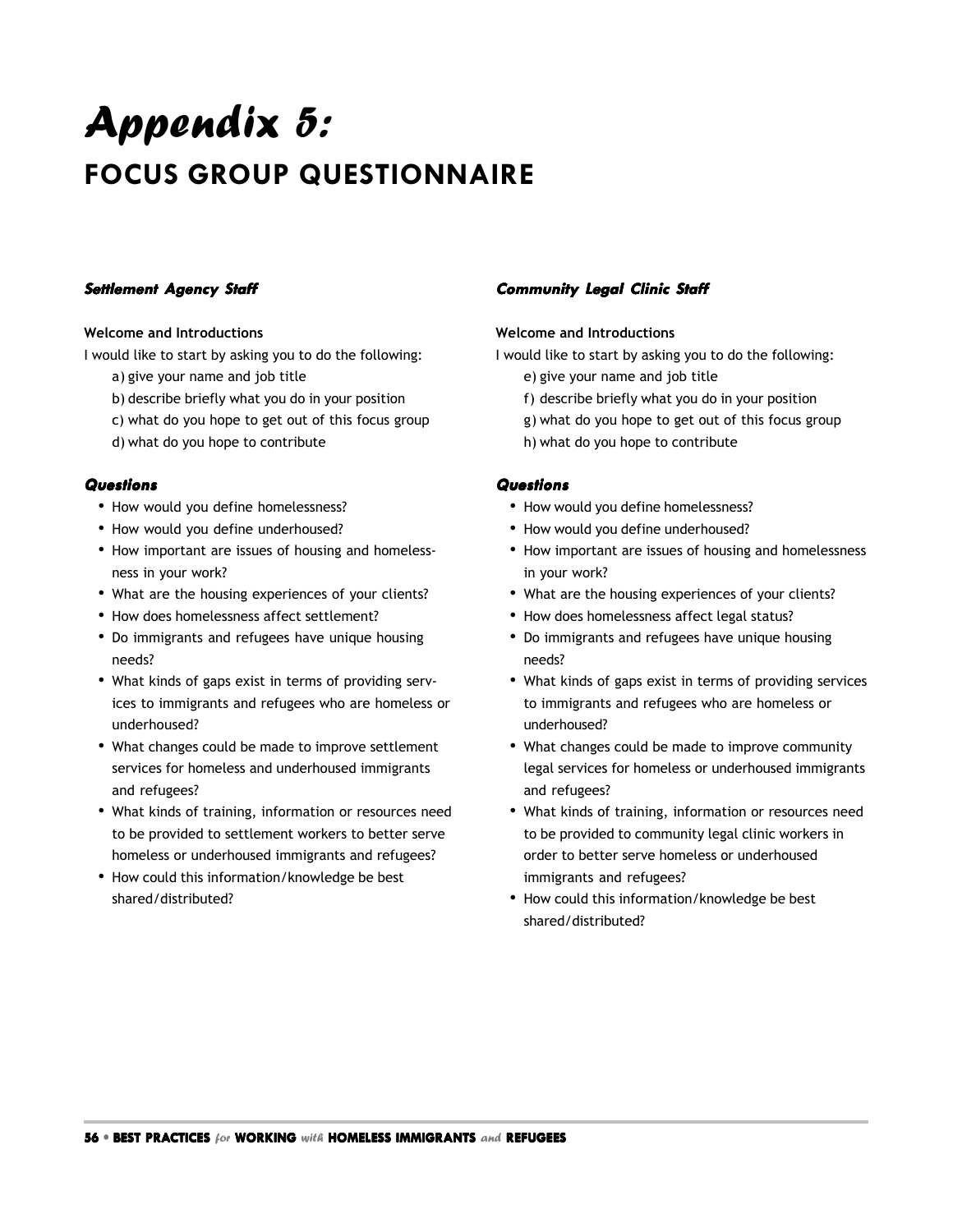#### <span id="page-56-0"></span>**Community Health Staff**

## **Welcome and Introductions**

I would like to start by asking you to do the following:

- i) give your name and job title
- j) describe briefly what you do in your position
- k) what do you hope to get out of this focus group
- l) what do you hope to contribute

#### **Questions**

- How would you define homelessness?
- How would you define underhoused?
- How important are issues of housing and homelessness in your work?
- What are the housing experiences of your clients?
- How does homelessness affect health?
- Do immigrants and refugees have unique housing needs?
- What kinds of gaps exist in terms of providing services to immigrants and refugees who are homeless or underhoused?
- What changes could be made to improve community health services for homeless or underhoused immigrants and refugees?
- What kinds of training, information or resources need to be provided to community health staff to better serve homeless or underhoused immigrants and refugees?
- How could this information/knowledge be best shared/distributed?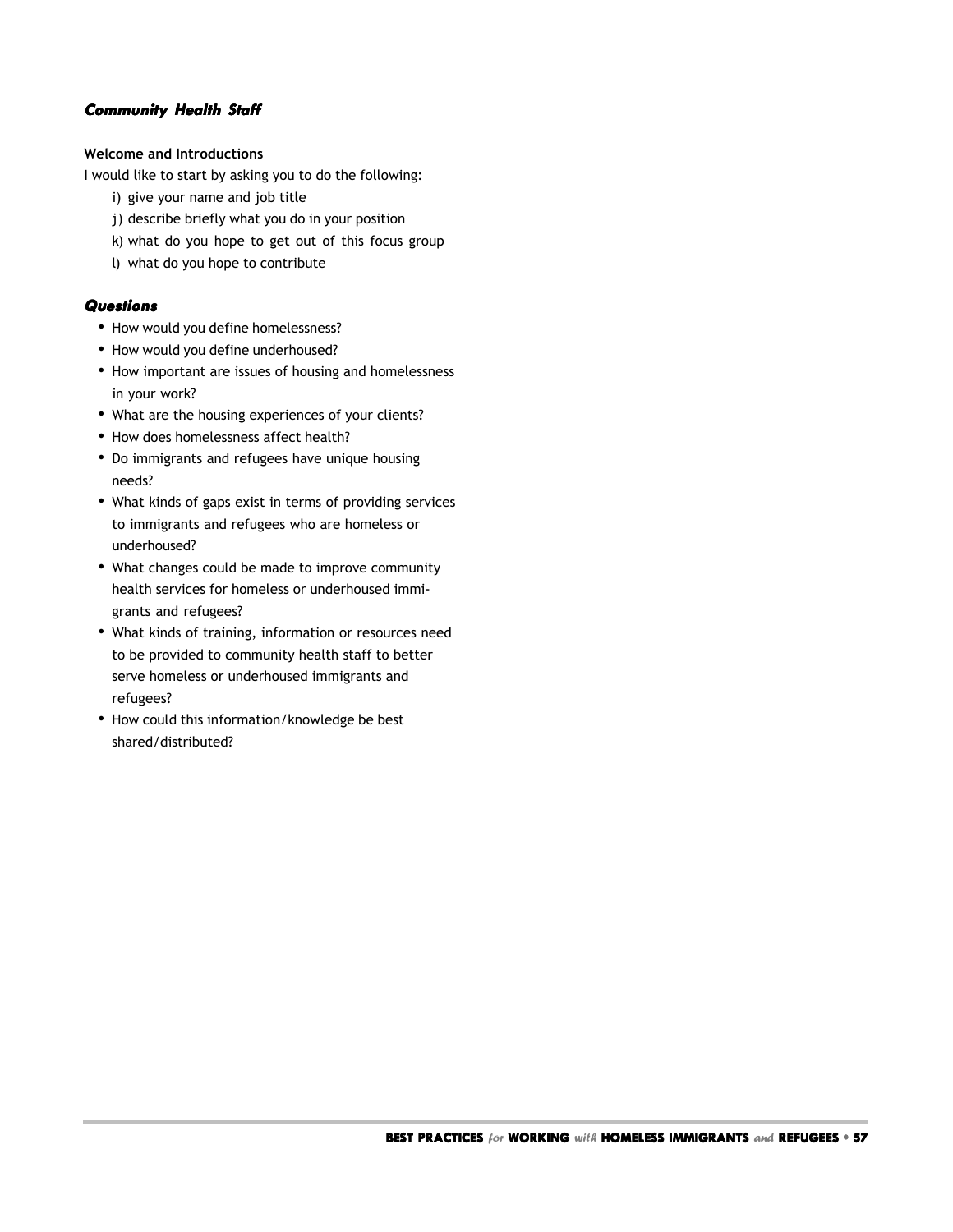# <span id="page-57-0"></span>Appendix 6: **FOCUS GROUP CONSENT FORM**

**Best Practices for Working with Homeless Immigrants and Refugees Project Funded by the Supporting Communities Partnership Initiative (SCPI)**

**Consent Form – Focus Group Participant**

Project Coordinator: Sam Dunn Research Assistant: Shahnaz Perveen Organization: Access Alliance Multicultural Community Health Centre

The purpose of this project is to document the specific needs of immigrants and refugees who are homeless and have used the shelter system in Toronto, as well as to improve services for this population. Also, the project aims to strengthen links between shelters/drop-ins and health, settlement, and legal services.

The researcher wants to document my experiences as a service provider who works with immigrants and refugees who have become homeless or underhoused. The researcher will ask me about how the issues of underhousing and homelessness affect my work; my experiences in working with immigrants and refugees; and the ways in which services for homeless or underhoused immigrants and refugees can be improved.

The focus group will take approximately 1  $\frac{1}{2}$  hours. The researcher will tape record the focus group to ensure that my responses are documented clearly and accurately.

**Everything I say will be kept confidential.** Nothing I say will be used in ways that could identify me. In all written materials, my anonymity will be protected through the use of a pseudonym.

Signature of Participant Signature of Researcher

Date

\_\_\_\_\_\_\_\_\_\_\_\_\_

\_\_\_\_\_\_\_\_\_\_\_\_\_\_\_\_\_\_\_\_\_\_\_ \_\_\_\_\_\_\_\_\_\_\_\_\_\_\_\_\_\_\_\_\_\_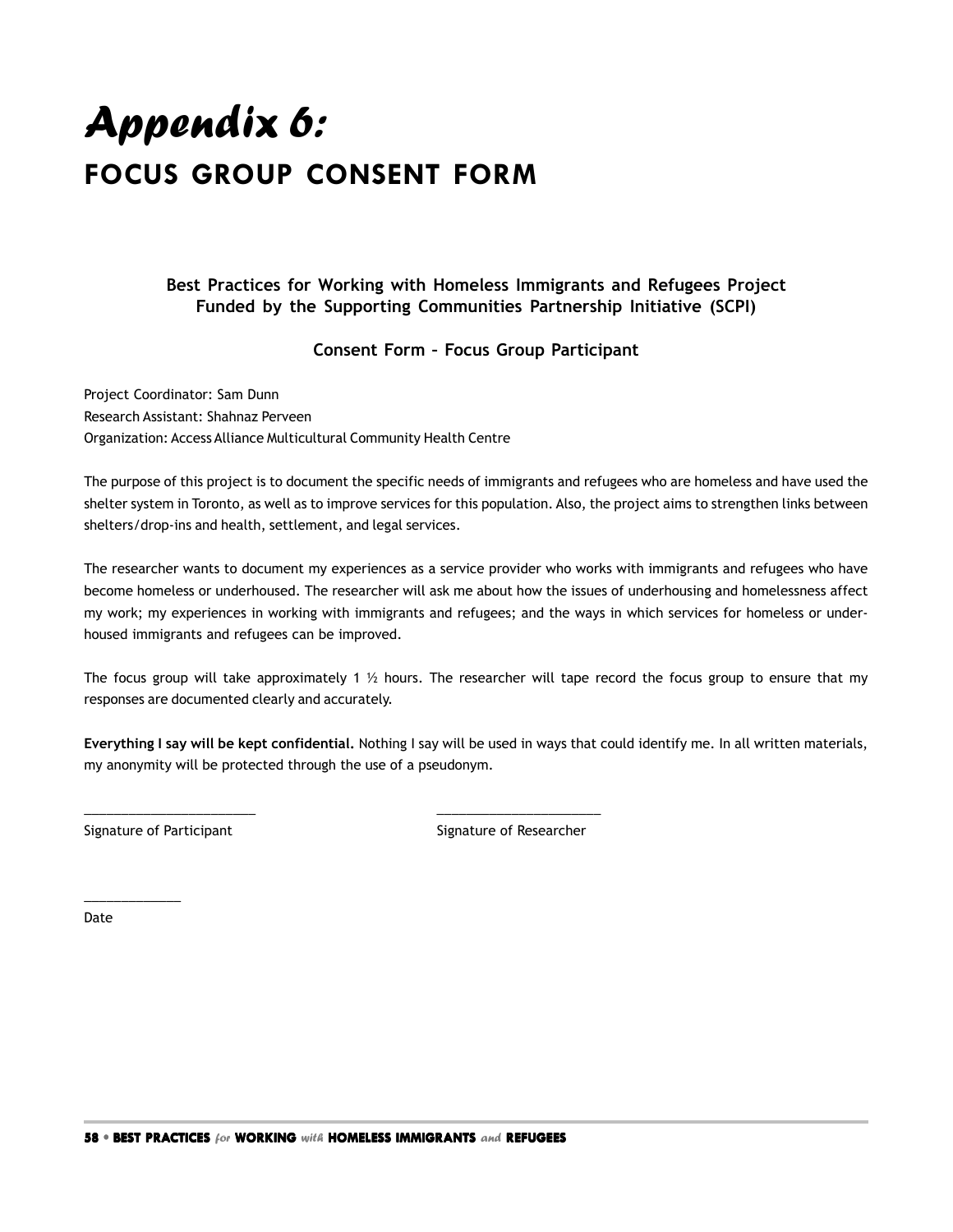# <span id="page-58-0"></span>Appendix 7: **COMMUNITY REFERENCE GROUP WORKSHEET**

For each recommendation and implementation strategy, please respond to the following:

- 1) Is this recommendation worded effectively? If no, what changes do you suggest?
- 2) Is this recommendation directed at the appropriate groups/levels of government? If no, what changes do you suggest?
- 3) Is this implementation strategy worded effectively? If no, what changes do you suggest?
- 4) Is this implementation strategy directed at the appropriate groups/levels of government? If no, what changes do you suggest?
- 5) Of these recommendations which are the two most important for this project to address?
- 6) Is there a recommendation that is missing that you feel needs to be included in this report?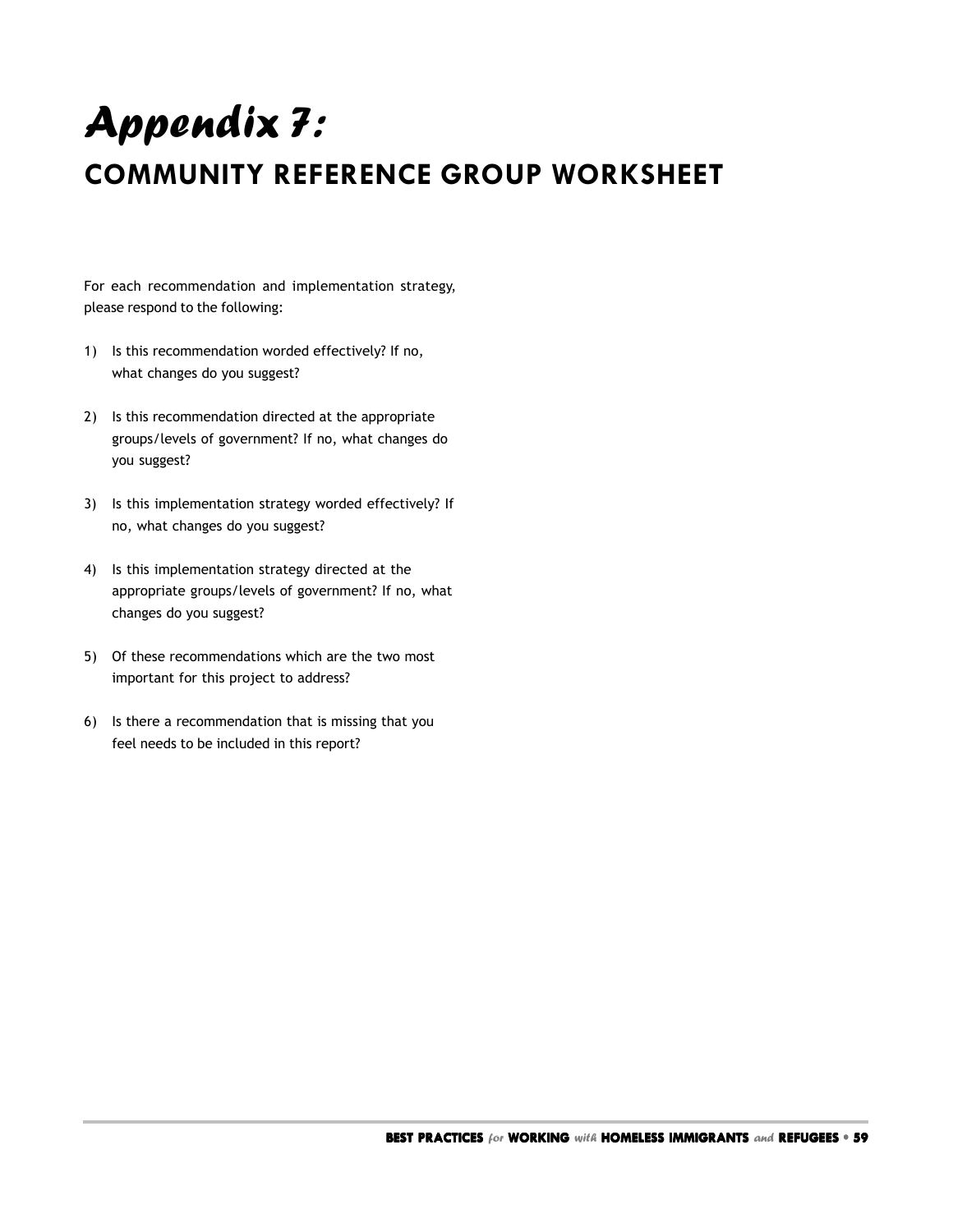# Appendix 8: **SOCIO-DEMOGRAPHIC DATA – HOMELESS IMMIGRANTS AND REFUGEES**

#### **Table 1: Gender (N=30) Table Gender (N=30)**

| Gender | Respondents | %   |
|--------|-------------|-----|
| Male   | 16          | 53  |
| Female | 14          | 47  |
| Total  | 30          | 100 |

#### **Table 2: Age (N=30) Age**

| Age Group |      |                   |    |      |
|-----------|------|-------------------|----|------|
|           | Male | Female   Both Sex |    | %    |
| $19$      |      |                   |    |      |
| $20 - 39$ | q    |                   | 16 | 53   |
| 40-59     |      |                   | 11 | 37   |
| >60       |      |                   |    |      |
| Total     | 16   | 14                | 30 | 100% |

#### **Table 3: Marital Status (N=30) 3: Marital (N=30)**

| <b>Marital Status</b> | <b>Respondents</b>              |               |    |      |  |  |
|-----------------------|---------------------------------|---------------|----|------|--|--|
|                       | Both Sex<br>Male<br>Female<br>% |               |    |      |  |  |
| Single                | 8                               |               | 14 | 47   |  |  |
| Married               | 3                               | $\mathfrak z$ | 5  | 17   |  |  |
| Separated             | 3                               |               |    | 10   |  |  |
| <b>Divorced</b>       | $\mathfrak z$                   | 5             |    | 23   |  |  |
| Widowed               | 0                               |               |    | ર    |  |  |
| <b>Total</b>          | 16                              | 14            | 30 | 100% |  |  |

#### **Table 4: Number of Children (N=30) Table Number of Children (N=30)**

| Marital Status Gender and Number of Children |          |              |              |            |                |                | Total |
|----------------------------------------------|----------|--------------|--------------|------------|----------------|----------------|-------|
| Male<br>Female                               |          |              |              |            |                |                |       |
|                                              | None     | $1 - 2$      | 3-More       | None $1-2$ |                | 3-More         |       |
| Single                                       | 6        | $\mathbf{2}$ | O            | 4          | $\overline{2}$ |                | 14    |
| Married                                      | 0        |              | $\mathbf{2}$ |            |                | Ω              | 5     |
| <b>Separated</b>                             | $\bf{0}$ |              | $\mathbf{2}$ | 0          | 0              | O              | 3     |
| <b>Divorced</b>                              | 0        | $\mathbf{z}$ | 0            | 0          | 3              | $\overline{2}$ |       |
| Widowed                                      | 0        |              | 0            | 0          | Ω              |                |       |
| Total                                        | 6        | 6            | 4            | 5          | 6              | 3              | 30    |

#### **Table 5: Country of birth (N=30) th (N=30)**

| Country           | Respondents    | Respondents       | %    |
|-------------------|----------------|-------------------|------|
| of birth          | (each country) | (total for group) |      |
| <b>Ethiopia</b>   | 6              | 6                 | 20   |
| Grenada           | $\overline{2}$ | 10                | 33   |
| Kenya             |                |                   |      |
| Pakistan          |                |                   |      |
| <b>Somalia</b>    |                |                   |      |
| Zimbabwe          |                |                   |      |
| <b>Costa Rica</b> | 1              | 14                | 47   |
| <b>Dominican</b>  |                |                   |      |
| Republic          |                |                   |      |
| Guatemala         |                |                   |      |
| <b>Hungary</b>    |                |                   |      |
| Malaysia          |                |                   |      |
| Mexico            |                |                   |      |
| <b>Nigeria</b>    |                |                   |      |
| Philippines       |                |                   |      |
| Poland            |                |                   |      |
| Rwanda            |                |                   |      |
| Sudan             |                |                   |      |
| Uganda            |                |                   |      |
| <b>Uruguay</b>    |                |                   |      |
| Venezuela         |                |                   |      |
| <b>TOTAL</b>      | N/A            | 30                | 100% |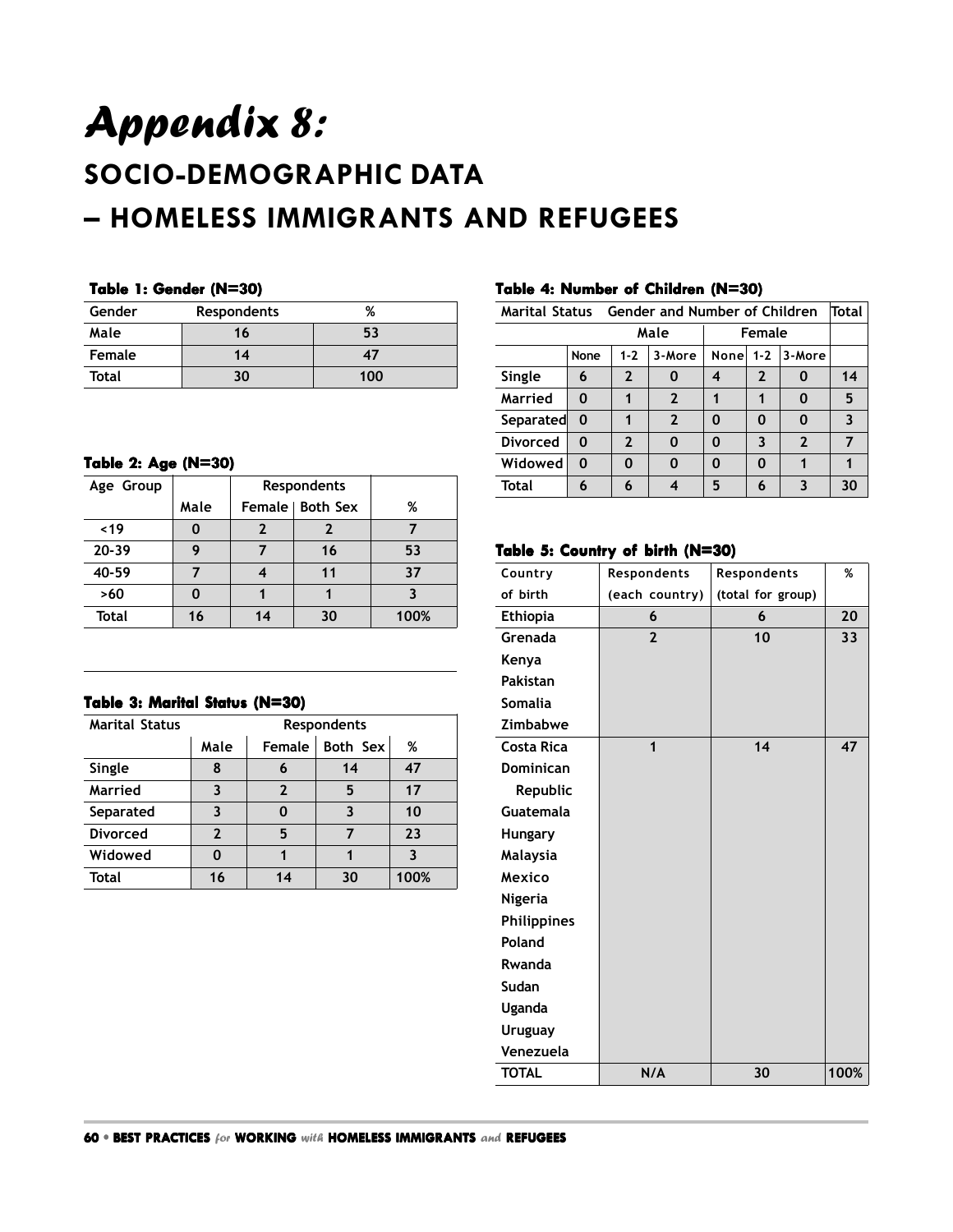#### **Table 6: Language (N=30) 6: Language**  *(\* Some respondents reported speaking & writing more*

| some respondents reported speaking a writing more<br>than one language. Thus the total numbers in each |                         |                         |  |  |  |  |
|--------------------------------------------------------------------------------------------------------|-------------------------|-------------------------|--|--|--|--|
| column far exceeds the number of respondents.)                                                         |                         |                         |  |  |  |  |
| Spoken<br>Written<br>Languages                                                                         |                         |                         |  |  |  |  |
| <b>English</b>                                                                                         | 23                      | 23                      |  |  |  |  |
| Spanish                                                                                                | 6                       | 6                       |  |  |  |  |
| <b>Arabic</b>                                                                                          | 5                       | 5                       |  |  |  |  |
| Amharic                                                                                                | 5                       | $\overline{\mathbf{4}}$ |  |  |  |  |
| <b>French Swahili</b>                                                                                  | 3                       | $\overline{\mathbf{3}}$ |  |  |  |  |
| Italian                                                                                                | 3                       | $\overline{2}$          |  |  |  |  |
| Somali                                                                                                 | $\overline{\mathbf{3}}$ | 1                       |  |  |  |  |
| Punjabi                                                                                                | $\overline{2}$          | $\overline{2}$          |  |  |  |  |
| <b>Shona</b>                                                                                           |                         |                         |  |  |  |  |
| Urdu                                                                                                   |                         |                         |  |  |  |  |
| German                                                                                                 | $\mathbf{1}$            | $\mathbf 1$             |  |  |  |  |
| Hungarian                                                                                              |                         |                         |  |  |  |  |
| Kiswatiti                                                                                              |                         |                         |  |  |  |  |
| Madi                                                                                                   |                         |                         |  |  |  |  |
| Malay                                                                                                  |                         |                         |  |  |  |  |
| Portuguese                                                                                             |                         |                         |  |  |  |  |
| <b>Russian</b>                                                                                         |                         |                         |  |  |  |  |
| Sindhi                                                                                                 |                         |                         |  |  |  |  |
| <b>Tagalog</b>                                                                                         |                         |                         |  |  |  |  |
| Ethiopian                                                                                              | 1                       | 0                       |  |  |  |  |
| Harar                                                                                                  |                         |                         |  |  |  |  |
| <b>Tigrinya</b>                                                                                        |                         |                         |  |  |  |  |

#### **Table 7: Income Source (N=30) 7: Income (N=30)**

| <b>Sources</b>        | <b>Respondents</b> |        |                 |              |  |
|-----------------------|--------------------|--------|-----------------|--------------|--|
|                       | Male               | Female | <b>Both Sex</b> | %            |  |
| Social Assistance     | 9                  | 6      | 15              | 50           |  |
| <b>Personal Needs</b> |                    |        |                 |              |  |
| Allowance (PNA)       | 4                  | 5      | 9               | 30           |  |
| <b>Telemarketing</b>  | 0                  |        |                 |              |  |
| Cleaner               | O                  |        |                 | ર            |  |
| <b>Dietitian</b>      | 0                  |        | 1               | $\mathbf{3}$ |  |
| None                  | 3                  | O      | 3               | 10           |  |
| <b>Total</b>          | 16                 | 14     | 30              | 100%         |  |

#### **Table 8: Level of education (N=30) Table 8: education (N=30)**

| Level of education | Respondents                |    |    |      |
|--------------------|----------------------------|----|----|------|
|                    | Both Sex<br>Female<br>Male |    |    |      |
| University degree  | 5                          |    |    | 20   |
| <b>Diploma</b>     | 3                          |    |    | 23   |
| High School        | 8                          | 6  | 14 | 47   |
| "Basic Education"  | O                          |    |    |      |
| None               | ი                          | 2  | 2  |      |
| Total              | 16                         | 14 | 30 | 100% |

#### **Table 9: Year of arrival in Canada (N=30)**

| <b>Arrival Year</b> | <b>Respondents</b> |                |                 |      |
|---------------------|--------------------|----------------|-----------------|------|
|                     | Male               | Female         | <b>Both Sex</b> | %    |
| $1989 + before$     | 2                  |                |                 | 10   |
| 1990-92             | $\mathbf{2}$       | $\overline{2}$ | 4               | 13   |
| 1993-95             | $\mathbf{2}$       | $\mathbf{2}$   | 4               | 13   |
| 1996-98             | $\overline{2}$     | $\mathbf{2}$   | 4               | 13   |
| 1999-2001           | $\overline{2}$     | 6              | 8               | 27   |
| 2000-               | 6                  | 1              | 7               | 23   |
| <b>Total</b>        | 16                 | 14             | 30              | 100% |

# **Table 10: Arrival status in Canada (N=30) Table 10: Arrival status Canada (N=30)**

| <b>Arrival status</b>   | <b>Respondents</b>                     |    |    |      |  |
|-------------------------|----------------------------------------|----|----|------|--|
|                         | <b>Both Sex</b><br>Female<br>%<br>Male |    |    |      |  |
| <b>Refugee Claimant</b> | 11                                     |    | 15 | 50   |  |
| Landed Immigrant        | 5                                      |    |    | 30   |  |
| <b>Visitor</b>          |                                        |    |    | 13   |  |
| <b>Work Permit</b>      |                                        | 7  | າ  |      |  |
| Total                   | 16                                     | 14 | 30 | 100% |  |

#### **Table 11: Current status (N=30) Table 11: status (N=30)**

| <b>Current status</b>     | <b>Respondents</b> |        |                 |      |
|---------------------------|--------------------|--------|-----------------|------|
|                           | Male               | Female | <b>Both Sex</b> | %    |
| <b>Refugee Claimant</b>   | 9                  | 6      | 15              | 50   |
| Citizen                   | 3                  |        |                 | 23   |
| <b>Landed Immigrant</b>   | 2                  | 2      |                 | 13   |
| <b>Convention Refugee</b> | $\mathbf{2}$       |        |                 | 10   |
| <b>Visitor</b>            |                    |        |                 |      |
| Total                     | 16                 | 14     | 30              | 100% |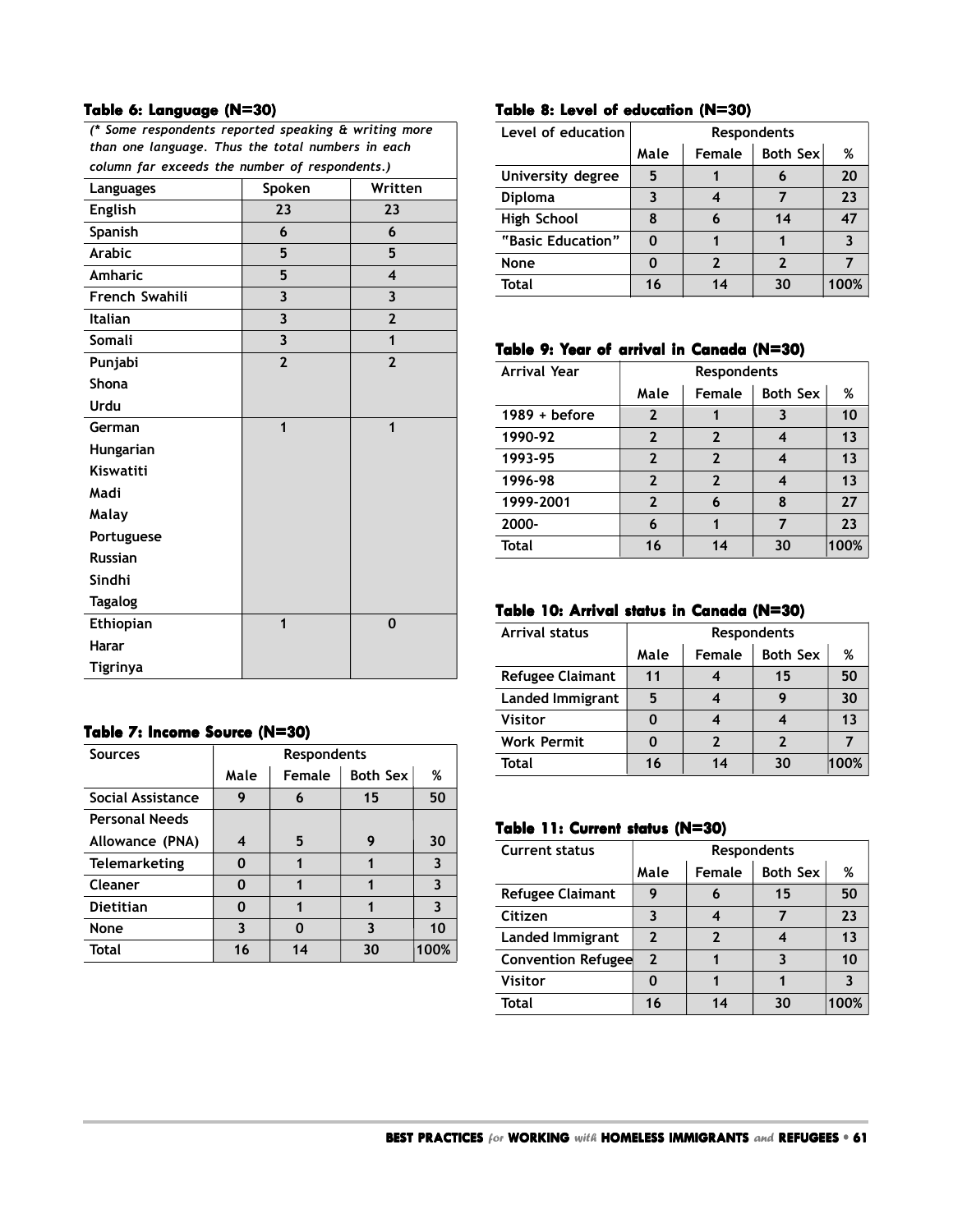| Year           | <b>Respondents</b> |              |                 |      |
|----------------|--------------------|--------------|-----------------|------|
|                | Male               | Female       | <b>Both Sex</b> | %    |
| $3$ Years $+$  | 1                  |              | $\mathbf{2}$    | 7    |
| 2 Years +      | $\mathbf{2}$       | 0            | $\mathbf{2}$    | 7    |
| 1 Years $+$    | 1                  |              | $\overline{2}$  |      |
| $6$ Months $+$ | 1                  | 1            | $\overline{2}$  | 7    |
| $3$ Months $+$ | 4                  | 5            | 9               | 30   |
| 1 Month $+$    | 4                  | $\mathbf{2}$ | 6               | 20   |
| Not currently  |                    |              |                 |      |
| using shelter  | 3                  | 4            | 7               | 23   |
| Total          | 16                 | 14           | 30              | 100% |

**Table 12: Duration of stay in current shelter (N=30) Table 12: of current shelter (N=30)**

#### Table 13: Number of shelters used (N=30)

| Number of     | Respondents |    |    |      |
|---------------|-------------|----|----|------|
| shelters used | Male        | %  |    |      |
|               |             |    |    |      |
|               | 5           | 6  | 11 | 37   |
| 2             | 5           |    | 9  | 30   |
|               |             | 2  |    | 10   |
|               |             | 2  | 5  | 17   |
| 5 or more     |             |    |    |      |
| <b>Total</b>  | 16          | 14 | 30 | 100% |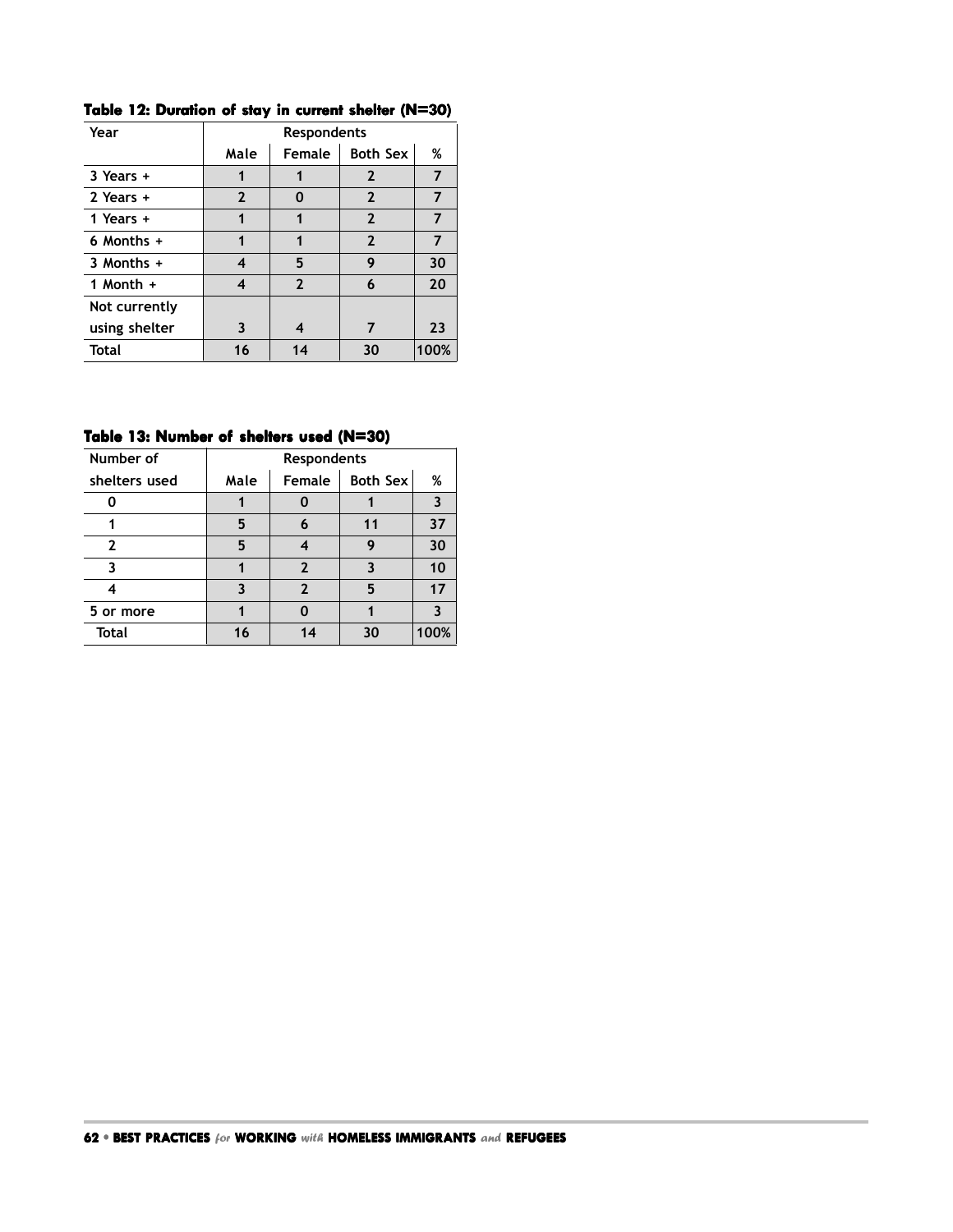# Appendix 9:

# **SOCIO-DEMOGRAPHIC DATA – SHELTER AND DROP-IN STAFF**

#### **Table 14: Positions of staff interviewed (N=27)**

| <b>Number</b>  |
|----------------|
| 6              |
| 5              |
| 4              |
| 3              |
| 3              |
| $\overline{2}$ |
| $\mathbf{2}$   |
| 1              |
| 1              |
| 77             |
|                |

#### Table 15: Language (Number of staff) (N=21)<sup>4</sup>

| Languages                | Spoken | Written |
|--------------------------|--------|---------|
| <b>English</b>           | 21     | 21      |
| French                   | 4      | 3       |
| Bosnian Croatian Farsi,  | 1      | 1       |
| Hebrew, Kikuyu, Serbian, |        |         |
| Somali, Spanish, Swahili |        |         |
| Albanian, Arabic,        | 1      | ŋ       |
| Bulgarian, Italian,      |        |         |
| Macedonian, Portuguese   |        |         |
| Russian, Slovenian,      |        |         |
| Ukranian, Urdu           |        |         |

# **Table 16: Estimated immigrants and refugees in shelter/drop-in (N=variable) shelter/drop-in (N=variable)5**

| <b>Estimated</b>  |                |                |        |
|-------------------|----------------|----------------|--------|
| percentage        |                |                |        |
| of total          |                |                |        |
| shelter/drop-in   | Currently      | <b>Highest</b> | Lowest |
| population        |                | point          | point  |
| $0 - 20%$         | 14             | 3              | 14     |
| 21-40%            | 4              | 10             | 4      |
| 41-60%            | $\overline{2}$ | 4              | 0      |
| 61-80%            | 0              | $\overline{2}$ | 0      |
| 81-100%           | $\Omega$       | $\bf{0}$       | 0      |
| Total respondents | 20             | 19             | 18     |

<sup>4</sup> The low number of respondents on language is due to inconsistent reporting. See footnote #3 on page 27 for further explanation.

<sup>5</sup> This "variable" number of respondents is due to the difficulty some staff had in estimating the level of shelter and drop-in use by immigrants and refugees. For further explanation, refer to section 5.3 on page 27.